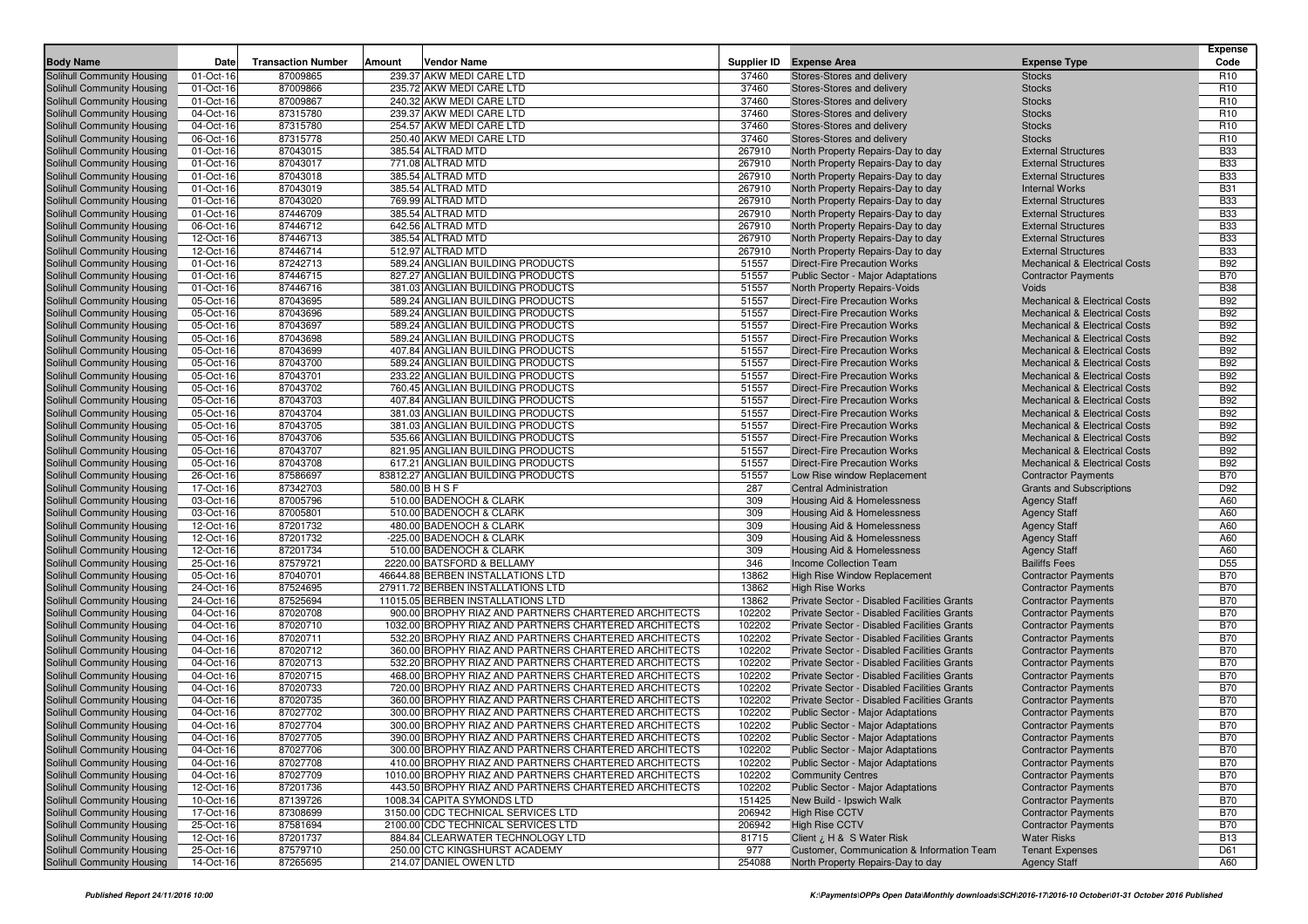| <b>Body Name</b>                                         | Date                   | <b>Transaction Number</b> | Amount | <b>Vendor Name</b>                                   |                  | Supplier ID Expense Area                                               | <b>Expense Type</b>                                      | <b>Expense</b><br>Code   |
|----------------------------------------------------------|------------------------|---------------------------|--------|------------------------------------------------------|------------------|------------------------------------------------------------------------|----------------------------------------------------------|--------------------------|
| Solihull Community Housing                               | 14-Oct-16              | 87265695                  |        | 387.55 DANIEL OWEN LTD                               | 254088           | North Property Repairs-Day to day                                      | <b>Agency Staff</b>                                      | A60                      |
| Solihull Community Housing                               | 14-Oct-16              | 87266697                  |        | 546.86 DANIEL OWEN LTD                               | 254088           | North Property Repairs-Day to day                                      | <b>Agency Staff</b>                                      | A60                      |
| Solihull Community Housing                               | 14-Oct-16              | 87266699                  |        | 601.62 DANIEL OWEN LTD                               | 254088           | North Property Repairs-Day to day                                      | <b>Agency Staff</b>                                      | A60                      |
| Solihull Community Housing                               | 14-Oct-16              | 87267695                  |        | 546.86 DANIEL OWEN LTD                               | 254088           | North Property Repairs-Day to day                                      | <b>Agency Staff</b>                                      | A60                      |
| Solihull Community Housing                               | 17-Oct-16              | 87342705                  |        | 601.62 DANIEL OWEN LTD                               | 254088           | North Property Repairs-Day to day                                      | <b>Agency Staff</b>                                      | A60                      |
| Solihull Community Housing                               | 17-Oct-16              | 87342706                  |        | 506.22 DANIEL OWEN LTD                               | 254088           | North Property Repairs-Day to day                                      | <b>Agency Staff</b>                                      | A60                      |
| Solihull Community Housing                               | 20-Oct-16              | 87443696                  |        | 601.62 DANIEL OWEN LTD                               | 254088           | North Property Repairs-Day to day                                      | <b>Agency Staff</b>                                      | A60                      |
| Solihull Community Housing                               | 25-Oct-16              | 87581696                  |        | 601.62 DANIEL OWEN LTD                               | 254088           | North Property Repairs-Day to day                                      | <b>Agency Staff</b>                                      | A60                      |
| Solihull Community Housing                               | 25-Oct-16              | 87581697                  |        | 546.86 DANIEL OWEN LTD                               | 254088           | North Property Repairs-Day to day                                      | <b>Agency Staff</b>                                      | A60                      |
| Solihull Community Housing                               | 01-Oct-16              | 87446702                  |        | 135.00 DMW ENVIRONMENTAL                             | 180827           | Kitchens                                                               | <b>Contractor Payments</b>                               | <b>B70</b>               |
| Solihull Community Housing                               | 01-Oct-16              | 87446702                  |        | 135.00 DMW ENVIRONMENTAL                             | 180827           | Kitchens                                                               | <b>Contractor Payments</b>                               | <b>B70</b>               |
| Solihull Community Housing                               | 01-Oct-16              | 87446702                  |        | 135.00 DMW ENVIRONMENTAL                             | 180827           | Kitchens                                                               | <b>Contractor Payments</b>                               | <b>B70</b>               |
| Solihull Community Housing                               | 01-Oct-16              | 87446702                  |        | 225.00 DMW ENVIRONMENTAL                             | 180827<br>180827 | Kitchens                                                               | <b>Contractor Payments</b><br><b>Contractor Payments</b> | <b>B70</b><br><b>B70</b> |
| Solihull Community Housing<br>Solihull Community Housing | 01-Oct-16              | 87446702                  |        | 85.00 DMW ENVIRONMENTAL                              | 180827           | Kitchens                                                               | <b>Contractor Payments</b>                               | <b>B70</b>               |
|                                                          | 01-Oct-16<br>01-Oct-16 | 87446702<br>87446702      |        | 135.00 DMW ENVIRONMENTAL<br>225.00 DMW ENVIRONMENTAL | 180827           | Kitchens<br>Kitchens                                                   |                                                          | <b>B70</b>               |
| Solihull Community Housing                               | 01-Oct-16              | 87446702                  |        | 135.00 DMW ENVIRONMENTAL                             | 180827           | Kitchens                                                               | <b>Contractor Payments</b>                               | <b>B70</b>               |
| Solihull Community Housing<br>Solihull Community Housing | 01-Oct-16              | 87446702                  |        | 135.00 DMW ENVIRONMENTAL                             | 180827           | Kitchens                                                               | <b>Contractor Payments</b><br><b>Contractor Payments</b> | <b>B70</b>               |
| Solihull Community Housing                               | 01-Oct-16              | 87446703                  |        | 135.00 DMW ENVIRONMENTAL                             | 180827           | Direct-Adaptations-Showers                                             | <b>Internal Works</b>                                    | <b>B31</b>               |
| Solihull Community Housing                               | 01-Oct-16              | 87446703                  |        | 135.00 DMW ENVIRONMENTAL                             | 180827           | <b>Direct-Adaptations-Showers</b>                                      | <b>Internal Works</b>                                    | <b>B31</b>               |
| Solihull Community Housing                               | 01-Oct-16              | 87446703                  |        | 85.00 DMW ENVIRONMENTAL                              | 180827           | <b>Direct-Adaptations-Showers</b>                                      | <b>Internal Works</b>                                    | <b>B31</b>               |
| Solihull Community Housing                               | 01-Oct-16              | 87446703                  |        | 85.00 DMW ENVIRONMENTAL                              | 180827           | <b>Direct-Adaptations-Showers</b>                                      | <b>Internal Works</b>                                    | <b>B31</b>               |
| Solihull Community Housing                               | 01-Oct-16              | 87446703                  |        | 95.00 DMW ENVIRONMENTAL                              | 180827           | <b>Direct-Adaptations-Showers</b>                                      | <b>Internal Works</b>                                    | <b>B31</b>               |
| Solihull Community Housing                               | 01-Oct-16              | 87446703                  |        | 85.00 DMW ENVIRONMENTAL                              | 180827           | <b>Direct-Adaptations-Showers</b>                                      | <b>Internal Works</b>                                    | <b>B31</b>               |
| Solihull Community Housing                               | 01-Oct-16              | 87446703                  |        | 135.00 DMW ENVIRONMENTAL                             | 180827           | <b>Direct-Adaptations-Showers</b>                                      | <b>Internal Works</b>                                    | <b>B31</b>               |
| Solihull Community Housing                               | 01-Oct-16              | 87446704                  |        | 95.00 DMW ENVIRONMENTAL                              | 180827           | North Property Repairs-Day to day                                      | <b>Internal Works</b>                                    | <b>B31</b>               |
| Solihull Community Housing                               | 01-Oct-16              | 87446704                  |        | 95.00 DMW ENVIRONMENTAL                              | 180827           | North Property Repairs-Day to day                                      | <b>Internal Works</b>                                    | <b>B31</b>               |
| Solihull Community Housing                               | 01-Oct-16              | 87446704                  |        | 95.00 DMW ENVIRONMENTAL                              | 180827           | North Property Repairs-Day to day                                      | <b>Internal Works</b>                                    | <b>B31</b>               |
| Solihull Community Housing                               | 01-Oct-16              | 87446704                  |        | 95.00 DMW ENVIRONMENTAL                              | 180827           | North Property Repairs-Day to day                                      | <b>Internal Works</b>                                    | <b>B31</b>               |
| Solihull Community Housing                               | 01-Oct-16              | 87446704                  |        | 95.00 DMW ENVIRONMENTAL                              | 180827           | North Property Repairs-Day to day                                      | <b>Internal Works</b>                                    | <b>B31</b>               |
| Solihull Community Housing                               | 01-Oct-16              | 87446704                  |        | 95.00 DMW ENVIRONMENTAL                              | 180827           | North Property Repairs-Day to day                                      | <b>Internal Works</b>                                    | <b>B31</b>               |
| Solihull Community Housing                               | 01-Oct-16              | 87446704                  |        | 95.00 DMW ENVIRONMENTAL                              | 180827           | North Property Repairs-Day to day                                      | <b>Internal Works</b>                                    | <b>B31</b>               |
| Solihull Community Housing                               | 01-Oct-16              | 87446704                  |        | 95.00 DMW ENVIRONMENTAL                              | 180827           | North Property Repairs-Day to day                                      | <b>Internal Works</b>                                    | <b>B31</b>               |
| Solihull Community Housing                               | 01-Oct-16              | 87446704                  |        | 95.00 DMW ENVIRONMENTAL                              | 180827           | North Property Repairs-Day to day                                      | <b>Internal Works</b>                                    | <b>B31</b>               |
| Solihull Community Housing                               | 01-Oct-16              | 87446704                  |        | 95.00 DMW ENVIRONMENTAL                              | 180827           | North Property Repairs-Day to day                                      | <b>Internal Works</b>                                    | <b>B31</b>               |
| Solihull Community Housing                               | 01-Oct-16              | 87446704                  |        | 95.00 DMW ENVIRONMENTAL                              | 180827           | North Property Repairs-Day to day                                      | <b>Internal Works</b>                                    | <b>B31</b>               |
| Solihull Community Housing                               | 01-Oct-16              | 87446704                  |        | 95.00 DMW ENVIRONMENTAL                              | 180827           | North Property Repairs-Day to day                                      | <b>Internal Works</b>                                    | <b>B31</b>               |
| Solihull Community Housing                               | 01-Oct-16              | 87446704                  |        | 95.00 DMW ENVIRONMENTAL                              | 180827           | North Property Repairs-Day to day                                      | <b>Internal Works</b>                                    | <b>B31</b>               |
| Solihull Community Housing                               | 01-Oct-16              | 87446705                  |        | 135.00 DMW ENVIRONMENTAL                             | 180827           | Kitchens                                                               | <b>Contractor Payments</b>                               | <b>B70</b>               |
| Solihull Community Housing                               | 01-Oct-16              | 87446705                  |        | 135.00 DMW ENVIRONMENTAL                             | 180827           | Kitchens                                                               | <b>Contractor Payments</b>                               | <b>B70</b>               |
| Solihull Community Housing                               | 01-Oct-16              | 87446705                  |        | 135.00 DMW ENVIRONMENTAL                             | 180827           | Kitchens                                                               | <b>Contractor Payments</b>                               | <b>B70</b>               |
| Solihull Community Housing                               | 01-Oct-16              | 87446705                  |        | 135.00 DMW ENVIRONMENTAL                             | 180827           | Kitchens                                                               | <b>Contractor Payments</b>                               | <b>B70</b>               |
| Solihull Community Housing                               | 01-Oct-16              | 87446705                  |        | 135.00 DMW ENVIRONMENTAL                             | 180827           | Kitchens                                                               | <b>Contractor Payments</b>                               | <b>B70</b>               |
| Solihull Community Housing                               | 01-Oct-16              | 87446705                  |        | 225.00 DMW ENVIRONMENTAL                             | 180827           | North Property Repairs-Day to day                                      | <b>Internal Works</b>                                    | <b>B31</b>               |
| Solihull Community Housing                               | 01-Oct-16              | 87446705                  |        | 95.00 DMW ENVIRONMENTAL                              | 180827           | North Property Repairs-Day to day                                      | <b>Internal Works</b>                                    | <b>B31</b>               |
| Solihull Community Housing                               | 01-Oct-16              | 87446705<br>87446705      |        | 95.00 DMW ENVIRONMENTAL<br>95.00 DMW ENVIRONMENTAL   | 180827           | North Property Repairs-Day to day                                      | <b>Internal Works</b><br><b>Internal Works</b>           | <b>B31</b><br><b>B31</b> |
| Solihull Community Housing<br>Solihull Community Housing | 01-Oct-16<br>01-Oct-16 | 87446705                  |        | 95.00 DMW ENVIRONMENTAL                              | 180827<br>180827 | North Property Repairs-Day to day<br>North Property Repairs-Day to day | <b>Internal Works</b>                                    | <b>B31</b>               |
| Solihull Community Housing                               | 01-Oct-16              | 87446705                  |        | 95.00 DMW ENVIRONMENTAL                              | 180827           | North Property Repairs-Day to day                                      | <b>Internal Works</b>                                    | <b>B31</b>               |
| Solihull Community Housing                               | 01-Oct-16              | 87446705                  |        | 135.00 DMW ENVIRONMENTAL                             | 180827           | North Property Repairs-Day to day                                      | <b>Internal Works</b>                                    | <b>B31</b>               |
| Solihull Community Housing                               | 01-Oct-16              | 87446705                  |        | 95.00 DMW ENVIRONMENTAL                              | 180827           | North Property Repairs-Day to day                                      | <b>Internal Works</b>                                    | <b>B31</b>               |
| Solihull Community Housing                               | 01-Oct-16              | 87446705                  |        | 95.00 DMW ENVIRONMENTAL                              | 180827           | North Property Repairs-Day to day                                      | <b>Internal Works</b>                                    | <b>B31</b>               |
| Solihull Community Housing                               | 01-Oct-16              | 87446705                  |        | 95.00 DMW ENVIRONMENTAL                              | 180827           | North Property Repairs-Day to day                                      | <b>Internal Works</b>                                    | <b>B31</b>               |
| Solihull Community Housing                               | 01-Oct-16              | 87446705                  |        | 135.00 DMW ENVIRONMENTAL                             | 180827           | North Property Repairs-Day to day                                      | <b>Internal Works</b>                                    | <b>B31</b>               |
| Solihull Community Housing                               | 01-Oct-16              | 87446705                  |        | 135.00 DMW ENVIRONMENTAL                             | 180827           | North Property Repairs-Day to day                                      | <b>Internal Works</b>                                    | <b>B31</b>               |
| Solihull Community Housing                               | 01-Oct-16              | 87446705                  |        | 135.00 DMW ENVIRONMENTAL                             | 180827           | North Property Repairs-Day to day                                      | <b>Internal Works</b>                                    | <b>B31</b>               |
| Solihull Community Housing                               | 01-Oct-16              | 87446705                  |        | 225.00 DMW ENVIRONMENTAL                             | 180827           | North Property Repairs-Day to day                                      | <b>Internal Works</b>                                    | <b>B31</b>               |
| Solihull Community Housing                               | 01-Oct-16              | 87446705                  |        | 225.00 DMW ENVIRONMENTAL                             | 180827           | North Property Repairs-Day to day                                      | <b>Internal Works</b>                                    | <b>B31</b>               |
| Solihull Community Housing                               | 01-Oct-16              | 87446705                  |        | 95.00 DMW ENVIRONMENTAL                              | 180827           | North Property Repairs-Day to day                                      | <b>Internal Works</b>                                    | <b>B31</b>               |
| Solihull Community Housing                               | 01-Oct-16              | 87446705                  |        | 135.00 DMW ENVIRONMENTAL                             | 180827           | North Property Repairs-Day to day                                      | <b>Internal Works</b>                                    | <b>B31</b>               |
| Solihull Community Housing                               | 01-Oct-16              | 87446705                  |        | 95.00 DMW ENVIRONMENTAL                              | 180827           | North Property Repairs-Day to day                                      | <b>Internal Works</b>                                    | <b>B31</b>               |
| Solihull Community Housing                               | 01-Oct-16              | 87446705                  |        | 95.00 DMW ENVIRONMENTAL                              | 180827           | North Property Repairs-Day to day                                      | <b>Internal Works</b>                                    | <b>B31</b>               |
| Solihull Community Housing                               | 01-Oct-16              | 87446705                  |        | 135.00 DMW ENVIRONMENTAL                             | 180827           | North Property Repairs-Day to day                                      | <b>Internal Works</b>                                    | <b>B31</b>               |
| Solihull Community Housing                               | 01-Oct-16              | 87446705                  |        | 95.00 DMW ENVIRONMENTAL                              | 180827           | North Property Repairs-Day to day                                      | <b>Internal Works</b>                                    | <b>B31</b>               |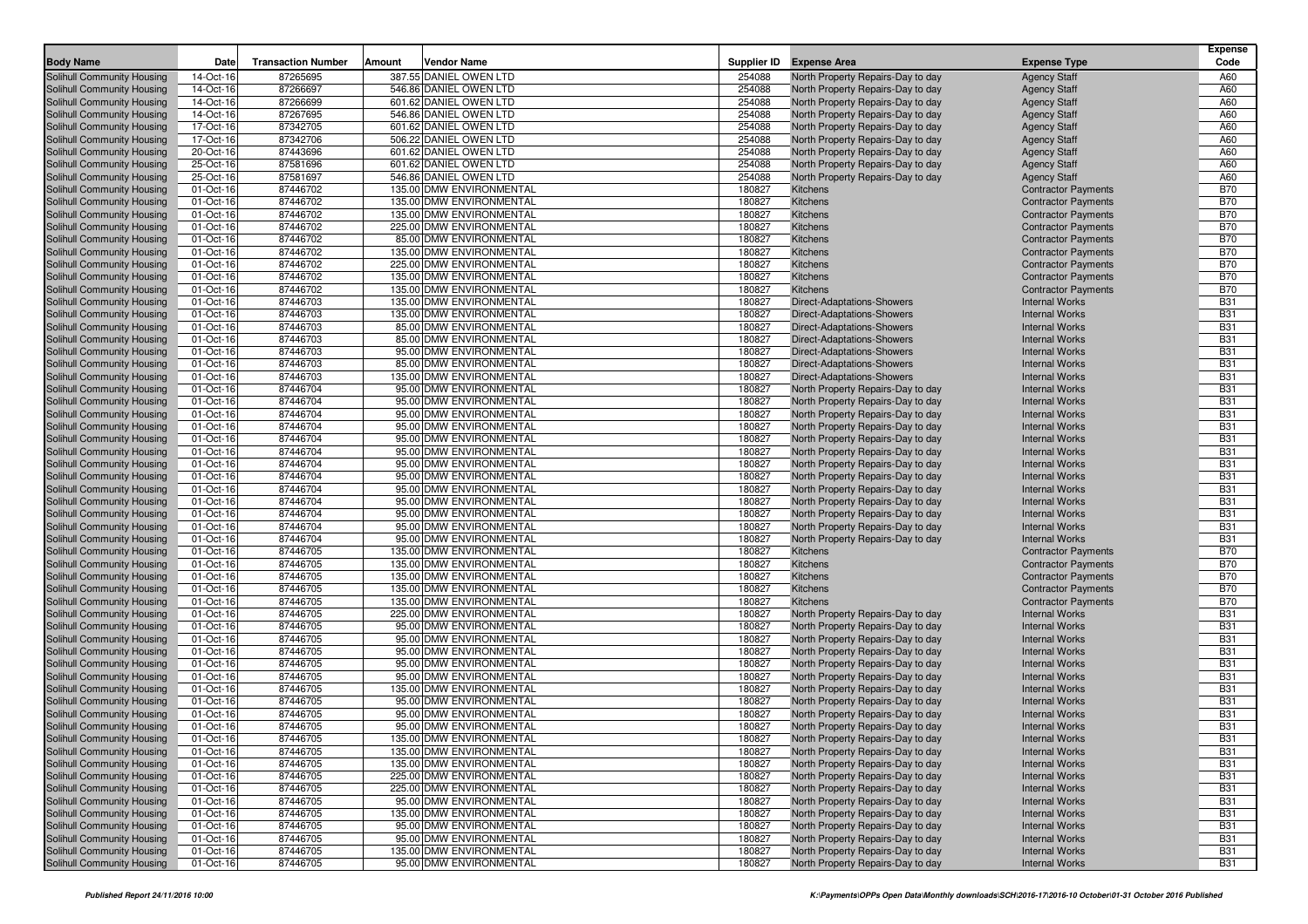|                                                          |                        |                           |        | <b>Vendor Name</b>                                 |                  |                                                                          |                                                              | <b>Expense</b><br>Code   |
|----------------------------------------------------------|------------------------|---------------------------|--------|----------------------------------------------------|------------------|--------------------------------------------------------------------------|--------------------------------------------------------------|--------------------------|
| <b>Body Name</b>                                         | Date                   | <b>Transaction Number</b> | Amount |                                                    |                  | Supplier ID Expense Area                                                 | <b>Expense Type</b>                                          |                          |
| Solihull Community Housing                               | 01-Oct-16              | 87446705                  |        | 95.00 DMW ENVIRONMENTAL                            | 180827           | North Property Repairs-Day to day                                        | <b>Internal Works</b>                                        | <b>B31</b>               |
| Solihull Community Housing                               | 01-Oct-16              | 87446705                  |        | 95.00 DMW ENVIRONMENTAL                            | 180827           | North Property Repairs-Day to day                                        | <b>Internal Works</b>                                        | <b>B31</b>               |
| Solihull Community Housing                               | 01-Oct-16              | 87446705                  |        | 135.00 DMW ENVIRONMENTAL                           | 180827           | North Property Repairs-Day to day                                        | <b>Internal Works</b>                                        | <b>B31</b>               |
| Solihull Community Housing                               | 01-Oct-16              | 87446705                  |        | 135.00 DMW ENVIRONMENTAL                           | 180827           | North Property Repairs-Day to day                                        | <b>Internal Works</b>                                        | <b>B31</b>               |
| Solihull Community Housing                               | 01-Oct-16              | 87446705                  |        | 225.00 DMW ENVIRONMENTAL                           | 180827           | North Property Repairs-Day to day                                        | <b>Internal Works</b>                                        | <b>B31</b>               |
| Solihull Community Housing                               | 01-Oct-16              | 87446706                  |        | 135.00 DMW ENVIRONMENTAL                           | 180827           | Lift Refurbishment                                                       | <b>Contractor Payments</b>                                   | <b>B70</b>               |
| Solihull Community Housing                               | 01-Oct-16              | 87446706                  |        | 135.00 DMW ENVIRONMENTAL                           | 180827           | <b>MST</b> -Structural Works                                             | <b>Contractor Payments</b>                                   | <b>B70</b>               |
| Solihull Community Housing                               | 01-Oct-16              | 87446706                  |        | 95.00 DMW ENVIRONMENTAL<br>95.00 DMW ENVIRONMENTAL | 180827           | Gas Warm Air/B'boiler/Storage Heater                                     | <b>Contractor Payments</b>                                   | <b>B70</b>               |
| Solihull Community Housing                               | 01-Oct-16              | 87446706                  |        |                                                    | 180827           | Gas Warm Air/B'boiler/Storage Heater                                     | <b>Contractor Payments</b>                                   | <b>B70</b>               |
| Solihull Community Housing<br>Solihull Community Housing | 01-Oct-16              | 87446706<br>87376699      |        | 135.00 DMW ENVIRONMENTAL<br>277.89 DODD GROUP      | 180827<br>101355 | <b>Electrical Sub Mains</b><br><b>Mechanical &amp; Electrical</b>        | <b>Contractor Payments</b>                                   | <b>B70</b><br><b>B34</b> |
| Solihull Community Housing                               | 01-Oct-16<br>01-Oct-16 | 87376703                  |        | 227.08 DODD GROUP                                  | 101355           | <b>Mechanical &amp; Electrical</b>                                       | <b>Utility Related Works</b><br><b>Utility Related Works</b> | <b>B34</b>               |
| Solihull Community Housing                               | 01-Oct-16              | 87376705                  |        | 538.57 DODD GROUP                                  | 101355           | <b>Mechanical &amp; Electrical</b>                                       | <b>Utility Related Works</b>                                 | <b>B34</b>               |
| Solihull Community Housing                               | 01-Oct-16              | 87376707                  |        | 227.08 DODD GROUP                                  | 101355           | <b>Mechanical &amp; Electrical</b>                                       | <b>Utility Related Works</b>                                 | <b>B34</b>               |
| Solihull Community Housing                               | 01-Oct-16              | 87376708                  |        | 303.41 DODD GROUP                                  | 101355           | <b>Mechanical &amp; Electrical</b>                                       | <b>Utility Related Works</b>                                 | <b>B34</b>               |
| Solihull Community Housing                               | 01-Oct-16              | 87376709                  |        | 417.37 DODD GROUP                                  | 101355           | Mechanical & Electrical                                                  | <b>Utility Related Works</b>                                 | <b>B34</b>               |
| Solihull Community Housing                               | 01-Oct-16              | 87376711                  |        | 469.04 DODD GROUP                                  | 101355           | <b>Mechanical &amp; Electrical</b>                                       | <b>Utility Related Works</b>                                 | <b>B34</b>               |
| Solihull Community Housing                               | 01-Oct-16              | 87376713                  |        | 366.94 DODD GROUP                                  | 101355           | Mechanical & Electrical                                                  | <b>Utility Related Works</b>                                 | <b>B34</b>               |
| Solihull Community Housing                               | 01-Oct-16              | 87376715                  |        | 315.23 DODD GROUP                                  | 101355           | <b>Mechanical &amp; Electrical</b>                                       | <b>Utility Related Works</b>                                 | <b>B34</b>               |
| Solihull Community Housing                               | 01-Oct-16              | 87376718                  |        | 302.30 DODD GROUP                                  | 101355           | Mechanical & Electrical                                                  | <b>Utility Related Works</b>                                 | <b>B34</b>               |
| Solihull Community Housing                               | 01-Oct-16              | 87376719                  |        | 350.98 DODD GROUP                                  | 101355           | Mechanical & Electrical                                                  | <b>Utility Related Works</b>                                 | <b>B34</b>               |
| Solihull Community Housing                               | 01-Oct-16              | 87376721                  |        | 517.31 DODD GROUP                                  | 101355           | Mechanical & Electrical                                                  | <b>Utility Related Works</b>                                 | <b>B34</b>               |
| Solihull Community Housing                               | 01-Oct-16              | 87376724                  |        | 343.16 DODD GROUP                                  | 101355           | Mechanical & Electrical                                                  | <b>Utility Related Works</b>                                 | <b>B34</b>               |
| Solihull Community Housing                               | 01-Oct-16              | 87376725                  |        | 227.08 DODD GROUP                                  | 101355           | <b>Mechanical &amp; Electrical</b>                                       | <b>Utility Related Works</b>                                 | <b>B34</b>               |
| Solihull Community Housing                               | 01-Oct-16              | 87376726                  |        | 227.08 DODD GROUP                                  | 101355           | Mechanical & Electrical                                                  | <b>Utility Related Works</b>                                 | <b>B34</b>               |
| Solihull Community Housing                               | 01-Oct-16              | 87376728                  |        | 444.81 DODD GROUP                                  | 101355           | <b>Mechanical &amp; Electrical</b>                                       | <b>Utility Related Works</b>                                 | <b>B34</b>               |
| Solihull Community Housing                               | 01-Oct-16              | 87376731                  |        | 277.89 DODD GROUP                                  | 101355           | Mechanical & Electrical                                                  | <b>Utility Related Works</b>                                 | <b>B34</b>               |
| Solihull Community Housing                               | 01-Oct-16              | 87376732                  |        | 448.85 DODD GROUP                                  | 101355           | Mechanical & Electrical                                                  | <b>Utility Related Works</b>                                 | <b>B34</b>               |
| Solihull Community Housing                               | 01-Oct-16              | 87376733                  |        | 343.16 DODD GROUP                                  | 101355           | <b>Mechanical &amp; Electrical</b>                                       | <b>Utility Related Works</b>                                 | <b>B34</b>               |
| Solihull Community Housing                               | 01-Oct-16              | 87376734                  |        | 275.16 DODD GROUP                                  | 101355           | Mechanical & Electrical                                                  | <b>Utility Related Works</b>                                 | <b>B34</b>               |
| Solihull Community Housing                               | 01-Oct-16              | 87376735                  |        | 331.24 DODD GROUP                                  | 101355           | <b>Mechanical &amp; Electrical</b>                                       | <b>Utility Related Works</b>                                 | <b>B34</b>               |
| Solihull Community Housing                               | 01-Oct-16              | 87376737                  |        | 351.77 DODD GROUP                                  | 101355           | Mechanical & Electrical                                                  | <b>Utility Related Works</b>                                 | <b>B34</b>               |
| Solihull Community Housing                               | 01-Oct-16              | 87376738                  |        | 359.78 DODD GROUP                                  | 101355           | <b>Mechanical &amp; Electrical</b>                                       | <b>Utility Related Works</b>                                 | <b>B34</b>               |
| Solihull Community Housing                               | 01-Oct-16              | 87376739                  |        | 260.98 DODD GROUP                                  | 101355           | Mechanical & Electrical                                                  | <b>Utility Related Works</b>                                 | <b>B34</b>               |
| Solihull Community Housing                               | 01-Oct-16              | 87376740                  |        | 223.67 DODD GROUP                                  | 101355           | <b>Mechanical &amp; Electrical</b>                                       | <b>Utility Related Works</b>                                 | <b>B34</b>               |
| Solihull Community Housing                               | 01-Oct-16              | 87376741                  |        | 276.09 DODD GROUP                                  | 101355           | Mechanical & Electrical                                                  | <b>Utility Related Works</b>                                 | <b>B34</b>               |
| Solihull Community Housing                               | 01-Oct-16              | 87376743                  |        | 526.86 DODD GROUP                                  | 101355           | <b>Mechanical &amp; Electrical</b>                                       | <b>Utility Related Works</b>                                 | <b>B34</b>               |
| Solihull Community Housing                               | 01-Oct-16              | 87376744                  |        | 352.52 DODD GROUP                                  | 101355           | <b>Mechanical &amp; Electrical</b>                                       | <b>Utility Related Works</b>                                 | <b>B34</b>               |
| Solihull Community Housing                               | 01-Oct-16              | 87376746                  |        | 211.77 DODD GROUP                                  | 101355           | <b>Mechanical &amp; Electrical</b>                                       | <b>Utility Related Works</b>                                 | <b>B34</b>               |
| Solihull Community Housing                               | 01-Oct-16              | 87376747                  |        | 319.30 DODD GROUP                                  | 101355           | <b>Mechanical &amp; Electrical</b>                                       | <b>Utility Related Works</b>                                 | <b>B34</b>               |
| Solihull Community Housing                               | 01-Oct-16              | 87376748                  |        | 225.26 DODD GROUP                                  | 101355           | <b>Mechanical &amp; Electrical</b>                                       | <b>Utility Related Works</b>                                 | <b>B34</b>               |
| Solihull Community Housing                               | 01-Oct-16              | 87376749                  |        | 355.09 DODD GROUP                                  | 101355           | <b>Mechanical &amp; Electrical</b>                                       | <b>Utility Related Works</b>                                 | <b>B34</b>               |
| Solihull Community Housing                               | 01-Oct-16              | 87376750                  |        | 361.06 DODD GROUP                                  | 101355           | Mechanical & Electrical                                                  | <b>Utility Related Works</b>                                 | <b>B34</b>               |
| Solihull Community Housing                               | 01-Oct-16              | 87376751                  |        | 331.22 DODD GROUP                                  | 101355           | <b>Mechanical &amp; Electrical</b>                                       | <b>Utility Related Works</b>                                 | <b>B34</b>               |
| Solihull Community Housing                               | 01-Oct-16              | 87376756                  |        | 380.72 DODD GROUP                                  | 101355           | <b>Mechanical &amp; Electrical</b>                                       | <b>Utility Related Works</b>                                 | <b>B34</b>               |
| Solihull Community Housing                               | 01-Oct-16              | 87376758                  |        | 646.18 DODD GROUP                                  | 101355           | <b>Mechanical &amp; Electrical</b>                                       | <b>Utility Related Works</b>                                 | <b>B34</b>               |
| Solihull Community Housing<br>Solihull Community Housing | 01-Oct-16              | 87376766                  |        | 272.24 DODD GROUP                                  | 101355           | Mechanical & Electrical                                                  | <b>Utility Related Works</b>                                 | <b>B34</b>               |
|                                                          | 01-Oct-16              | 87376767<br>87376768      |        | 406.20 DODD GROUP<br>340.81 DODD GROUP             | 101355<br>101355 | <b>Mechanical &amp; Electrical</b><br><b>Mechanical &amp; Electrical</b> | <b>Utility Related Works</b>                                 | <b>B34</b><br><b>B34</b> |
| Solihull Community Housing<br>Solihull Community Housing | 01-Oct-16<br>01-Oct-16 | 87376770                  |        | 425.35 DODD GROUP                                  | 101355           | <b>Mechanical &amp; Electrical</b>                                       | <b>Utility Related Works</b><br><b>Utility Related Works</b> | <b>B34</b>               |
| Solihull Community Housing                               | 01-Oct-16              | 87376773                  |        | 256.07 DODD GROUP                                  | 101355           | <b>Mechanical &amp; Electrical</b>                                       | <b>Utility Related Works</b>                                 | <b>B34</b>               |
| Solihull Community Housing                               | 01-Oct-16              | 87376774                  |        | 420.69 DODD GROUP                                  | 101355           | <b>Mechanical &amp; Electrical</b>                                       | <b>Utility Related Works</b>                                 | <b>B34</b>               |
| Solihull Community Housing                               | 01-Oct-16              | 87376776                  |        | 421.06 DODD GROUP                                  | 101355           | Mechanical & Electrical                                                  | <b>Utility Related Works</b>                                 | <b>B34</b>               |
| Solihull Community Housing                               | 01-Oct-16              | 87376777                  |        | 227.08 DODD GROUP                                  | 101355           | Mechanical & Electrica                                                   | <b>Utility Related Works</b>                                 | <b>B34</b>               |
| Solihull Community Housing                               | 01-Oct-16              | 87376779                  |        | 277.89 DODD GROUP                                  | 101355           | <b>Mechanical &amp; Electrical</b>                                       | <b>Utility Related Works</b>                                 | <b>B34</b>               |
| Solihull Community Housing                               | 01-Oct-16              | 87376780                  |        | 248.19 DODD GROUP                                  | 101355           | <b>Mechanical &amp; Electrical</b>                                       | <b>Utility Related Works</b>                                 | <b>B34</b>               |
| Solihull Community Housing                               | 01-Oct-16              | 87380742                  |        | 898.17 DODD GROUP                                  | 101355           | North Property Repairs-Voids                                             | Voids                                                        | <b>B38</b>               |
| Solihull Community Housing                               | 01-Oct-16              | 87380743                  |        | 376.26 DODD GROUP                                  | 101355           | <b>North Property Repairs-Voids</b>                                      | Voids                                                        | <b>B38</b>               |
| Solihull Community Housing                               | 01-Oct-16              | 87380744                  |        | 530.78 DODD GROUP                                  | 101355           | North Property Repairs-Voids                                             | Voids                                                        | <b>B38</b>               |
| Solihull Community Housing                               | 01-Oct-16              | 87380747                  |        | 383.26 DODD GROUP                                  | 101355           | North Property Repairs-Voids                                             | Voids                                                        | <b>B38</b>               |
| Solihull Community Housing                               | 01-Oct-16              | 87380748                  |        | 760.89 DODD GROUP                                  | 101355           | North Property Repairs-Voids                                             | Voids                                                        | <b>B38</b>               |
| Solihull Community Housing                               | 01-Oct-16              | 87380749                  |        | 657.90 DODD GROUP                                  | 101355           | North Property Repairs-Voids                                             | Voids                                                        | <b>B38</b>               |
| Solihull Community Housing                               | 01-Oct-16              | 87380750                  |        | 434.26 DODD GROUP                                  | 101355           | North Property Repairs-Voids                                             | Voids                                                        | <b>B38</b>               |
| Solihull Community Housing                               | 01-Oct-16              | 87380751                  |        | 375.34 DODD GROUP                                  | 101355           | North Property Repairs-Voids                                             | Voids                                                        | <b>B38</b>               |
|                                                          |                        |                           |        |                                                    |                  |                                                                          |                                                              |                          |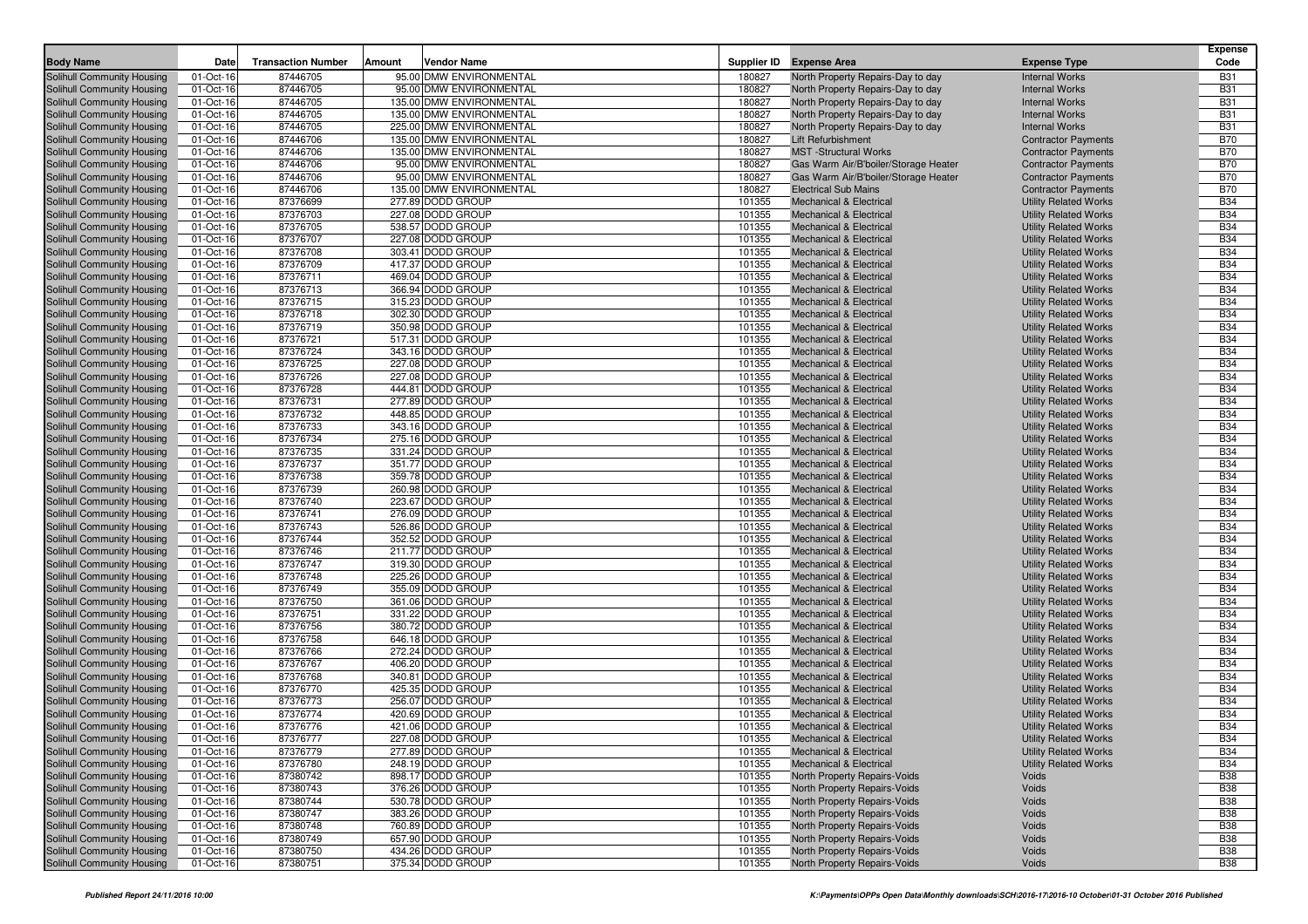| <b>Body Name</b>                                         | Date                   | <b>Transaction Number</b> | Amount | Vendor Name                            |                  | Supplier ID Expense Area                                                | <b>Expense Type</b>                                          | <b>Expense</b><br>Code   |
|----------------------------------------------------------|------------------------|---------------------------|--------|----------------------------------------|------------------|-------------------------------------------------------------------------|--------------------------------------------------------------|--------------------------|
|                                                          |                        |                           |        |                                        |                  |                                                                         |                                                              |                          |
| <b>Solihull Community Housing</b>                        | 01-Oct-16              | 87384698<br>87555702      |        | 343.16 DODD GROUP<br>279.57 DODD GROUP | 101355<br>101355 | <b>Direct-Adaptations-Showers</b><br><b>Mechanical &amp; Electrical</b> | <b>Internal Works</b>                                        | <b>B31</b><br><b>B39</b> |
| Solihull Community Housing<br>Solihull Community Housing | 01-Oct-16<br>01-Oct-16 | 87555708                  |        | 788.17 DODD GROUP                      | 101355           | <b>Mechanical &amp; Electrical</b>                                      | <b>Other Building costs</b><br><b>Other Building costs</b>   | <b>B39</b>               |
| Solihull Community Housing                               | 01-Oct-16              | 87561695                  |        | 287.50 DODD GROUP                      | 101355           | <b>Public Sector - Minor Works</b>                                      | <b>Contractor Payments</b>                                   | <b>B70</b>               |
| Solihull Community Housing                               | 01-Oct-16              | 87561696                  |        | 238.71 DODD GROUP                      | 101355           | <b>Public Sector - Minor Works</b>                                      | <b>Contractor Payments</b>                                   | <b>B70</b>               |
| Solihull Community Housing                               | 10-Oct-16              | 87148696                  |        | 395.40 DODD GROUP                      | 101355           | <b>Electrical Improvement Works</b>                                     | <b>Contractor Payments</b>                                   | <b>B70</b>               |
| Solihull Community Housing                               | 10-Oct-16              | 87148698                  |        | 217.58 DODD GROUP                      | 101355           | <b>Electrical Improvement Works</b>                                     | <b>Contractor Payments</b>                                   | <b>B70</b>               |
| Solihull Community Housing                               | 10-Oct-16              | 87148705                  |        | 406.46 DODD GROUP                      | 101355           | <b>Electrical Improvement Works</b>                                     | <b>Contractor Payments</b>                                   | <b>B70</b>               |
| Solihull Community Housing                               | 10-Oct-16              | 87148710                  |        | 1523.37 DODD GROUP                     | 101355           | <b>Electrical Improvement Works</b>                                     | <b>Contractor Payments</b>                                   | <b>B70</b>               |
| Solihull Community Housing                               | 10-Oct-16              | 87148711                  |        | 465.09 DODD GROUP                      | 101355           | <b>Electrical Improvement Works</b>                                     | <b>Contractor Payments</b>                                   | <b>B70</b>               |
| Solihull Community Housing                               | 10-Oct-16              | 87445809                  |        | 304.28 DODD GROUP                      | 101355           | <b>Mechanical &amp; Electrical</b>                                      | <b>Utility Related Works</b>                                 | <b>B34</b>               |
| Solihull Community Housing                               | 10-Oct-16              | 87445812                  |        | 285.64 DODD GROUP                      | 101355           | <b>Mechanical &amp; Electrical</b>                                      | <b>Utility Related Works</b>                                 | <b>B34</b>               |
| Solihull Community Housing                               | 10-Oct-16              | 87555749                  |        | 370.16 DODD GROUP                      | 101355           | <b>Mechanical &amp; Electrical</b>                                      | <b>Utility Related Works</b>                                 | <b>B34</b>               |
| Solihull Community Housing                               | 10-Oct-16              | 87555752                  |        | 372.99 DODD GROUP                      | 101355           | <b>Mechanical &amp; Electrical</b>                                      | <b>Utility Related Works</b>                                 | <b>B34</b>               |
| Solihull Community Housing                               | 10-Oct-16              | 87555754                  |        | 355.09 DODD GROUP                      | 101355           | <b>Mechanical &amp; Electrical</b>                                      | <b>Utility Related Works</b>                                 | <b>B34</b>               |
| Solihull Community Housing                               | 10-Oct-16              | 87555755                  |        | 367.02 DODD GROUP                      | 101355           | <b>Mechanical &amp; Electrical</b>                                      | <b>Utility Related Works</b>                                 | <b>B34</b>               |
| Solihull Community Housing                               | 10-Oct-16              | 87555759                  |        | 355.09 DODD GROUP                      | 101355           | <b>Mechanical &amp; Electrical</b>                                      | <b>Utility Related Works</b>                                 | <b>B34</b>               |
| Solihull Community Housing                               | 10-Oct-16              | 87555765                  |        | 367.03 DODD GROUP                      | 101355           | <b>Mechanical &amp; Electrical</b>                                      | <b>Utility Related Works</b>                                 | <b>B34</b>               |
| Solihull Community Housing                               | 10-Oct-16              | 87555766                  |        | 331.22 DODD GROUP                      | 101355           | <b>Mechanical &amp; Electrical</b>                                      | <b>Utility Related Works</b>                                 | <b>B34</b>               |
| Solihull Community Housing                               | 10-Oct-16              | 87555767                  |        | 222.85 DODD GROUP                      | 101355           | <b>Mechanical &amp; Electrical</b>                                      | <b>Utility Related Works</b>                                 | <b>B34</b>               |
| Solihull Community Housing                               | 10-Oct-16              | 87555768                  |        | 208.75 DODD GROUP                      | 101355           | <b>Mechanical &amp; Electrical</b>                                      | <b>Utility Related Works</b>                                 | <b>B34</b>               |
| Solihull Community Housing                               | 11-Oct-16              | 87377372                  |        | 246.85 DODD GROUP                      | 101355           | <b>Mechanical &amp; Electrical</b>                                      | <b>Utility Related Works</b>                                 | <b>B34</b>               |
| Solihull Community Housing                               | 11-Oct-16              | 87445815                  |        | 285.51 DODD GROUP                      | 101355           | <b>Mechanical &amp; Electrical</b>                                      | <b>Utility Related Works</b>                                 | <b>B34</b>               |
| Solihull Community Housing                               | 11-Oct-16              | 87445818                  |        | 229.43 DODD GROUP                      | 101355           | <b>Mechanical &amp; Electrical</b>                                      | <b>Utility Related Works</b>                                 | <b>B34</b>               |
| Solihull Community Housing                               | 11-Oct-16              | 87445821                  |        | 294.68 DODD GROUP                      | 101355           | <b>Mechanical &amp; Electrical</b>                                      | <b>Utility Related Works</b>                                 | <b>B34</b>               |
| Solihull Community Housing                               | 11-Oct-16              | 87445822                  |        | 346.34 DODD GROUP                      | 101355           | <b>Mechanical &amp; Electrical</b>                                      | <b>Utility Related Works</b>                                 | <b>B34</b>               |
| Solihull Community Housing                               | 11-Oct-16              | 87445824                  |        | 240.24 DODD GROUP                      | 101355           | <b>Mechanical &amp; Electrical</b>                                      | <b>Utility Related Works</b>                                 | <b>B34</b>               |
| Solihull Community Housing                               | 11-Oct-16              | 87445825                  |        | 268.89 DODD GROUP                      | 101355           | <b>Mechanical &amp; Electrical</b>                                      | <b>Utility Related Works</b>                                 | <b>B34</b>               |
| Solihull Community Housing                               | 11-Oct-16              | 87445827                  |        | 396.60 DODD GROUP                      | 101355           | <b>Mechanical &amp; Electrical</b>                                      | <b>Utility Related Works</b>                                 | <b>B34</b>               |
| Solihull Community Housing                               | 11-Oct-16              | 87445831                  |        | 394.31 DODD GROUP                      | 101355           | <b>Mechanical &amp; Electrical</b>                                      | <b>Utility Related Works</b>                                 | <b>B34</b>               |
| Solihull Community Housing                               | 11-Oct-16              | 87445842                  |        | 237.15 DODD GROUP                      | 101355           | <b>Mechanical &amp; Electrical</b>                                      | <b>Utility Related Works</b>                                 | <b>B34</b>               |
| Solihull Community Housing                               | 11-Oct-16              | 87445844                  |        | 375.82 DODD GROUP                      | 101355           | <b>Mechanical &amp; Electrical</b>                                      | <b>Utility Related Works</b>                                 | <b>B34</b>               |
| Solihull Community Housing                               | 11-Oct-16              | 87445848                  |        | 243.86 DODD GROUP                      | 101355           | <b>Mechanical &amp; Electrical</b>                                      | <b>Utility Related Works</b>                                 | <b>B34</b>               |
| Solihull Community Housing                               | 11-Oct-16              | 87445849                  |        | 222.80 DODD GROUP                      | 101355           | <b>Mechanical &amp; Electrical</b>                                      | <b>Utility Related Works</b>                                 | <b>B34</b>               |
| Solihull Community Housing                               | 11-Oct-16              | 87445850                  |        | 255.65 DODD GROUP                      | 101355           | <b>Mechanical &amp; Electrical</b>                                      | <b>Utility Related Works</b>                                 | <b>B34</b>               |
| Solihull Community Housing                               | 11-Oct-16              | 87555780                  |        | 245.03 DODD GROUP                      | 101355           | <b>Mechanical &amp; Electrical</b>                                      | <b>Utility Related Works</b>                                 | <b>B34</b>               |
| Solihull Community Housing                               | 11-Oct-16              | 87555783                  |        | 566.69 DODD GROUP                      | 101355           | Mechanical & Electrical                                                 | <b>Utility Related Works</b>                                 | <b>B34</b>               |
| Solihull Community Housing                               | 11-Oct-16              | 87555794                  |        | 213.32 DODD GROUP                      | 101355           | <b>Mechanical &amp; Electrical</b>                                      | <b>Utility Related Works</b>                                 | <b>B34</b>               |
| Solihull Community Housing                               | 11-Oct-16              | 87555795                  |        | 244.34 DODD GROUP<br>272.97 DODD GROUP | 101355           | <b>Mechanical &amp; Electrical</b>                                      | <b>Utility Related Works</b>                                 | <b>B34</b><br><b>B34</b> |
| Solihull Community Housing<br>Solihull Community Housing | 11-Oct-16<br>11-Oct-16 | 87555796<br>87555797      |        | 216.32 DODD GROUP                      | 101355<br>101355 | <b>Mechanical &amp; Electrical</b><br>Mechanical & Electrical           | <b>Utility Related Works</b><br><b>Utility Related Works</b> | <b>B34</b>               |
| Solihull Community Housing                               | 12-Oct-16              | 87555801                  |        | 1703.13 DODD GROUP                     | 101355           | Gas Warm Air/B'boiler/Storage Heater                                    | <b>Contractor Payments</b>                                   | <b>B70</b>               |
| Solihull Community Housing                               | 12-Oct-16              | 87555802                  |        | 5287.19 DODD GROUP                     | 101355           | <b>Mechanical &amp; Electrical</b>                                      | <b>Utility Related Works</b>                                 | <b>B34</b>               |
| Solihull Community Housing                               | 12-Oct-16              | 87555803                  |        | 2206.31 DODD GROUP                     | 101355           | Gas Warm Air/B'boiler/Storage Heater                                    | <b>Contractor Payments</b>                                   | <b>B70</b>               |
| Solihull Community Housing                               | 12-Oct-16              | 87555804                  |        | 2206.31 DODD GROUP                     | 101355           | Gas Warm Air/B'boiler/Storage Heater                                    | <b>Contractor Payments</b>                                   | <b>B70</b>               |
| Solihull Community Housing                               | 12-Oct-16              | 87555805                  |        | 2876.30 DODD GROUP                     | 101355           | Gas Warm Air/B'boiler/Storage Heater                                    | <b>Contractor Payments</b>                                   | <b>B70</b>               |
| Solihull Community Housing                               | 12-Oct-16              | 87555806                  |        | 2876.30 DODD GROUP                     | 101355           | Gas Warm Air/B'boiler/Storage Heater                                    | <b>Contractor Payments</b>                                   | <b>B70</b>               |
| Solihull Community Housing                               | 12-Oct-16              | 87555807                  |        | 2876.30 DODD GROUP                     | 101355           | Gas Warm Air/B'boiler/Storage Heater                                    | <b>Contractor Payments</b>                                   | <b>B70</b>               |
| Solihull Community Housing                               | 12-Oct-16              | 87555808                  |        | 2876.30 DODD GROUP                     | 101355           | Gas Warm Air/B'boiler/Storage Heater                                    | <b>Contractor Payments</b>                                   | <b>B70</b>               |
| Solihull Community Housing                               | 12-Oct-16              | 87555809                  |        | 2876.30 DODD GROUP                     | 101355           | Gas Warm Air/B'boiler/Storage Heater                                    | <b>Contractor Payments</b>                                   | <b>B70</b>               |
| Solihull Community Housing                               | 12-Oct-16              | 87555810                  |        | 2876.30 DODD GROUP                     | 101355           | Gas Warm Air/B'boiler/Storage Heater                                    | <b>Contractor Payments</b>                                   | <b>B70</b>               |
| Solihull Community Housing                               | 12-Oct-16              | 87555811                  |        | 2876.30 DODD GROUP                     | 101355           | Gas Warm Air/B'boiler/Storage Heater                                    | <b>Contractor Payments</b>                                   | <b>B70</b>               |
| Solihull Community Housing                               | 12-Oct-16              | 87555812                  |        | 2876.30 DODD GROUP                     | 101355           | Gas Warm Air/B'boiler/Storage Heater                                    | <b>Contractor Payments</b>                                   | <b>B70</b>               |
| Solihull Community Housing                               | 12-Oct-16              | 87555813                  |        | 2876.30 DODD GROUP                     | 101355           | Gas Warm Air/B'boiler/Storage Heater                                    | <b>Contractor Payments</b>                                   | <b>B70</b>               |
| Solihull Community Housing                               | 12-Oct-16              | 87555814                  |        | 2876.30 DODD GROUP                     | 101355           | Gas Warm Air/B'boiler/Storage Heater                                    | <b>Contractor Payments</b>                                   | <b>B70</b>               |
| Solihull Community Housing                               | 12-Oct-16              | 87555815                  |        | 2876.30 DODD GROUP                     | 101355           | Gas Warm Air/B'boiler/Storage Heater                                    | <b>Contractor Payments</b>                                   | <b>B70</b>               |
| Solihull Community Housing                               | 12-Oct-16              | 87555816                  |        | 2876.30 DODD GROUP                     | 101355           | Gas Warm Air/B'boiler/Storage Heater                                    | <b>Contractor Payments</b>                                   | <b>B70</b>               |
| Solihull Community Housing                               | 13-Oct-16              | 87446286                  |        | 218.29 DODD GROUP                      | 101355           | Direct-Adaptations-General                                              | <b>Internal Works</b>                                        | <b>B31</b>               |
| Solihull Community Housing                               | 13-Oct-16              | 87446287                  |        | 450.69 DODD GROUP                      | 101355           | Public Sector - Major Adaptations                                       | <b>Contractor Payments</b>                                   | <b>B70</b>               |
| Solihull Community Housing                               | 13-Oct-16              | 87446288                  |        | 465.89 DODD GROUP                      | 101355           | <b>Public Sector - Major Adaptations</b>                                | <b>Contractor Payments</b>                                   | <b>B70</b>               |
| Solihull Community Housing                               | 13-Oct-16              | 87446290                  |        | 465.74 DODD GROUP                      | 101355           | Public Sector - Major Adaptations                                       | <b>Contractor Payments</b>                                   | <b>B70</b>               |
| Solihull Community Housing                               | 13-Oct-16              | 87452700                  |        | 353.81 DODD GROUP                      | 101355           | Kitchens                                                                | <b>Contractor Payments</b>                                   | <b>B70</b>               |
| Solihull Community Housing                               | 13-Oct-16              | 87452702                  |        | 279.04 DODD GROUP                      | 101355           | Kitchens                                                                | <b>Contractor Payments</b>                                   | <b>B70</b>               |
| Solihull Community Housing                               | 13-Oct-16              | 87452703                  |        | 400.60 DODD GROUP                      | 101355           | Kitchens                                                                | <b>Contractor Payments</b>                                   | B70                      |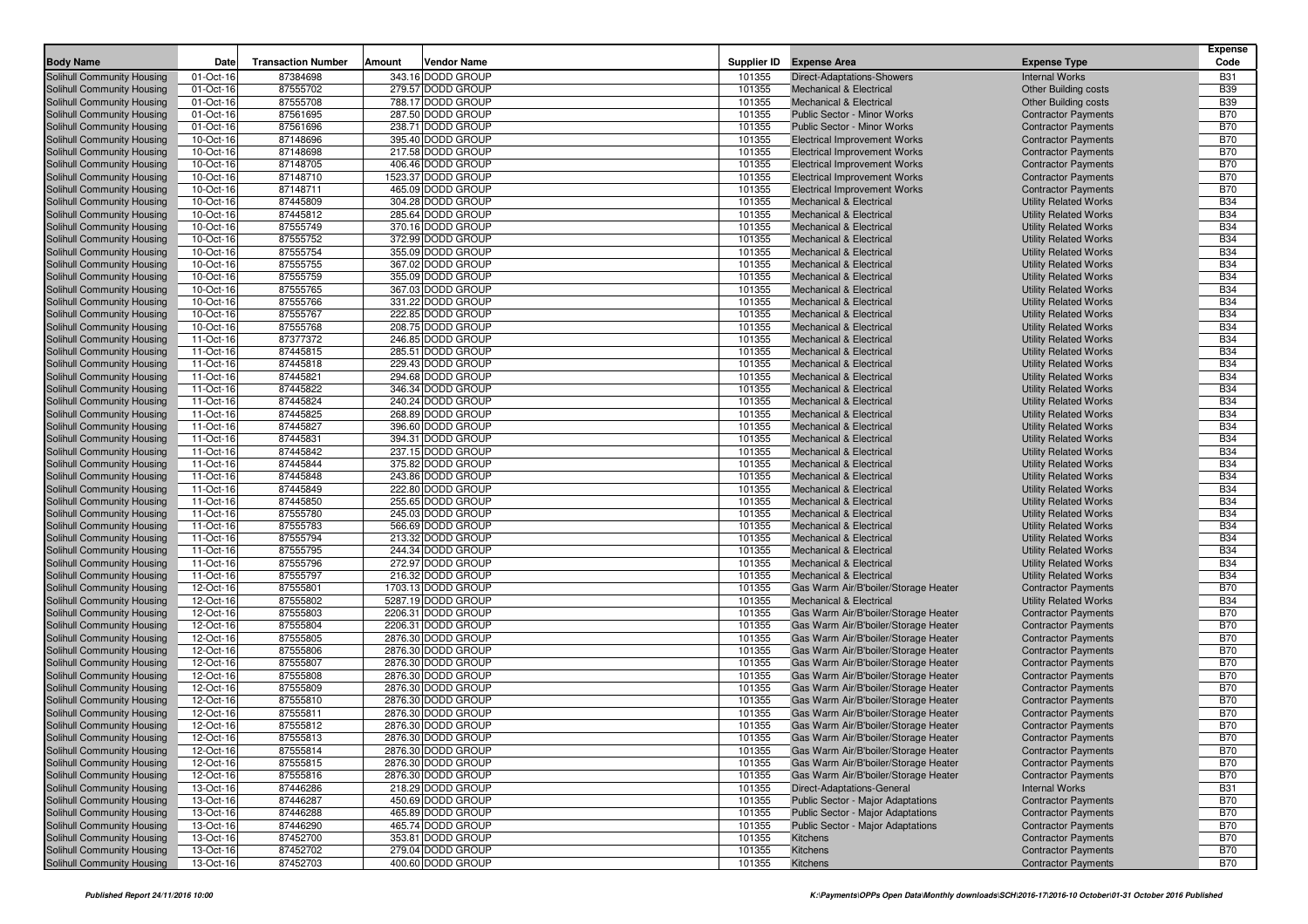|                                                          |                        |                           |        |                                        |                  |                                                                          |                                                              | <b>Expense</b>           |
|----------------------------------------------------------|------------------------|---------------------------|--------|----------------------------------------|------------------|--------------------------------------------------------------------------|--------------------------------------------------------------|--------------------------|
| <b>Body Name</b>                                         | Date                   | <b>Transaction Number</b> | Amount | Vendor Name                            |                  | Supplier ID Expense Area                                                 | <b>Expense Type</b>                                          | Code                     |
| <b>Solihull Community Housing</b>                        | 13-Oct-16              | 87452706                  |        | 245.17 DODD GROUP                      | 101355           | Kitchens                                                                 | <b>Contractor Payments</b>                                   | <b>B70</b>               |
| Solihull Community Housing                               | 13-Oct-16              | 87453715                  |        | 552.29 DODD GROUP                      | 101355           | North Property Repairs-Voids                                             | Voids                                                        | <b>B38</b>               |
| Solihull Community Housing                               | 13-Oct-16              | 87453721                  |        | 213.73 DODD GROUP                      | 101355           | North Property Repairs-Voids                                             | Voids                                                        | <b>B38</b>               |
| Solihull Community Housing                               | 13-Oct-16              | 87453742                  |        | 662.87 DODD GROUP                      | 101355           | North Property Repairs-Voids                                             | Voids                                                        | <b>B38</b>               |
| Solihull Community Housing                               | 13-Oct-16              | 87453745                  |        | 634.21 DODD GROUP                      | 101355           | North Property Repairs-Voids                                             | Voids                                                        | <b>B38</b>               |
| Solihull Community Housing                               | 13-Oct-16              | 87453746                  |        | 330.19 DODD GROUP                      | 101355           | North Property Repairs-Voids                                             | Voids                                                        | <b>B38</b>               |
| Solihull Community Housing                               | 13-Oct-16              | 87453769                  |        | 229.93 DODD GROUP                      | 101355           | North Property Repairs-Voids                                             | Voids                                                        | <b>B38</b>               |
| Solihull Community Housing                               | 13-Oct-16              | 87453771                  |        | 340.27 DODD GROUP                      | 101355           | North Property Repairs-Voids                                             | Voids                                                        | <b>B38</b>               |
| Solihull Community Housing                               | 13-Oct-16              | 87453776                  |        | 235.35 DODD GROUP                      | 101355           | North Property Repairs-Voids                                             | Voids                                                        | <b>B38</b>               |
| Solihull Community Housing                               | 13-Oct-16              | 87453780                  |        | 235.39 DODD GROUP                      | 101355           | North Property Repairs-Voids                                             | Voids                                                        | <b>B38</b>               |
| Solihull Community Housing                               | 13-Oct-16              | 87453786                  |        | 299.86 DODD GROUP                      | 101355           | North Property Repairs-Voids                                             | Voids                                                        | <b>B38</b>               |
| Solihull Community Housing                               | 13-Oct-16              | 87453792                  |        | 229.45 DODD GROUP                      | 101355           | North Property Repairs-Voids                                             | Voids                                                        | <b>B38</b>               |
| Solihull Community Housing                               | 13-Oct-16              | 87555819                  |        | 340.80 DODD GROUP                      | 101355           | <b>Mechanical &amp; Electrical</b>                                       | <b>Utility Related Works</b>                                 | <b>B34</b>               |
| Solihull Community Housing                               | 13-Oct-16              | 87555821                  |        | 384.63 DODD GROUP                      | 101355           | Mechanical & Electrical                                                  | <b>Utility Related Works</b>                                 | <b>B34</b>               |
| Solihull Community Housing                               | 13-Oct-16              | 87555823                  |        | 351.47 DODD GROUP                      | 101355           | <b>Mechanical &amp; Electrical</b>                                       | <b>Utility Related Works</b>                                 | <b>B34</b>               |
| Solihull Community Housing                               | 13-Oct-16              | 87555824                  |        | 466.89 DODD GROUP                      | 101355           | <b>Mechanical &amp; Electrical</b>                                       | <b>Utility Related Works</b>                                 | <b>B34</b>               |
| Solihull Community Housing                               | 13-Oct-16              | 87555827                  |        | 416.04 DODD GROUP<br>528.30 DODD GROUP | 101355           | <b>Mechanical &amp; Electrical</b>                                       | <b>Utility Related Works</b>                                 | <b>B34</b>               |
| Solihull Community Housing                               | 13-Oct-16              | 87555828                  |        |                                        | 101355           | <b>Mechanical &amp; Electrical</b>                                       | <b>Utility Related Works</b>                                 | <b>B34</b>               |
| Solihull Community Housing                               | 13-Oct-16              | 87555835                  |        | 242.03 DODD GROUP                      | 101355           | <b>Mechanical &amp; Electrical</b>                                       | <b>Utility Related Works</b>                                 | <b>B34</b>               |
| Solihull Community Housing                               | 13-Oct-16<br>13-Oct-16 | 87555836<br>87555838      |        | 292.42 DODD GROUP<br>227.08 DODD GROUP | 101355<br>101355 | Public Sector - Major Adaptations<br><b>Mechanical &amp; Electrical</b>  | <b>Contractor Payments</b>                                   | <b>B70</b><br><b>B34</b> |
| Solihull Community Housing                               |                        |                           |        | 227.08 DODD GROUP                      | 101355           |                                                                          | <b>Utility Related Works</b>                                 | <b>B34</b>               |
| Solihull Community Housing                               | 13-Oct-16              | 87555840<br>87555842      |        | 219.71 DODD GROUP                      |                  | <b>Mechanical &amp; Electrical</b>                                       | <b>Utility Related Works</b>                                 | <b>B34</b>               |
| Solihull Community Housing                               | 13-Oct-16<br>13-Oct-16 | 87555843                  |        | 325.26 DODD GROUP                      | 101355<br>101355 | <b>Mechanical &amp; Electrical</b><br><b>Mechanical &amp; Electrical</b> | <b>Utility Related Works</b>                                 | <b>B34</b>               |
| Solihull Community Housing<br>Solihull Community Housing | 13-Oct-16              | 87555846                  |        | 223.63 DODD GROUP                      | 101355           | <b>Mechanical &amp; Electrical</b>                                       | <b>Utility Related Works</b><br><b>Utility Related Works</b> | <b>B34</b>               |
| Solihull Community Housing                               | 13-Oct-16              | 87555847                  |        | 532.27 DODD GROUP                      | 101355           | <b>Mechanical &amp; Electrical</b>                                       | <b>Utility Related Works</b>                                 | <b>B34</b>               |
| Solihull Community Housing                               | 13-Oct-16              | 87555849                  |        | 456.55 DODD GROUP                      | 101355           | <b>Mechanical &amp; Electrical</b>                                       | <b>Utility Related Works</b>                                 | <b>B34</b>               |
| Solihull Community Housing                               | 13-Oct-16              | 87555875                  |        | 646.73 DODD GROUP                      | 101355           | <b>North Property Repairs-Voids</b>                                      | Voids                                                        | <b>B38</b>               |
| Solihull Community Housing                               | 13-Oct-16              | 87555876                  |        | 390.77 DODD GROUP                      | 101355           | North Property Repairs-Voids                                             | Voids                                                        | <b>B38</b>               |
| Solihull Community Housing                               | 13-Oct-16              | 87555877                  |        | 398.03 DODD GROUP                      | 101355           | North Property Repairs-Voids                                             | Voids                                                        | <b>B38</b>               |
| Solihull Community Housing                               | 13-Oct-16              | 87555878                  |        | 450.54 DODD GROUP                      | 101355           | North Property Repairs-Voids                                             | Voids                                                        | <b>B38</b>               |
| Solihull Community Housing                               | 13-Oct-16              | 87555879                  |        | 469.94 DODD GROUP                      | 101355           | North Property Repairs-Voids                                             | Voids                                                        | <b>B38</b>               |
| Solihull Community Housing                               | 13-Oct-16              | 87555884                  |        | 686.31 DODD GROUP                      | 101355           | North Property Repairs-Voids                                             | Voids                                                        | <b>B38</b>               |
| Solihull Community Housing                               | 13-Oct-16              | 87555885                  |        | 454.30 DODD GROUP                      | 101355           | North Property Repairs-Voids                                             | Voids                                                        | <b>B38</b>               |
| Solihull Community Housing                               | 13-Oct-16              | 87555886                  |        | 416.47 DODD GROUP                      | 101355           | North Property Repairs-Voids                                             | Voids                                                        | <b>B38</b>               |
| Solihull Community Housing                               | 13-Oct-16              | 87555887                  |        | 550.63 DODD GROUP                      | 101355           | North Property Repairs-Voids                                             | Voids                                                        | <b>B38</b>               |
| Solihull Community Housing                               | 13-Oct-16              | 87555888                  |        | 710.21 DODD GROUP                      | 101355           | North Property Repairs-Voids                                             | Voids                                                        | <b>B38</b>               |
| Solihull Community Housing                               | 13-Oct-16              | 87555889                  |        | 448.29 DODD GROUP                      | 101355           | North Property Repairs-Voids                                             | Voids                                                        | <b>B38</b>               |
| Solihull Community Housing                               | 13-Oct-16              | 87555890                  |        | 1100.39 DODD GROUP                     | 101355           | North Property Repairs-Voids                                             | Voids                                                        | <b>B38</b>               |
| Solihull Community Housing                               | 13-Oct-16              | 87555891                  |        | 378.30 DODD GROUP                      | 101355           | North Property Repairs-Voids                                             | Voids                                                        | <b>B38</b>               |
| Solihull Community Housing                               | 13-Oct-16              | 87555892                  |        | 413.59 DODD GROUP                      | 101355           | North Property Repairs-Voids                                             | Voids                                                        | <b>B38</b>               |
| Solihull Community Housing                               | 13-Oct-16              | 87555895                  |        | 471.28 DODD GROUP                      | 101355           | North Property Repairs-Voids                                             | Voids                                                        | <b>B38</b>               |
| Solihull Community Housing                               | 13-Oct-16              | 87555897                  |        | 297.44 DODD GROUP                      | 101355           | North Property Repairs-Voids                                             | Voids                                                        | <b>B38</b>               |
| Solihull Community Housing                               | 13-Oct-16              | 87561697                  |        | 801.86 DODD GROUP                      | 101355           | Private Sector - Disabled Facilities Grants                              | <b>Contractor Payments</b>                                   | <b>B70</b>               |
| Solihull Community Housing                               | 13-Oct-16              | 87561698                  |        | 496.55 DODD GROUP                      | 101355           | Public Sector - Major Adaptations                                        | <b>Contractor Payments</b>                                   | <b>B70</b>               |
| Solihull Community Housing                               | 13-Oct-16              | 87561699                  |        | 513.44 DODD GROUP                      | 101355           | Private Sector - Disabled Facilities Grants                              | <b>Contractor Payments</b>                                   | <b>B70</b>               |
| Solihull Community Housing                               | 13-Oct-16              | 87561700                  |        | 559.40 DODD GROUP                      | 101355           | Private Sector - Disabled Facilities Grants                              | <b>Contractor Payments</b>                                   | <b>B70</b>               |
| Solihull Community Housing                               | 13-Oct-16              | 87561701                  |        | 490.06 DODD GROUP                      | 101355           | <b>Direct-Adaptations-Showers</b>                                        | <b>Internal Works</b>                                        | <b>B31</b>               |
| Solihull Community Housing                               | 17-Oct-16              | 87563695                  |        | 316.42 DODD GROUP                      | 101355           | North Property Repairs-Voids                                             | Voids                                                        | <b>B38</b>               |
| Solihull Community Housing                               | 17-Oct-16              | 87563698                  |        | 541.99 DODD GROUP                      | 101355           | North Property Repairs-Voids                                             | Voids                                                        | <b>B38</b>               |
| Solihull Community Housing                               | 17-Oct-16              | 87563702                  |        | 507.38 DODD GROUP                      | 101355<br>101355 | North Property Repairs-Voids                                             | Voids                                                        | <b>B38</b><br><b>B38</b> |
| Solihull Community Housing                               | 17-Oct-16              | 87563703                  |        | 578.37 DODD GROUP                      |                  | North Property Repairs-Voids                                             | Voids                                                        |                          |
| Solihull Community Housing<br>Solihull Community Housing | 17-Oct-16<br>17-Oct-16 | 87563712<br>87565694      |        | 220.19 DODD GROUP<br>425.10 DODD GROUP | 101355<br>101355 | North Property Repairs-Voids<br>Kitchens                                 | Voids<br><b>Contractor Payments</b>                          | <b>B38</b><br><b>B70</b> |
| Solihull Community Housing                               | 17-Oct-16              | 87565695                  |        | 251.42 DODD GROUP                      | 101355           | Kitchens                                                                 | <b>Contractor Payments</b>                                   | <b>B70</b>               |
| Solihull Community Housing                               | 17-Oct-16              | 87566694                  |        | 450.17 DODD GROUP                      | 101355           | <b>Public Sector - Major Adaptations</b>                                 | <b>Contractor Payments</b>                                   | B70                      |
| Solihull Community Housing                               | 17-Oct-16              | 87566695                  |        | 411.73 DODD GROUP                      | 101355           | Direct-Adaptations-Showers                                               | <b>Internal Works</b>                                        | <b>B31</b>               |
| Solihull Community Housing                               | 17-Oct-16              | 87566696                  |        | 465.20 DODD GROUP                      | 101355           | Public Sector - Major Adaptations                                        | <b>Contractor Payments</b>                                   | <b>B70</b>               |
| Solihull Community Housing                               | 18-Oct-16              | 87562845                  |        | 216.93 DODD GROUP                      | 101355           | Mechanical & Electrical                                                  | <b>Utility Related Works</b>                                 | <b>B34</b>               |
| Solihull Community Housing                               | 18-Oct-16              | 87562847                  |        | 337.45 DODD GROUP                      | 101355           | <b>Mechanical &amp; Electrical</b>                                       | <b>Utility Related Works</b>                                 | <b>B34</b>               |
| Solihull Community Housing                               | 18-Oct-16              | 87562848                  |        | 265.14 DODD GROUP                      | 101355           | <b>Mechanical &amp; Electrical</b>                                       | <b>Utility Related Works</b>                                 | <b>B34</b>               |
| Solihull Community Housing                               | 21-Oct-16              | 87500707                  |        | 9529.71 DODD GROUP                     | 101355           | <b>Mechanical &amp; Electrical</b>                                       | <b>Other Building costs</b>                                  | <b>B39</b>               |
| Solihull Community Housing                               | 21-Oct-16              | 87500708                  |        | 9529.71 DODD GROUP                     | 101355           | Mechanical & Electrical                                                  | <b>Other Building costs</b>                                  | <b>B39</b>               |
| Solihull Community Housing                               | 21-Oct-16              | 87500709                  |        | 9529.71 DODD GROUP                     | 101355           | <b>Mechanical &amp; Electrical</b>                                       | <b>Other Building costs</b>                                  | <b>B39</b>               |
|                                                          |                        |                           |        |                                        |                  |                                                                          |                                                              |                          |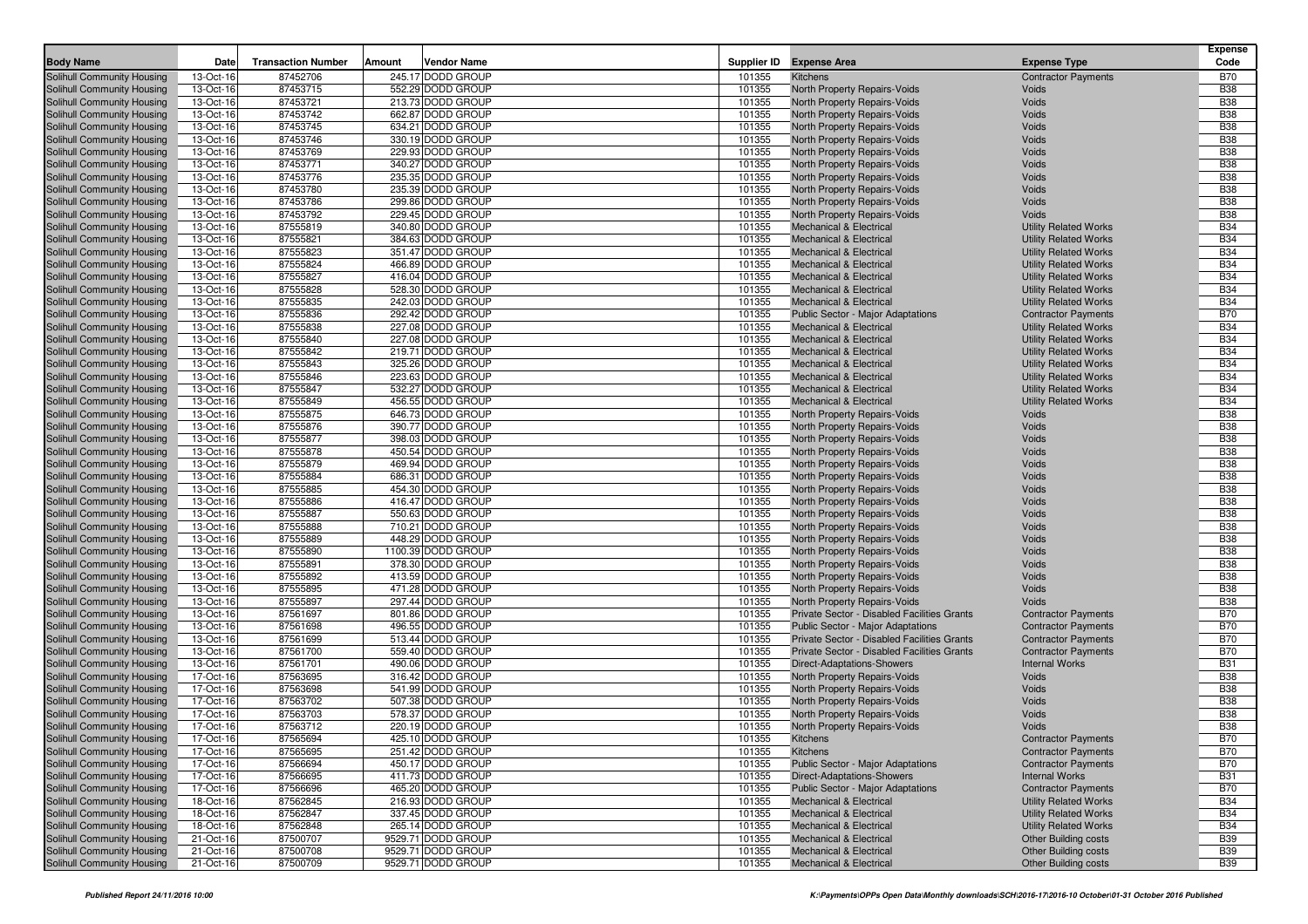| <b>Body Name</b>                                         | Date                   | <b>Transaction Number</b> | Amount | Vendor Name                                  | Supplier ID    | <b>Expense Area</b>                                              | <b>Expense Type</b>                           | <b>Expense</b><br>Code |
|----------------------------------------------------------|------------------------|---------------------------|--------|----------------------------------------------|----------------|------------------------------------------------------------------|-----------------------------------------------|------------------------|
|                                                          |                        | 87643978                  |        | 431.74 DODD GROUP                            |                |                                                                  | <b>Utility Related Works</b>                  | <b>B34</b>             |
| Solihull Community Housing<br>Solihull Community Housing | 28-Oct-16              |                           |        | 534.91 DODD GROUP                            | 101355         | <b>Mechanical &amp; Electrical</b>                               |                                               | <b>B34</b>             |
| Solihull Community Housing                               | 28-Oct-16<br>01-Oct-16 | 87643998<br>87009783      |        | 330.00 DOORFIT PRODUCTS LTD                  | 101355<br>1129 | <b>Mechanical &amp; Electrical</b><br>Stores-Stores and delivery | <b>Utility Related Works</b><br><b>Stocks</b> | R <sub>10</sub>        |
| Solihull Community Housing                               | 01-Oct-16              | 87009787                  |        | 13.50 DOORFIT PRODUCTS LTD                   | 1129           | Stores-Stores and delivery                                       | <b>Stocks</b>                                 | R <sub>10</sub>        |
|                                                          | 01-Oct-16              | 87009787                  |        | 135.00 DOORFIT PRODUCTS LTD                  | 1129           | Stores-Stores and delivery                                       | <b>Stocks</b>                                 | R <sub>10</sub>        |
| Solihull Community Housing<br>Solihull Community Housing | 01-Oct-16              | 87009787                  |        | 75.00 DOORFIT PRODUCTS LTD                   | 1129           | Stores-Stores and delivery                                       | <b>Stocks</b>                                 | R <sub>10</sub>        |
| Solihull Community Housing                               | 01-Oct-16              | 87009787                  |        | 50.00 DOORFIT PRODUCTS LTD                   | 1129           | Stores-Stores and delivery                                       | <b>Stocks</b>                                 | R <sub>10</sub>        |
| Solihull Community Housing                               | 01-Oct-16              | 87315699                  |        | 275.00 DOORFIT PRODUCTS LTD                  | 1129           | Stores-Stores and delivery                                       | <b>Stocks</b>                                 | R <sub>10</sub>        |
| Solihull Community Housing                               | 01-Oct-16              | 87315699                  |        | 70.00 DOORFIT PRODUCTS LTD                   | 1129           | Stores-Stores and delivery                                       | <b>Stocks</b>                                 | R <sub>10</sub>        |
| Solihull Community Housing                               | 01-Oct-16              | 87315703                  |        | 18.00 DOORFIT PRODUCTS LTD                   | 1129           | Stores-Stores and delivery                                       | <b>Stocks</b>                                 | R <sub>10</sub>        |
| Solihull Community Housing                               | 01-Oct-16              | 87315703                  |        | 32.50 DOORFIT PRODUCTS LTD                   | 1129           | Stores-Stores and delivery                                       | <b>Stocks</b>                                 | R <sub>10</sub>        |
| Solihull Community Housing                               | 01-Oct-16              | 87315703                  |        | 163.00 DOORFIT PRODUCTS LTD                  | 1129           | Stores-Stores and delivery                                       | <b>Stocks</b>                                 | R <sub>10</sub>        |
| Solihull Community Housing                               | 01-Oct-16              | 87315703                  |        | 14.80 DOORFIT PRODUCTS LTD                   | 1129           | Stores-Stores and delivery                                       | <b>Stocks</b>                                 | R <sub>10</sub>        |
| Solihull Community Housing                               | 01-Oct-16              | 87491699                  |        | 580.00 DOORFIT PRODUCTS LTD                  | 1129           | Stores-Stores and delivery                                       | <b>Stocks</b>                                 | R <sub>10</sub>        |
| Solihull Community Housing                               | 01-Oct-16              | 87491699                  |        | 660.00 DOORFIT PRODUCTS LTD                  | 1129           | Stores-Stores and delivery                                       | <b>Stocks</b>                                 | R <sub>10</sub>        |
| Solihull Community Housing                               | 01-Oct-16              | 87491706                  |        | 479.80 DOORFIT PRODUCTS LTD                  | 1129           | Stores-Stores and delivery                                       | <b>Stocks</b>                                 | R <sub>10</sub>        |
| Solihull Community Housing                               | 25-Oct-16              | 87579709                  |        | 540.58 DR GAIL YOUNG                         | 152708         | Housing Aid & Homelessness                                       | <b>Tenant Medicals</b>                        | D63                    |
| Solihull Community Housing                               | 01-Oct-16              | 87042935                  |        | 276.43 DRAINTECH SERVICES (MIDLANDS) LTD     | 185128         | North Property Repairs-Day to day                                | <b>Other Works</b>                            | <b>B32</b>             |
| Solihull Community Housing                               | 01-Oct-16              | 87042936                  |        | 261.56 DRAINTECH SERVICES (MIDLANDS) LTD     | 185128         | North Property Repairs-Day to day                                | <b>Other Works</b>                            | <b>B32</b>             |
| Solihull Community Housing                               | 01-Oct-16              | 87659724                  |        | 356.92 DRAINTECH SERVICES (MIDLANDS) LTD     | 185128         | North Property Repairs-Day to day                                | <b>Other Works</b>                            | <b>B32</b>             |
| <b>Solihull Community Housing</b>                        | 01-Oct-16              | 87659725                  |        | 334.53 DRAINTECH SERVICES (MIDLANDS) LTD     | 185128         | North Property Repairs-Day to day                                | <b>Other Works</b>                            | <b>B32</b>             |
| Solihull Community Housing                               | 01-Oct-16              | 87659729                  |        | 357.63 DRAINTECH SERVICES (MIDLANDS) LTD     | 185128         | North Property Repairs-Day to day                                | <b>Other Works</b>                            | <b>B32</b>             |
| Solihull Community Housing                               | 04-Oct-16              | 87027710                  |        | 470.60 DULUX DECORATOR CENTRES               | 36418          | Gas Warm Air/B'boiler/Storage Heater                             | <b>Contractor Payments</b>                    | <b>B70</b>             |
| Solihull Community Housing                               | 04-Oct-16              | 87027710                  |        | 34.72 DULUX DECORATOR CENTRES                | 36418          | <b>Electrical Improvement Works</b>                              | <b>Contractor Payments</b>                    | <b>B70</b>             |
| Solihull Community Housing                               | 04-Oct-16              | 87027710                  |        | 291.25 DULUX DECORATOR CENTRES               | 36418          | North Property Repairs-Voids                                     | <b>Internal Works</b>                         | <b>B31</b>             |
| Solihull Community Housing                               | 13-Oct-16              | 87232695                  |        | 395.80 DULUX DECORATOR CENTRES               | 36418          | Gas Warm Air/B'boiler/Storage Heater                             | <b>Contractor Payments</b>                    | <b>B70</b>             |
| Solihull Community Housing                               | 13-Oct-16              | 87232695                  |        | 398.55 DULUX DECORATOR CENTRES               | 36418          | North Property Repairs-Voids                                     | <b>Internal Works</b>                         | <b>B31</b>             |
| Solihull Community Housing                               | 25-Oct-16              | 87579719                  |        | 240.41 E.ON ENERGY                           | 71220          | Private Sector Leasing - 87 Warwick Rd                           | Gas                                           | <b>B10</b>             |
| Solihull Community Housing                               | 03-Oct-16              | 87005757                  |        | -287.47 EDEN ADAPTIONS LTD                   | 171877         | Sub Contractors Tax                                              | <b>Creditor: Inland Revenue</b>               | S02                    |
| Solihull Community Housing                               | 03-Oct-16              | 87005757                  |        | 1437.37 EDEN ADAPTIONS LTD                   | 171877         | Safe and Sound Operational                                       | <b>Falls Prevention Service</b>               | <b>B44</b>             |
| Solihull Community Housing                               | 05-Oct-16              | 87040694                  |        | 465.40 EDEN ADAPTIONS LTD                    | 171877         | Private Sector - Disabled Facilities Grants                      | <b>Contractor Payments</b>                    | <b>B70</b>             |
| Solihull Community Housing                               | 05-Oct-16              | 87040694                  |        | 552.00 EDEN ADAPTIONS LTD                    | 171877         | Private Sector - Disabled Facilities Grants                      | <b>Contractor Payments</b>                    | <b>B70</b>             |
| Solihull Community Housing                               | 05-Oct-16              | 87040694                  |        | -61.04 EDEN ADAPTIONS LTD                    | 171877         | Sub Contractors Tax                                              | Creditor: Inland Revenue                      | S02                    |
| Solihull Community Housing                               | 25-Oct-16              | 87581698                  |        | -301.26 EDEN ADAPTIONS LTD                   | 171877         | <b>Sub Contractors Tax</b>                                       | <b>Creditor: Inland Revenue</b>               | S02                    |
| Solihull Community Housing                               | 25-Oct-16              | 87581698                  |        | 1506.28 EDEN ADAPTIONS LTD                   | 171877         | Safe and Sound Operational                                       | <b>Falls Prevention Service</b>               | <b>B44</b>             |
| Solihull Community Housing                               | 04-Oct-16              | 87020742                  |        | 23735.11 EDEN BUILD LTD BUILDING CONTRACTORS | 231125         | Private Sector - Disabled Facilities Grants                      | <b>Contractor Payments</b>                    | <b>B70</b>             |
| Solihull Community Housing                               | 17-Oct-16              | 87342707                  |        | 25593.64 EDEN BUILD LTD BUILDING CONTRACTORS | 231125         | Public Sector - Major Adaptations                                | <b>Contractor Payments</b>                    | <b>B70</b>             |
| Solihull Community Housing                               | 06-Oct-16              | 87060694                  |        | 656.00 EDENRED                               | 177241         | <b>Payroll Deductions</b>                                        | <b>General Creditors</b>                      | S01                    |
| Solihull Community Housing                               | 06-Oct-16              | 87060694                  |        | 2.62 EDENRED                                 | 177241         | <b>Central Administration</b>                                    | Other Fees and Charges                        | D <sub>59</sub>        |
| Solihull Community Housing                               | 24-Oct-16              | 87525695                  |        | 2691.36 EGBERT H TAYLOR & CO LTD             | 1245           | <b>Area Caretakers</b>                                           | <b>Materials</b>                              | D <sub>13</sub>        |
| Solihull Community Housing                               | 26-Oct-16              | 87586698                  |        | 2905.03 ELDERCARE                            | 45329          | Safe and Sound Operational                                       | Other Supplies And Services Costs             | D90                    |
| Solihull Community Housing                               | 26-Oct-16              | 87586699                  |        | 331.54 ELDERCARE                             | 45329          | Safe and Sound Operational                                       | <b>Other Supplies And Services Costs</b>      | D90                    |
| Solihull Community Housing                               | 26-Oct-16              | 87586700                  |        | 507.96 ELDERCARE                             | 45329          | Safe and Sound Operational                                       | <b>Other Supplies And Services Costs</b>      | D90                    |
| Solihull Community Housing                               | 26-Oct-16              | 87586701                  |        | 3015.38 ELDERCARE                            | 45329          | Safe and Sound Operational                                       | Other Supplies And Services Costs             | D90                    |
| Solihull Community Housing                               | 01-Oct-16              | 87446722                  |        | 345.00 ENVIROCALL LTD                        | 68867          | Direct - Asbestos                                                | <b>Internal Works</b>                         | <b>B31</b>             |
| Solihull Community Housing                               | 01-Oct-16              | 87446722                  |        | 1245.00 ENVIROCALL LTD                       | 68867          | North Property Repairs-Day to day                                | <b>Internal Works</b>                         | <b>B31</b>             |
| Solihull Community Housing                               | 01-Oct-16              | 87446722                  |        | 131.10 ENVIROCALL LTD                        | 68867          | North Property Repairs-Day to day                                | <b>Internal Works</b>                         | <b>B31</b>             |
| Solihull Community Housing                               | 01-Oct-16              | 87659811                  |        | 3400.00 ENVIROCALL LTD                       | 68867          | Direct - Asbestos                                                | <b>Internal Works</b>                         | <b>B31</b>             |
| Solihull Community Housing                               | 01-Oct-16              | 87659812                  |        | 267.45 ENVIROCALL LTD                        | 68867          | North Property Repairs-Day to day                                | <b>Internal Works</b>                         | <b>B31</b>             |
| Solihull Community Housing                               | 01-Oct-16              | 87659813                  |        | 401.80 ENVIROCALL LTD                        | 68867          | North Property Repairs-Day to day                                | <b>Internal Works</b>                         | <b>B31</b>             |
| Solihull Community Housing                               | 01-Oct-16              | 87659814                  |        | 548.40 ENVIROCALL LTD                        | 68867          | North Property Repairs-Day to day                                | <b>Internal Works</b>                         | <b>B31</b>             |
| Solihull Community Housing                               | 01-Oct-16              | 87659814                  |        | 375.90 ENVIROCALL LTD                        | 68867          | North Property Repairs-Day to day                                | <b>Internal Works</b>                         | <b>B31</b>             |
| Solihull Community Housing                               | 18-Oct-16              | 87379694                  |        | 537.80 ENVIRONMENTAL CONTRACTS LTD           | 255147         | Direct - Asbestos                                                | <b>Waste Disposal</b>                         | E20                    |
| Solihull Community Housing                               | 18-Oct-16              | 87379694                  |        | 12624.24 ENVIRONMENTAL CONTRACTS LTD         | 255147         | Stores-Stores and delivery                                       | <b>Waste Disposa</b>                          | E20                    |
| Solihull Community Housing                               | 10-Oct-16              | 87139732                  |        | 541.50 EUROPEAN METAL RECYCLING LTD          | 60145          | Stores-Stores and delivery                                       | <b>Waste Disposal</b>                         | E20                    |
| Solihull Community Housing                               | 18-Oct-16              | 87379695                  |        | 1205.00 FAMILY CARE TRUST (SOLIHULL)         | 1349           | North Property Repairs-Voids                                     | Voids                                         | <b>B38</b>             |
| Solihull Community Housing                               | 21-Oct-16              | 87500711                  |        | 285.00 FAMILY CARE TRUST (SOLIHULL)          | 1349           | <b>Private Sector Leasing</b>                                    | Other Works                                   | <b>B32</b>             |
| Solihull Community Housing                               | 21-Oct-16              | 87500712                  |        | 270.00 FAMILY CARE TRUST (SOLIHULL)          | 1349           | <b>Private Sector Leasing</b>                                    | Other Works                                   | <b>B32</b>             |
| Solihull Community Housing                               | 21-Oct-16              | 87500713                  |        | 1315.00 FAMILY CARE TRUST (SOLIHULL)         | 1349           | <b>Private Sector Leasing</b>                                    | Other Works                                   | <b>B32</b>             |
| Solihull Community Housing                               | 01-Oct-16              | 87042922                  |        | 225.10 FLOOR RESTORATIONS LTD                | 1393           | <b>Public Sector - Major Adaptations</b>                         | <b>Contractor Payments</b>                    | B70                    |
| Solihull Community Housing                               | 18-Oct-16              | 87659717                  |        | 241.20 FLOOR RESTORATIONS LTD                | 1393           | North Property Repairs-Day to day                                | <b>Internal Works</b>                         | <b>B31</b>             |
| Solihull Community Housing                               | 25-Oct-16              | 87582705                  |        | 230.00 GRANGE REMOVAL CO LTD                 | 1532           | <b>Welfare Reform Work</b>                                       | <b>Professional Fees</b>                      | D50                    |
| Solihull Community Housing                               | 25-Oct-16              | 87582706                  |        | 230.00 GRANGE REMOVAL CO LTD                 | 1532           | <b>Welfare Reform Work</b>                                       | <b>Professional Fees</b>                      | D50                    |
| Solihull Community Housing                               | 01-Oct-16              | 87181812                  |        | 3463.00 HANDICARE ACCESSIBILITY LTD          | 177922         | Public Sector - Major Adaptations                                | <b>Contractor Payments</b>                    | <b>B70</b>             |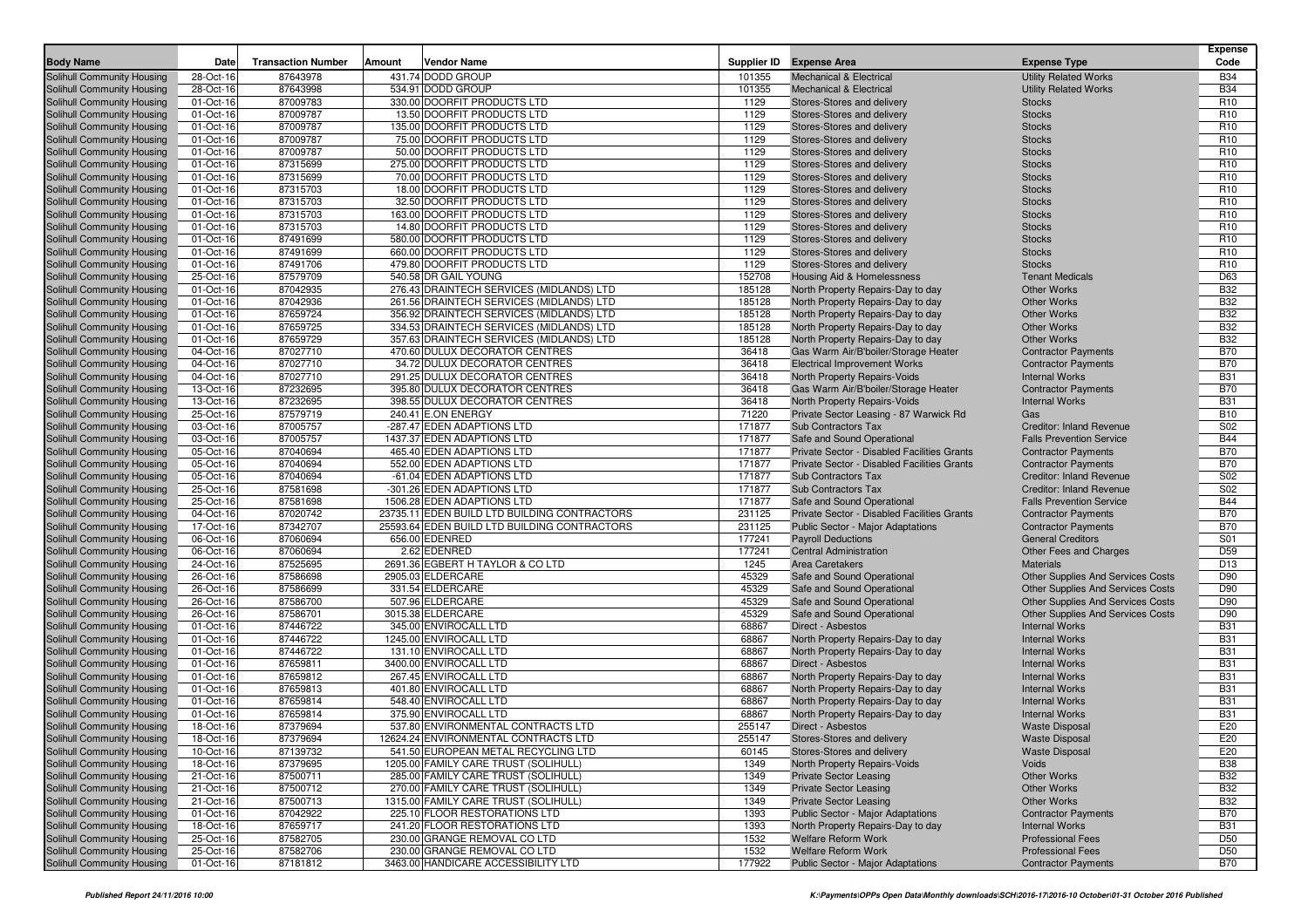| <b>Body Name</b>                                         | Date                   | <b>Transaction Number</b> | Amount | <b>Vendor Name</b>                                                                               | Supplier ID      | <b>Expense Area</b>                                      | <b>Expense Type</b>                        | <b>Expense</b><br>Code |
|----------------------------------------------------------|------------------------|---------------------------|--------|--------------------------------------------------------------------------------------------------|------------------|----------------------------------------------------------|--------------------------------------------|------------------------|
| Solihull Community Housing                               | 01-Oct-16              | 87181813                  |        | 1456.00 HANDICARE ACCESSIBILITY LTD                                                              | 177922           | Public Sector - Major Adaptations                        | <b>Contractor Payments</b>                 | <b>B70</b>             |
| Solihull Community Housing                               | 01-Oct-16              | 87181814                  |        | 2235.50 HANDICARE ACCESSIBILITY LTD                                                              | 177922           | Private Sector - Disabled Facilities Grants              | <b>Contractor Payments</b>                 | <b>B70</b>             |
| Solihull Community Housing                               | 03-Oct-16              | 87006708                  |        | 1583.40 HANDICARE ACCESSIBILITY LTD                                                              | 177922           | Home Improvement Agency                                  | Adaptations                                | <b>B83</b>             |
| Solihull Community Housing                               | 26-Oct-16              | 87603694                  |        | 583.40 HANDICARE ACCESSIBILITY LTD                                                               | 177922           | Home Improvement Agency                                  | Adaptations                                | <b>B83</b>             |
| Solihull Community Housing                               | 26-Oct-16              | 87603696                  |        | 950.00 HANDICARE ACCESSIBILITY LTD                                                               | 177922           | Home Improvement Agency                                  | Adaptations                                | <b>B83</b>             |
| Solihull Community Housing                               | 21-Oct-16              | 87500715                  |        | 2009.56 HI-SPEC FACILITIES SERVICES PLC                                                          | 259866           | <b>Endeavour House</b>                                   | Cleaning                                   | <b>B50</b>             |
| Solihull Community Housing                               | 21-Oct-16              | 87500715                  |        | 163.51 HI-SPEC FACILITIES SERVICES PLC                                                           | 259866           | <b>Auckland Hall</b>                                     | Cleaning                                   | <b>B50</b>             |
| Solihull Community Housing                               | 21-Oct-16              | 87500715                  |        | 216.07 HI-SPEC FACILITIES SERVICES PLC                                                           | 259866           | <b>Crabtree Hall</b>                                     | Cleaning                                   | <b>B50</b>             |
| Solihull Community Housing                               | 21-Oct-16              | 87500715                  |        | 163.51 HI-SPEC FACILITIES SERVICES PLC                                                           | 259866           | Whar Hall Farm Community Hall                            | Cleaning                                   | <b>B50</b>             |
| Solihull Community Housing                               | 21-Oct-16              | 87500715                  |        | 993.92 HI-SPEC FACILITIES SERVICES PLC                                                           | 259866           | <b>Frontline Offices</b>                                 | Cleaning                                   | <b>B50</b>             |
| Solihull Community Housing                               | 21-Oct-16              | 87500715                  |        | 887.64 HI-SPEC FACILITIES SERVICES PLC                                                           | 259866           | Business Support - MST Back Office Support               | Cleaning                                   | <b>B50</b>             |
| Solihull Community Housing                               | 21-Oct-16              | 87500715                  |        | 1051.67 HI-SPEC FACILITIES SERVICES PLC                                                          | 259866           | <b>Endeavour House</b>                                   | <b>Other Premises Costs</b>                | <b>B90</b>             |
| Solihull Community Housing                               | 21-Oct-16              | 87500702                  |        | 657317.37 HM REVENUE & CUSTOMS                                                                   | 81837            | <b>VAT</b>                                               | <b>Creditor: Government</b>                | S <sub>04</sub>        |
| Solihull Community Housing                               | 18-Oct-16              | 87379697                  |        | 219.00 HOUSEMARK LTD                                                                             | 66922            | Training                                                 | Training                                   | A80                    |
| Solihull Community Housing                               | 10-Oct-16              | 87139734                  |        | 349.00 HQN LTD                                                                                   | 81102            | Training                                                 | Training                                   | A80                    |
| Solihull Community Housing                               | 12-Oct-16              | 87201695                  |        | 348.51 INLAND REVENUE ONLY                                                                       | 1790             | Sub Contractors Tax                                      | <b>Creditor: Inland Revenue</b>            | S02                    |
| Solihull Community Housing                               | 17-Oct-16              | 87308700                  |        | 2041.48 J C S COCHRANE ELECTRICAL LTD                                                            | 223995           | <b>Electrical Sub Mains</b>                              | <b>Contractor Payments</b>                 | <b>B70</b>             |
| Solihull Community Housing                               | 17-Oct-16              | 87308701                  |        | 3087.80 J C S COCHRANE ELECTRICAL LTD                                                            | 223995           | <b>Electrical Sub Mains</b>                              | <b>Contractor Payments</b>                 | <b>B70</b>             |
| Solihull Community Housing                               | 17-Oct-16              | 87308702                  |        | 3655.09 J C S COCHRANE ELECTRICAL LTD                                                            | 223995           | <b>Electrical Sub Mains</b>                              | <b>Contractor Payments</b>                 | <b>B70</b>             |
| Solihull Community Housing                               | 17-Oct-16              | 87308703                  |        | 2408.09 J C S COCHRANE ELECTRICAL LTD                                                            | 223995           | <b>Electrical Sub Mains</b>                              | <b>Contractor Payments</b>                 | <b>B70</b>             |
| Solihull Community Housing                               | 17-Oct-16              | 87308704                  |        | 2270.17 J C S COCHRANE ELECTRICAL LTD                                                            | 223995           | <b>Electrical Sub Mains</b>                              | <b>Contractor Payments</b>                 | <b>B70</b>             |
| Solihull Community Housing                               | 25-Oct-16              | 87581711                  |        | 2819.21 J C S COCHRANE ELECTRICAL LTD                                                            | 223995           | <b>Electrical Sub Mains</b>                              | <b>Contractor Payments</b>                 | <b>B70</b>             |
| Solihull Community Housing                               | 25-Oct-16              | 87581712                  |        | 3592.95 J C S COCHRANE ELECTRICAL LTD                                                            | 223995           | <b>Electrical Sub Mains</b>                              | <b>Contractor Payments</b>                 | <b>B70</b>             |
| Solihull Community Housing                               | 25-Oct-16              | 87581713                  |        | 3081.21 J C S COCHRANE ELECTRICAL LTD                                                            | 223995           | <b>Electrical Sub Mains</b>                              | <b>Contractor Payments</b>                 | <b>B70</b>             |
| Solihull Community Housing                               | 25-Oct-16              | 87581714                  |        | 1955.87 J C S COCHRANE ELECTRICAL LTD                                                            | 223995           | <b>Electrical Sub Mains</b>                              | <b>Contractor Payments</b>                 | <b>B70</b>             |
| Solihull Community Housing                               | 12-Oct-16              | 87201738                  |        | 663.88 JAMES ANDREWS RECRUITMENT SOLUTIONS LTD                                                   | 187253           | Housing Aid & Homelessness                               | <b>Agency Staff</b>                        | A60                    |
| Solihull Community Housing                               | 12-Oct-16              | 87201739                  |        | 719.23 JAMES ANDREWS RECRUITMENT SOLUTIONS LTD                                                   | 187253           | Housing Aid & Homelessness                               | <b>Agency Staff</b>                        | A60                    |
| Solihull Community Housing                               | 12-Oct-16              | 87201740                  |        | 681.50 JAMES ANDREWS RECRUITMENT SOLUTIONS LTD                                                   | 187253           | Housing Aid & Homelessness                               | <b>Agency Staff</b>                        | A60                    |
| Solihull Community Housing                               | 14-Oct-16              | 87269696                  |        | 0.08 JAMES ANDREWS RECRUITMENT SOLUTIONS LTD                                                     | 187253           | Housing Aid & Homelessness                               | <b>Agency Staff</b>                        | A60                    |
| Solihull Community Housing                               | 14-Oct-16              | 87269696                  |        | 735.74 JAMES ANDREWS RECRUITMENT SOLUTIONS LTD                                                   | 187253           | Housing Aid & Homelessness                               | <b>Agency Staff</b>                        | A60                    |
| Solihull Community Housing                               | 14-Oct-16              | 87270695                  |        | 629.00 JAMES ANDREWS RECRUITMENT SOLUTIONS LTD                                                   | 187253           | Housing Aid & Homelessness                               | <b>Agency Staff</b>                        | A60                    |
| Solihull Community Housing                               | 14-Oct-16              | 87270696                  |        | 544.00 JAMES ANDREWS RECRUITMENT SOLUTIONS LTD                                                   | 187253           | Housing Aid & Homelessness                               | <b>Agency Staff</b>                        | A60                    |
| Solihull Community Housing                               | 14-Oct-16              | 87271694                  |        | 528.75 JAMES ANDREWS RECRUITMENT SOLUTIONS LTD                                                   | 187253           | Housing Aid & Homelessness                               | <b>Agency Staff</b>                        | A60                    |
| Solihull Community Housing                               | 14-Oct-16              | 87274694                  |        | 663.90 JAMES ANDREWS RECRUITMENT SOLUTIONS LTD                                                   | 187253           | Housing Aid & Homelessness                               | <b>Agency Staff</b>                        | A60                    |
| Solihull Community Housing                               | 14-Oct-16              | 87274697                  |        | 616.88 JAMES ANDREWS RECRUITMENT SOLUTIONS LTD                                                   | 187253           | Housing Aid & Homelessness                               | <b>Agency Staff</b>                        | A60                    |
| Solihull Community Housing                               | 14-Oct-16              | 87275697                  |        | 640.38 JAMES ANDREWS RECRUITMENT SOLUTIONS LTD                                                   | 187253           | Housing Aid & Homelessness                               | <b>Agency Staff</b>                        | A60                    |
| Solihull Community Housing                               | 14-Oct-16              | 87275699                  |        | 365.15 JAMES ANDREWS RECRUITMENT SOLUTIONS LTD                                                   | 187253           | Housing Aid & Homelessness                               | <b>Agency Staff</b>                        | A60                    |
| Solihull Community Housing                               | 14-Oct-16              | 87275701                  |        | 629.00 JAMES ANDREWS RECRUITMENT SOLUTIONS LTD                                                   | 187253           | Housing Aid & Homelessness                               | <b>Agency Staff</b>                        | A60                    |
| Solihull Community Housing                               | 14-Oct-16              | 87275703<br>87275704      |        | 869.50 JAMES ANDREWS RECRUITMENT SOLUTIONS LTD<br>586.50 JAMES ANDREWS RECRUITMENT SOLUTIONS LTD | 187253<br>187253 | Housing Aid & Homelessness                               | <b>Agency Staff</b>                        | A60<br>A60             |
| Solihull Community Housing<br>Solihull Community Housing | 14-Oct-16<br>19-Oct-16 | 87404696                  |        | 629.00 JAMES ANDREWS RECRUITMENT SOLUTIONS LTD                                                   | 187253           | Housing Aid & Homelessness<br>Housing Aid & Homelessness | <b>Agency Staff</b><br><b>Agency Staff</b> | A60                    |
| Solihull Community Housing                               | 19-Oct-16              | 87404697                  |        | 869.50 JAMES ANDREWS RECRUITMENT SOLUTIONS LTD                                                   | 187253           | Housing Aid & Homelessness                               | <b>Agency Staff</b>                        | A60                    |
| Solihull Community Housing                               | 19-Oct-16              | 87404698                  |        | 629.00 JAMES ANDREWS RECRUITMENT SOLUTIONS LTD                                                   | 187253           | Housing Aid & Homelessness                               | <b>Agency Staff</b>                        | A60                    |
| Solihull Community Housing                               | 19-Oct-16              | 87404699                  |        | 550.42 JAMES ANDREWS RECRUITMENT SOLUTIONS LTD                                                   | 187253           | Housing Aid & Homelessness                               | <b>Agency Staff</b>                        | A60                    |
| Solihull Community Housing                               | 19-Oct-16              | 87404700                  |        | 830.28 JAMES ANDREWS RECRUITMENT SOLUTIONS LTD                                                   | 187253           | Housing Aid & Homelessness                               | <b>Agency Staff</b>                        | A60                    |
| Solihull Community Housing                               | 25-Oct-16              | 87581707                  |        | 564.00 JAMES ANDREWS RECRUITMENT SOLUTIONS LTD                                                   | 187253           | Housing Aid & Homelessness                               | <b>Agency Staff</b>                        | A60                    |
| Solihull Community Housing                               | 25-Oct-16              | 87581708                  |        | 590.75 JAMES ANDREWS RECRUITMENT SOLUTIONS LTD                                                   | 187253           | Housing Aid & Homelessness                               | <b>Agency Staff</b>                        | A60                    |
| Solihull Community Housing                               | 25-Oct-16              | 87581709                  |        | 869.50 JAMES ANDREWS RECRUITMENT SOLUTIONS LTD                                                   | 187253           | Housing Aid & Homelessness                               | <b>Agency Staff</b>                        | A60                    |
| Solihull Community Housing                               | 25-Oct-16              | 87581710                  |        | 818.81 JAMES ANDREWS RECRUITMENT SOLUTIONS LTD                                                   | 187253           | Housing Aid & Homelessness                               | <b>Agency Staff</b>                        | A60                    |
| Solihull Community Housing                               | 26-Oct-16              | 87586702                  |        | 869.50 JAMES ANDREWS RECRUITMENT SOLUTIONS LTD                                                   | 187253           | Housing Aid & Homelessness                               | <b>Agency Staff</b>                        | A60                    |
| Solihull Community Housing                               | 26-Oct-16              | 87586703                  |        | 629.00 JAMES ANDREWS RECRUITMENT SOLUTIONS LTD                                                   | 187253           | Housing Aid & Homelessness                               | <b>Agency Staff</b>                        | A60                    |
| Solihull Community Housing                               | 26-Oct-16              | 87586704                  |        | 796.68 JAMES ANDREWS RECRUITMENT SOLUTIONS LTD                                                   | 187253           | Housing Aid & Homelessness                               | <b>Agency Staff</b>                        | A60                    |
| Solihull Community Housing                               | 26-Oct-16              | 87586705                  |        | 629.00 JAMES ANDREWS RECRUITMENT SOLUTIONS LTD                                                   | 187253           | <b>Housing Aid &amp; Homelessness</b>                    | <b>Agency Staff</b>                        | A60                    |
| Solihull Community Housing                               | 26-Oct-16              | 87586706                  |        | 822.50 JAMES ANDREWS RECRUITMENT SOLUTIONS LTD                                                   | 187253           | Housing Aid & Homelessness                               | <b>Agency Staff</b>                        | A60                    |
| Solihull Community Housing                               | 12-Oct-16              | 87201697                  |        | 86776.00 JESSUP BROTHERS LTD                                                                     | 217497           | New Build - Ipswich Walk                                 | <b>Contractor Payments</b>                 | <b>B70</b>             |
| Solihull Community Housing                               | 01-Oct-16              | 87009804                  |        | 7.00 JEWSON LTD                                                                                  | 1924             | Stores-Stores and delivery                               | <b>Stocks</b>                              | R <sub>10</sub>        |
| Solihull Community Housing                               | 01-Oct-16              | 87009804                  |        | 64.00 JEWSON LTD                                                                                 | 1924             | Stores-Stores and delivery                               | Stocks                                     | R <sub>10</sub>        |
| Solihull Community Housing                               | 01-Oct-16              | 87009804                  |        | 9.80 JEWSON LTD                                                                                  | 1924             | Stores-Stores and delivery                               | <b>Stocks</b>                              | R <sub>10</sub>        |
| Solihull Community Housing                               | 01-Oct-16              | 87009804                  |        | 89.20 JEWSON LTD                                                                                 | 1924             | Stores-Stores and delivery                               | <b>Stocks</b>                              | R <sub>10</sub>        |
| Solihull Community Housing                               | 01-Oct-16              | 87009804                  |        | 69.55 JEWSON LTD                                                                                 | 1924             | Stores-Stores and delivery                               | Stocks                                     | R <sub>10</sub>        |
| Solihull Community Housing                               | 01-Oct-16              | 87009805                  |        | 5.00 JEWSON LTD                                                                                  | 1924             | Stores-Stores and delivery                               | Stocks                                     | R <sub>10</sub>        |
| Solihull Community Housing                               | 01-Oct-16              | 87009805                  |        | 33.00 JEWSON LTD                                                                                 | 1924             | Stores-Stores and delivery                               | <b>Stocks</b>                              | R <sub>10</sub>        |
| Solihull Community Housing                               | 01-Oct-16              | 87009805                  |        | 10.80 JEWSON LTD                                                                                 | 1924             | Stores-Stores and delivery                               | Stocks                                     | R <sub>10</sub>        |
| Solihull Community Housing                               | 01-Oct-16              | 87009805                  |        | 135.80 JEWSON LTD                                                                                | 1924             | Stores-Stores and delivery                               | Stocks                                     | R <sub>10</sub>        |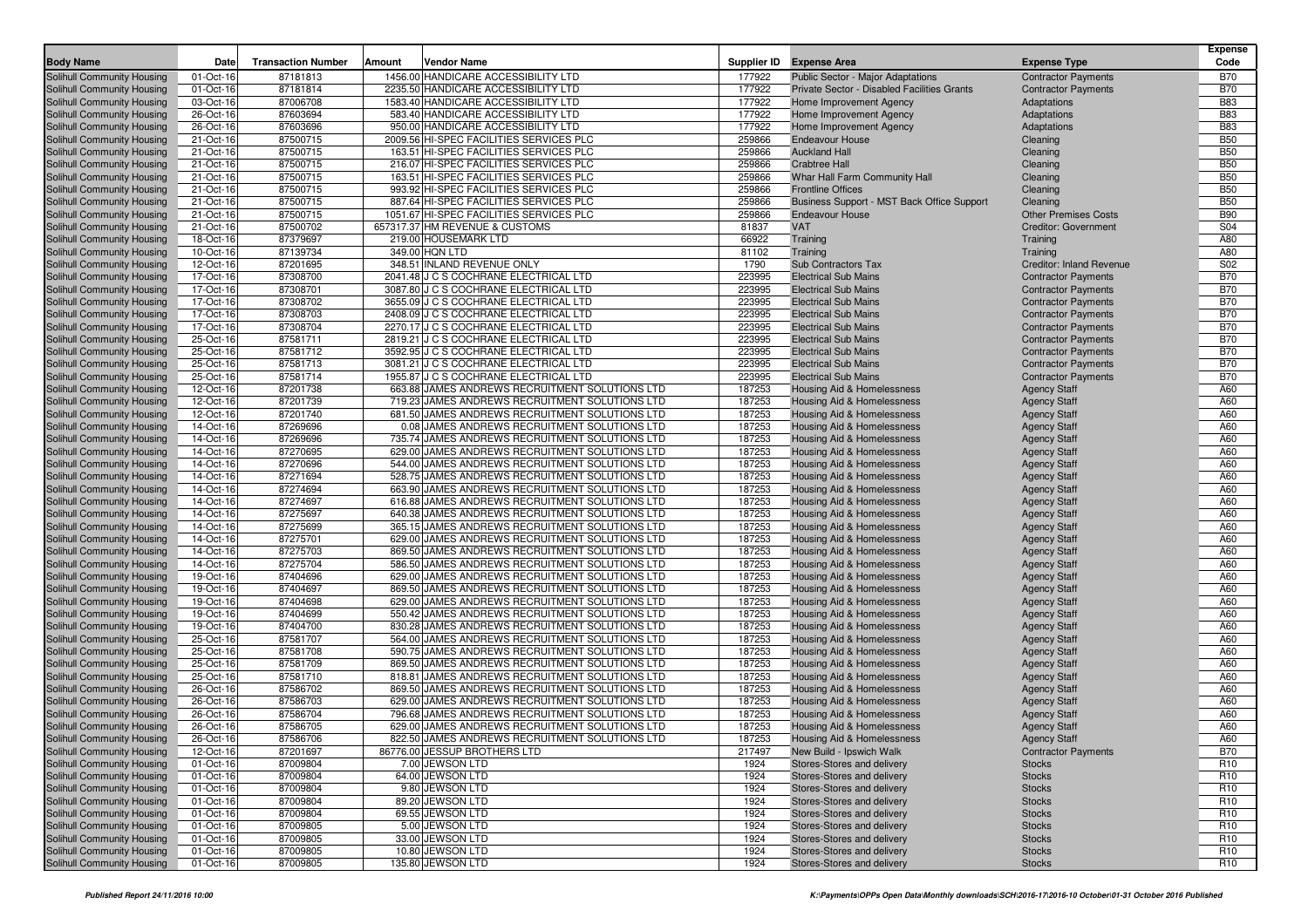| <b>Body Name</b>                                         | Date                   | <b>Transaction Number</b> | Amount | <b>Vendor Name</b>                    |              | Supplier ID Expense Area                                 | <b>Expense Type</b>            | <b>Expense</b><br>Code             |
|----------------------------------------------------------|------------------------|---------------------------|--------|---------------------------------------|--------------|----------------------------------------------------------|--------------------------------|------------------------------------|
| <b>Solihull Community Housing</b>                        | 01-Oct-16              | 87009805                  |        | 171.90 JEWSON LTD                     | 1924         | Stores-Stores and delivery                               | <b>Stocks</b>                  | R <sub>10</sub>                    |
| Solihull Community Housing                               | 01-Oct-16              | 87009805                  |        | 51.70 JEWSON LTD                      | 1924         | Stores-Stores and delivery                               | <b>Stocks</b>                  | R <sub>10</sub>                    |
| Solihull Community Housing                               | 01-Oct-16              | 87009805                  |        | 70.35 JEWSON LTD                      | 1924         | Stores-Stores and delivery                               | <b>Stocks</b>                  | R <sub>10</sub>                    |
| Solihull Community Housing                               | 01-Oct-16              | 87009809                  |        | 53.15 JEWSON LTD                      | 1924         | Stores-Stores and delivery                               | <b>Stocks</b>                  | R <sub>10</sub>                    |
| Solihull Community Housing                               | 01-Oct-16              | 87009809                  |        | 145.50 JEWSON LTD                     | 1924         | Stores-Stores and delivery                               | <b>Stocks</b>                  | R <sub>10</sub>                    |
| Solihull Community Housing                               | 01-Oct-16              | 87009809                  |        | 7.80 JEWSON LTD                       | 1924         | Stores-Stores and delivery                               | <b>Stocks</b>                  | R <sub>10</sub>                    |
| Solihull Community Housing                               | 01-Oct-16              | 87009809                  |        | 113.45 JEWSON LTD                     | 1924         | Stores-Stores and delivery                               | <b>Stocks</b>                  | R <sub>10</sub>                    |
| Solihull Community Housing                               | 01-Oct-16              | 87009809                  |        | 235.80 JEWSON LTD                     | 1924         | Stores-Stores and delivery                               | <b>Stocks</b>                  | R <sub>10</sub>                    |
| Solihull Community Housing                               | 01-Oct-16              | 87009815                  |        | 137.00 JEWSON LTD                     | 1924         | Stores-Stores and delivery                               | <b>Stocks</b>                  | R <sub>10</sub>                    |
| <b>Solihull Community Housing</b>                        | 01-Oct-16              | 87009815                  |        | 174.70 JEWSON LTD                     | 1924         | Stores-Stores and delivery                               | <b>Stocks</b>                  | R <sub>10</sub>                    |
| Solihull Community Housing                               | 01-Oct-16              | 87009815                  |        | 19.00 JEWSON LTD                      | 1924         | Stores-Stores and delivery                               | <b>Stocks</b>                  | R <sub>10</sub>                    |
| Solihull Community Housing                               | 01-Oct-16              | 87009815                  |        | 267.00 JEWSON LTD                     | 1924         | Stores-Stores and delivery                               | <b>Stocks</b>                  | R <sub>10</sub>                    |
| <b>Solihull Community Housing</b>                        | 01-Oct-16              | 87009815                  |        | 89.55 JEWSON LTD                      | 1924         | Stores-Stores and delivery                               | <b>Stocks</b>                  | R <sub>10</sub>                    |
| Solihull Community Housing                               | 01-Oct-16              | 87009815                  |        | 53.50 JEWSON LTD                      | 1924         | Stores-Stores and delivery                               | <b>Stocks</b>                  | R <sub>10</sub>                    |
| Solihull Community Housing                               | 01-Oct-16              | 87009815                  |        | 84.00 JEWSON LTD                      | 1924         | Stores-Stores and delivery                               | <b>Stocks</b>                  | R <sub>10</sub>                    |
| Solihull Community Housing                               | 01-Oct-16              | 87009815                  |        | 95.00 JEWSON LTD                      | 1924         | Stores-Stores and delivery                               | <b>Stocks</b>                  | R <sub>10</sub>                    |
| Solihull Community Housing                               | 01-Oct-16              | 87009815                  |        | 68.00 JEWSON LTD                      | 1924         | Stores-Stores and delivery                               | <b>Stocks</b>                  | R <sub>10</sub>                    |
| Solihull Community Housing                               | 01-Oct-16              | 87009815<br>87009815      |        | 11.76 JEWSON LTD<br>72.60 JEWSON LTD  | 1924<br>1924 | Stores-Stores and delivery                               | <b>Stocks</b>                  | R <sub>10</sub><br>R <sub>10</sub> |
| Solihull Community Housing<br>Solihull Community Housing | 01-Oct-16<br>01-Oct-16 | 87009816                  |        | 450.82 JEWSON LTD                     | 1924         | Stores-Stores and delivery<br>Stores-Stores and delivery | <b>Stocks</b><br><b>Stocks</b> | R <sub>10</sub>                    |
| Solihull Community Housing                               | 01-Oct-16              | 87009819                  |        | 96.55 JEWSON LTD                      | 1924         | Stores-Stores and delivery                               | <b>Stocks</b>                  | R <sub>10</sub>                    |
| Solihull Community Housing                               | 01-Oct-16              | 87009819                  |        | 8.60 JEWSON LTD                       | 1924         | Stores-Stores and delivery                               | <b>Stocks</b>                  | R <sub>10</sub>                    |
| Solihull Community Housing                               | 01-Oct-16              | 87009819                  |        | 89.55 JEWSON LTD                      | 1924         | Stores-Stores and delivery                               | <b>Stocks</b>                  | R <sub>10</sub>                    |
| Solihull Community Housing                               | 01-Oct-16              | 87009819                  |        | 12.24 JEWSON LTD                      | 1924         | Stores-Stores and delivery                               | <b>Stocks</b>                  | R <sub>10</sub>                    |
| Solihull Community Housing                               | 01-Oct-16              | 87009819                  |        | 99.75 JEWSON LTD                      | 1924         | Stores-Stores and delivery                               | <b>Stocks</b>                  | R <sub>10</sub>                    |
| Solihull Community Housing                               | 01-Oct-16              | 87009821                  |        | 15.80 JEWSON LTD                      | 1924         | Stores-Stores and delivery                               | <b>Stocks</b>                  | R <sub>10</sub>                    |
| Solihull Community Housing                               | 01-Oct-16              | 87009821                  |        | 24.24 JEWSON LTD                      | 1924         | Stores-Stores and delivery                               | <b>Stocks</b>                  | R <sub>10</sub>                    |
| Solihull Community Housing                               | 01-Oct-16              | 87009821                  |        | 178.16 JEWSON LTD                     | 1924         | Stores-Stores and delivery                               | <b>Stocks</b>                  | R <sub>10</sub>                    |
| Solihull Community Housing                               | 01-Oct-16              | 87009821                  |        | 53.04 JEWSON LTD                      | 1924         | Stores-Stores and delivery                               | <b>Stocks</b>                  | R <sub>10</sub>                    |
| Solihull Community Housing                               | 01-Oct-16              | 87009821                  |        | 5.65 JEWSON LTD                       | 1924         | Stores-Stores and delivery                               | <b>Stocks</b>                  | R <sub>10</sub>                    |
| Solihull Community Housing                               | 01-Oct-16              | 87009821                  |        | 32.76 JEWSON LTD                      | 1924         | Stores-Stores and delivery                               | <b>Stocks</b>                  | R <sub>10</sub>                    |
| Solihull Community Housing                               | 01-Oct-16              | 87009821                  |        | 27.44 JEWSON LTD                      | 1924         | Stores-Stores and delivery                               | <b>Stocks</b>                  | R <sub>10</sub>                    |
| Solihull Community Housing                               | 01-Oct-16              | 87009821                  |        | 297.00 JEWSON LTD                     | 1924         | Stores-Stores and delivery                               | <b>Stocks</b>                  | R <sub>10</sub>                    |
| Solihull Community Housing                               | 01-Oct-16              | 87009822                  |        | 303.00 JEWSON LTD                     | 1924         | Stores-Stores and delivery                               | <b>Stocks</b>                  | R <sub>10</sub>                    |
| <b>Solihull Community Housing</b>                        | 01-Oct-16              | 87009823                  |        | 90.00 JEWSON LTD                      | 1924         | Stores-Stores and delivery                               | <b>Stocks</b>                  | R <sub>10</sub>                    |
| Solihull Community Housing                               | 01-Oct-16              | 87009823                  |        | 0.93 JEWSON LTD                       | 1924         | Stores-Stores and delivery                               | <b>Stocks</b>                  | R <sub>10</sub>                    |
| Solihull Community Housing                               | 01-Oct-16              | 87009823<br>87009823      |        | 31.60 JEWSON LTD<br>3.00 JEWSON LTD   | 1924<br>1924 | Stores-Stores and delivery                               | <b>Stocks</b>                  | R <sub>10</sub><br>R <sub>10</sub> |
| Solihull Community Housing<br>Solihull Community Housing | 01-Oct-16<br>01-Oct-16 | 87009823                  |        | 3.80 JEWSON LTD                       | 1924         | Stores-Stores and delivery<br>Stores-Stores and delivery | <b>Stocks</b><br><b>Stocks</b> | R <sub>10</sub>                    |
| Solihull Community Housing                               | 01-Oct-16              | 87009823                  |        | 46.00 JEWSON LTD                      | 1924         | Stores-Stores and delivery                               | <b>Stocks</b>                  | R <sub>10</sub>                    |
| Solihull Community Housing                               | 01-Oct-16              | 87009823                  |        | 183.60 JEWSON LTD                     | 1924         | Stores-Stores and delivery                               | <b>Stocks</b>                  | R <sub>10</sub>                    |
| Solihull Community Housing                               | 01-Oct-16              | 87009823                  |        | 62.55 JEWSON LTD                      | 1924         | Stores-Stores and delivery                               | <b>Stocks</b>                  | R <sub>10</sub>                    |
| Solihull Community Housing                               | 01-Oct-16              | 87009826                  |        | 560.00 JEWSON LTD                     | 1924         | Stores-Stores and delivery                               | <b>Stocks</b>                  | R <sub>10</sub>                    |
| Solihull Community Housing                               | 01-Oct-16              | 87009827                  |        | 14.20 JEWSON LTD                      | 1924         | Stores-Stores and delivery                               | <b>Stocks</b>                  | R <sub>10</sub>                    |
| Solihull Community Housing                               | 01-Oct-16              | 87009827                  |        | 61.20 JEWSON LTD                      | 1924         | Stores-Stores and delivery                               | <b>Stocks</b>                  | R <sub>10</sub>                    |
| Solihull Community Housing                               | 01-Oct-16              | 87009827                  |        | 100.75 JEWSON LTD                     | 1924         | Stores-Stores and delivery                               | <b>Stocks</b>                  | R <sub>10</sub>                    |
| Solihull Community Housing                               | 01-Oct-16              | 87009827                  |        | 5.60 JEWSON LTD                       | 1924         | Stores-Stores and delivery                               | <b>Stocks</b>                  | R <sub>10</sub>                    |
| Solihull Community Housing                               | 01-Oct-16              | 87009827                  |        | 195.00 JEWSON LTD                     | 1924         | Stores-Stores and delivery                               | <b>Stocks</b>                  | R <sub>10</sub>                    |
| Solihull Community Housing                               | 01-Oct-16              | 87009827                  |        | 16.60 JEWSON LTD                      | 1924         | Stores-Stores and delivery                               | <b>Stocks</b>                  | R <sub>10</sub>                    |
| Solihull Community Housing                               | 01-Oct-16              | 87009827                  |        | 69.50 JEWSON LTD                      | 1924         | Stores-Stores and delivery                               | <b>Stocks</b>                  | R <sub>10</sub>                    |
| Solihull Community Housing                               | 01-Oct-16              | 87009827                  |        | 34.50 JEWSON LTD                      | 1924         | Stores-Stores and delivery                               | <b>Stocks</b>                  | R <sub>10</sub>                    |
| Solihull Community Housing                               | 01-Oct-16              | 87009827                  |        | 150.10 JEWSON LTD                     | 1924         | Stores-Stores and delivery                               | <b>Stocks</b>                  | R <sub>10</sub>                    |
| Solihull Community Housing                               | 01-Oct-16              | 87009827                  |        | 171.90 JEWSON LTD                     | 1924         | Stores-Stores and delivery                               | <b>Stocks</b>                  | R <sub>10</sub>                    |
| Solihull Community Housing                               | 01-Oct-16              | 87009827                  |        | 256.20 JEWSON LTD                     | 1924         | Stores-Stores and delivery                               | <b>Stocks</b>                  | R <sub>10</sub>                    |
| Solihull Community Housing<br>Solihull Community Housing | 01-Oct-16<br>01-Oct-16 | 87009827<br>87009828      |        | 26.10 JEWSON LTD<br>318.10 JEWSON LTD | 1924<br>1924 | Stores-Stores and delivery<br>Stores-Stores and delivery | <b>Stocks</b>                  | R <sub>10</sub><br>R <sub>10</sub> |
| Solihull Community Housing                               | 01-Oct-16              | 87009831                  |        | 225.30 JEWSON LTD                     | 1924         | Stores-Stores and delivery                               | <b>Stocks</b><br><b>Stocks</b> | R <sub>10</sub>                    |
| Solihull Community Housing                               | 01-Oct-16              | 87009831                  |        | 171.00 JEWSON LTD                     | 1924         | Stores-Stores and delivery                               | <b>Stocks</b>                  | R <sub>10</sub>                    |
| Solihull Community Housing                               | 01-Oct-16              | 87009831                  |        | 364.65 JEWSON LTD                     | 1924         | Stores-Stores and delivery                               | <b>Stocks</b>                  | R <sub>10</sub>                    |
| Solihull Community Housing                               | 01-Oct-16              | 87009831                  |        | 69.50 JEWSON LTD                      | 1924         | Stores-Stores and delivery                               | <b>Stocks</b>                  | R <sub>10</sub>                    |
| Solihull Community Housing                               | 01-Oct-16              | 87009831                  |        | 360.60 JEWSON LTD                     | 1924         | Stores-Stores and delivery                               | <b>Stocks</b>                  | R <sub>10</sub>                    |
| Solihull Community Housing                               | 01-Oct-16              | 87009831                  |        | 101.25 JEWSON LTD                     | 1924         | Stores-Stores and delivery                               | <b>Stocks</b>                  | R <sub>10</sub>                    |
| Solihull Community Housing                               | 01-Oct-16              | 87009831                  |        | 60.10 JEWSON LTD                      | 1924         | Stores-Stores and delivery                               | <b>Stocks</b>                  | R <sub>10</sub>                    |
| Solihull Community Housing                               | 01-Oct-16              | 87009831                  |        | 66.50 JEWSON LTD                      | 1924         | Stores-Stores and delivery                               | <b>Stocks</b>                  | R <sub>10</sub>                    |
|                                                          |                        |                           |        |                                       |              |                                                          |                                |                                    |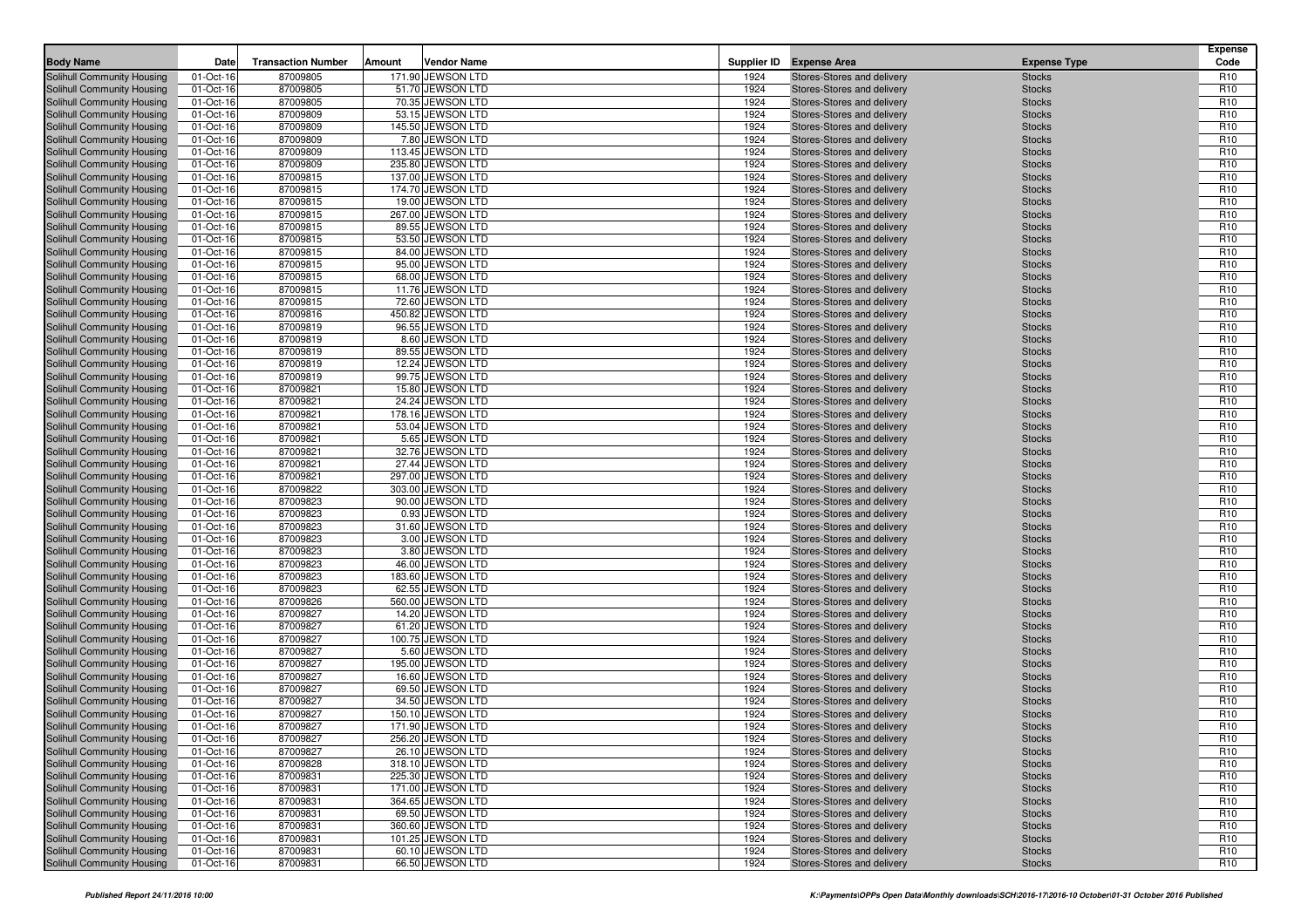| <b>Body Name</b>                                         | Date                   | <b>Transaction Number</b> | Amount | <b>Vendor Name</b>                    |              | Supplier ID Expense Area                                 | <b>Expense Type</b>            | <b>Expense</b><br>Code             |
|----------------------------------------------------------|------------------------|---------------------------|--------|---------------------------------------|--------------|----------------------------------------------------------|--------------------------------|------------------------------------|
| <b>Solihull Community Housing</b>                        | 01-Oct-16              | 87009831                  |        | 35.04 JEWSON LTD                      | 1924         | Stores-Stores and delivery                               | <b>Stocks</b>                  | R <sub>10</sub>                    |
| Solihull Community Housing                               | 01-Oct-16              | 87009831                  |        | 12.00 JEWSON LTD                      | 1924         | Stores-Stores and delivery                               | <b>Stocks</b>                  | R <sub>10</sub>                    |
| Solihull Community Housing                               | 01-Oct-16              | 87009831                  |        | 192.00 JEWSON LTD                     | 1924         | Stores-Stores and delivery                               | <b>Stocks</b>                  | R <sub>10</sub>                    |
| Solihull Community Housing                               | 01-Oct-16              | 87009831                  |        | 75.60 JEWSON LTD                      | 1924         | Stores-Stores and delivery                               | <b>Stocks</b>                  | R <sub>10</sub>                    |
| Solihull Community Housing                               | 01-Oct-16              | 87009832                  |        | 8.50 JEWSON LTD                       | 1924         | Stores-Stores and delivery                               | <b>Stocks</b>                  | R <sub>10</sub>                    |
| Solihull Community Housing                               | 01-Oct-16              | 87009832                  |        | 326.00 JEWSON LTD                     | 1924         | Stores-Stores and delivery                               | <b>Stocks</b>                  | R <sub>10</sub>                    |
| Solihull Community Housing                               | 01-Oct-16              | 87009832                  |        | 66.54 JEWSON LTD                      | 1924         | Stores-Stores and delivery                               | <b>Stocks</b>                  | R <sub>10</sub>                    |
| Solihull Community Housing                               | 01-Oct-16              | 87009832                  |        | 29.40 JEWSON LTD                      | 1924         | Stores-Stores and delivery                               | <b>Stocks</b>                  | R <sub>10</sub>                    |
| Solihull Community Housing                               | 01-Oct-16              | 87009832                  |        | 457.70 JEWSON LTD                     | 1924         | Stores-Stores and delivery                               | <b>Stocks</b>                  | R <sub>10</sub>                    |
| <b>Solihull Community Housing</b>                        | 01-Oct-16              | 87009832                  |        | 13.32 JEWSON LTD                      | 1924         | Stores-Stores and delivery                               | <b>Stocks</b>                  | R <sub>10</sub>                    |
| Solihull Community Housing                               | 01-Oct-16              | 87009832                  |        | 28.26 JEWSON LTD                      | 1924         | Stores-Stores and delivery                               | <b>Stocks</b>                  | R <sub>10</sub>                    |
| Solihull Community Housing                               | 01-Oct-16              | 87009832                  |        | 40.40 JEWSON LTD                      | 1924         | Stores-Stores and delivery                               | <b>Stocks</b>                  | R <sub>10</sub>                    |
| <b>Solihull Community Housing</b>                        | 01-Oct-16              | 87009832                  |        | 13.85 JEWSON LTD                      | 1924         | Stores-Stores and delivery                               | <b>Stocks</b>                  | R <sub>10</sub>                    |
| Solihull Community Housing                               | 01-Oct-16              | 87009832                  |        | 163.20 JEWSON LTD                     | 1924         | Stores-Stores and delivery                               | <b>Stocks</b>                  | R <sub>10</sub>                    |
| Solihull Community Housing                               | 01-Oct-16              | 87009832                  |        | 84.60 JEWSON LTD                      | 1924         | Stores-Stores and delivery                               | <b>Stocks</b>                  | R <sub>10</sub>                    |
| Solihull Community Housing                               | 01-Oct-16              | 87009832                  |        | 22.50 JEWSON LTD                      | 1924         | Stores-Stores and delivery                               | <b>Stocks</b>                  | R <sub>10</sub>                    |
| Solihull Community Housing                               | 01-Oct-16              | 87009832                  |        | 126.20 JEWSON LTD                     | 1924         | Stores-Stores and delivery                               | <b>Stocks</b>                  | R <sub>10</sub>                    |
| Solihull Community Housing                               | 01-Oct-16              | 87009833<br>87009836      |        | 632.82 JEWSON LTD<br>78.00 JEWSON LTD | 1924<br>1924 | Stores-Stores and delivery                               | <b>Stocks</b>                  | R <sub>10</sub><br>R <sub>10</sub> |
| Solihull Community Housing<br>Solihull Community Housing | 01-Oct-16<br>01-Oct-16 | 87009836                  |        | 390.00 JEWSON LTD                     | 1924         | Stores-Stores and delivery<br>Stores-Stores and delivery | <b>Stocks</b><br><b>Stocks</b> | R <sub>10</sub>                    |
| Solihull Community Housing                               | 01-Oct-16              | 87009837                  |        | 55.60 JEWSON LTD                      | 1924         | Stores-Stores and delivery                               | <b>Stocks</b>                  | R <sub>10</sub>                    |
| Solihull Community Housing                               | 01-Oct-16              | 87009837                  |        | 1424.52 JEWSON LTD                    | 1924         | Stores-Stores and delivery                               | <b>Stocks</b>                  | R <sub>10</sub>                    |
| Solihull Community Housing                               | 01-Oct-16              | 87009838                  |        | 393.30 JEWSON LTD                     | 1924         | Stores-Stores and delivery                               | <b>Stocks</b>                  | R <sub>10</sub>                    |
| Solihull Community Housing                               | 01-Oct-16              | 87009839                  |        | 5.40 JEWSON LTD                       | 1924         | Stores-Stores and delivery                               | <b>Stocks</b>                  | R <sub>10</sub>                    |
| Solihull Community Housing                               | 01-Oct-16              | 87009839                  |        | 54.00 JEWSON LTD                      | 1924         | Stores-Stores and delivery                               | <b>Stocks</b>                  | R <sub>10</sub>                    |
| Solihull Community Housing                               | 01-Oct-16              | 87009839                  |        | 188.40 JEWSON LTD                     | 1924         | Stores-Stores and delivery                               | <b>Stocks</b>                  | R <sub>10</sub>                    |
| Solihull Community Housing                               | 01-Oct-16              | 87009839                  |        | 163.50 JEWSON LTD                     | 1924         | Stores-Stores and delivery                               | <b>Stocks</b>                  | R <sub>10</sub>                    |
| Solihull Community Housing                               | 01-Oct-16              | 87009839                  |        | 400.00 JEWSON LTD                     | 1924         | Stores-Stores and delivery                               | <b>Stocks</b>                  | R <sub>10</sub>                    |
| Solihull Community Housing                               | 01-Oct-16              | 87009839                  |        | 800.00 JEWSON LTD                     | 1924         | Stores-Stores and delivery                               | <b>Stocks</b>                  | R <sub>10</sub>                    |
| Solihull Community Housing                               | 01-Oct-16              | 87009839                  |        | 326.00 JEWSON LTD                     | 1924         | Stores-Stores and delivery                               | <b>Stocks</b>                  | R <sub>10</sub>                    |
| Solihull Community Housing                               | 01-Oct-16              | 87009839                  |        | 163.00 JEWSON LTD                     | 1924         | Stores-Stores and delivery                               | <b>Stocks</b>                  | R <sub>10</sub>                    |
| Solihull Community Housing                               | 01-Oct-16              | 87009839                  |        | 655.50 JEWSON LTD                     | 1924         | Stores-Stores and delivery                               | <b>Stocks</b>                  | R <sub>10</sub>                    |
| Solihull Community Housing                               | 01-Oct-16              | 87009839                  |        | 62.40 JEWSON LTD                      | 1924         | Stores-Stores and delivery                               | <b>Stocks</b>                  | R <sub>10</sub>                    |
| Solihull Community Housing                               | 01-Oct-16              | 87009839                  |        | 267.00 JEWSON LTD                     | 1924         | Stores-Stores and delivery                               | <b>Stocks</b>                  | R <sub>10</sub>                    |
| <b>Solihull Community Housing</b>                        | 01-Oct-16              | 87009839                  |        | 13.90 JEWSON LTD                      | 1924         | Stores-Stores and delivery                               | <b>Stocks</b>                  | R <sub>10</sub>                    |
| Solihull Community Housing                               | 01-Oct-16              | 87009839                  |        | 66.50 JEWSON LTD                      | 1924         | Stores-Stores and delivery                               | <b>Stocks</b>                  | R <sub>10</sub>                    |
| Solihull Community Housing                               | 01-Oct-16              | 87009839<br>87009839      |        | 67.47 JEWSON LTD<br>6.30 JEWSON LTD   | 1924<br>1924 | Stores-Stores and delivery                               | <b>Stocks</b>                  | R <sub>10</sub><br>R <sub>10</sub> |
| Solihull Community Housing<br>Solihull Community Housing | 01-Oct-16<br>01-Oct-16 | 87009839                  |        | 390.00 JEWSON LTD                     | 1924         | Stores-Stores and delivery<br>Stores-Stores and delivery | <b>Stocks</b><br><b>Stocks</b> | R <sub>10</sub>                    |
| Solihull Community Housing                               | 01-Oct-16              | 87009839                  |        | 53.50 JEWSON LTD                      | 1924         | Stores-Stores and delivery                               | <b>Stocks</b>                  | R <sub>10</sub>                    |
| Solihull Community Housing                               | 01-Oct-16              | 87009839                  |        | 76.50 JEWSON LTD                      | 1924         | Stores-Stores and delivery                               | <b>Stocks</b>                  | R <sub>10</sub>                    |
| Solihull Community Housing                               | 01-Oct-16              | 87009839                  |        | 225.00 JEWSON LTD                     | 1924         | Stores-Stores and delivery                               | <b>Stocks</b>                  | R <sub>10</sub>                    |
| Solihull Community Housing                               | 01-Oct-16              | 87009839                  |        | 366.00 JEWSON LTD                     | 1924         | Stores-Stores and delivery                               | <b>Stocks</b>                  | R <sub>10</sub>                    |
| Solihull Community Housing                               | 01-Oct-16              | 87009839                  |        | 975.00 JEWSON LTD                     | 1924         | Stores-Stores and delivery                               | <b>Stocks</b>                  | R <sub>10</sub>                    |
| Solihull Community Housing                               | 01-Oct-16              | 87009839                  |        | 106.20 JEWSON LTD                     | 1924         | Stores-Stores and delivery                               | <b>Stocks</b>                  | R <sub>10</sub>                    |
| Solihull Community Housing                               | 01-Oct-16              | 87009839                  |        | 192.00 JEWSON LTD                     | 1924         | Stores-Stores and delivery                               | <b>Stocks</b>                  | R <sub>10</sub>                    |
| Solihull Community Housing                               | 01-Oct-16              | 87009839                  |        | 165.36 JEWSON LTD                     | 1924         | Stores-Stores and delivery                               | <b>Stocks</b>                  | R <sub>10</sub>                    |
| Solihull Community Housing                               | 01-Oct-16              | 87009839                  |        | 15.40 JEWSON LTD                      | 1924         | Stores-Stores and delivery                               | <b>Stocks</b>                  | R <sub>10</sub>                    |
| Solihull Community Housing                               | 01-Oct-16              | 87009839                  |        | 235.80 JEWSON LTD                     | 1924         | Stores-Stores and delivery                               | <b>Stocks</b>                  | R <sub>10</sub>                    |
| Solihull Community Housing                               | 01-Oct-16              | 87009841                  |        | 610.87 JEWSON LTD                     | 1924         | Stores-Stores and delivery                               | <b>Stocks</b>                  | R <sub>10</sub>                    |
| Solihull Community Housing                               | 01-Oct-16              | 87009842                  |        | 13.00 JEWSON LTD                      | 1924         | Stores-Stores and delivery                               | <b>Stocks</b>                  | R <sub>10</sub>                    |
| Solihull Community Housing                               | 01-Oct-16              | 87009842                  |        | 117.10 JEWSON LTD                     | 1924         | Stores-Stores and delivery                               | <b>Stocks</b>                  | R <sub>10</sub>                    |
| Solihull Community Housing                               | 01-Oct-16              | 87009842                  |        | 93.40 JEWSON LTD                      | 1924         | Stores-Stores and delivery                               | <b>Stocks</b>                  | R <sub>10</sub>                    |
| Solihull Community Housing                               | 01-Oct-16              | 87009842                  |        | 31.65 JEWSON LTD                      | 1924         | Stores-Stores and delivery                               | <b>Stocks</b>                  | R <sub>10</sub>                    |
| Solihull Community Housing<br>Solihull Community Housing | 01-Oct-16              | 87009842                  |        | 14.40 JEWSON LTD<br>5.60 JEWSON LTD   | 1924         | Stores-Stores and delivery<br>Stores-Stores and delivery | <b>Stocks</b>                  | R <sub>10</sub>                    |
| Solihull Community Housing                               | 01-Oct-16<br>01-Oct-16 | 87009842<br>87009842      |        | 8.15 JEWSON LTD                       | 1924<br>1924 | Stores-Stores and delivery                               | <b>Stocks</b><br><b>Stocks</b> | R <sub>10</sub><br>R <sub>10</sub> |
| Solihull Community Housing                               | 01-Oct-16              | 87009842                  |        | 32.72 JEWSON LTD                      | 1924         | Stores-Stores and delivery                               | <b>Stocks</b>                  | R <sub>10</sub>                    |
| Solihull Community Housing                               | 01-Oct-16              | 87009842                  |        | 1424.52 JEWSON LTD                    | 1924         | Stores-Stores and delivery                               | <b>Stocks</b>                  | R <sub>10</sub>                    |
| Solihull Community Housing                               | 01-Oct-16              | 87009842                  |        | 59.85 JEWSON LTD                      | 1924         | Stores-Stores and delivery                               | <b>Stocks</b>                  | R <sub>10</sub>                    |
| Solihull Community Housing                               | 01-Oct-16              | 87009842                  |        | 468.00 JEWSON LTD                     | 1924         | Stores-Stores and delivery                               | <b>Stocks</b>                  | R <sub>10</sub>                    |
| Solihull Community Housing                               | 01-Oct-16              | 87009842                  |        | 161.40 JEWSON LTD                     | 1924         | Stores-Stores and delivery                               | <b>Stocks</b>                  | R <sub>10</sub>                    |
| Solihull Community Housing                               | 01-Oct-16              | 87009842                  |        | 95.00 JEWSON LTD                      | 1924         | Stores-Stores and delivery                               | <b>Stocks</b>                  | R <sub>10</sub>                    |
| Solihull Community Housing                               | 01-Oct-16              | 87009842                  |        | 22.10 JEWSON LTD                      | 1924         | Stores-Stores and delivery                               | <b>Stocks</b>                  | R <sub>10</sub>                    |
|                                                          |                        |                           |        |                                       |              |                                                          |                                |                                    |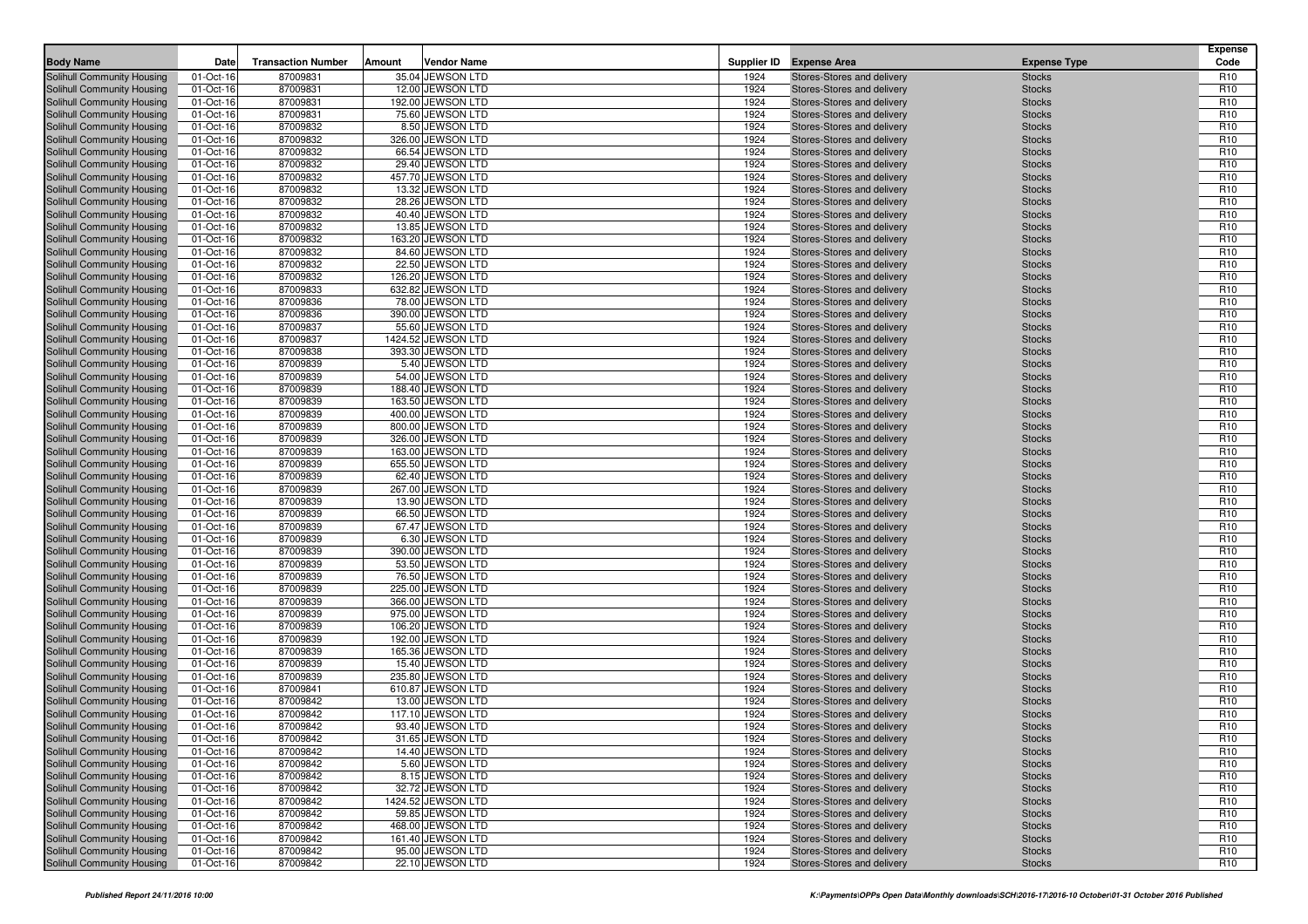| <b>Body Name</b>                                         | Date                   | <b>Transaction Number</b> | Amount | <b>Vendor Name</b>                    |              | Supplier ID Expense Area                                 | <b>Expense Type</b>            | <b>Expense</b><br>Code             |
|----------------------------------------------------------|------------------------|---------------------------|--------|---------------------------------------|--------------|----------------------------------------------------------|--------------------------------|------------------------------------|
| <b>Solihull Community Housing</b>                        | 01-Oct-16              | 87009842                  |        | 125.20 JEWSON LTD                     | 1924         | Stores-Stores and delivery                               | <b>Stocks</b>                  | R <sub>10</sub>                    |
| Solihull Community Housing                               | 01-Oct-16              | 87009842                  |        | 180.70 JEWSON LTD                     | 1924         | Stores-Stores and delivery                               | <b>Stocks</b>                  | R <sub>10</sub>                    |
| Solihull Community Housing                               | 01-Oct-16              | 87009842                  |        | 72.60 JEWSON LTD                      | 1924         | Stores-Stores and delivery                               | <b>Stocks</b>                  | R <sub>10</sub>                    |
| Solihull Community Housing                               | 01-Oct-16              | 87009845                  |        | 758.70 JEWSON LTD                     | 1924         | Stores-Stores and delivery                               | <b>Stocks</b>                  | R <sub>10</sub>                    |
| Solihull Community Housing                               | 01-Oct-16              | 87009847                  |        | 675.71 JEWSON LTD                     | 1924         | Stores-Stores and delivery                               | <b>Stocks</b>                  | R <sub>10</sub>                    |
| Solihull Community Housing                               | 01-Oct-16              | 87009848                  |        | 700.58 JEWSON LTD                     | 1924         | Stores-Stores and delivery                               | <b>Stocks</b>                  | R <sub>10</sub>                    |
| Solihull Community Housing                               | 01-Oct-16              | 87037700                  |        | 334.04 JEWSON LTD                     | 1924         | Stores-Stores and delivery                               | <b>Stocks</b>                  | R <sub>10</sub>                    |
| Solihull Community Housing                               | 01-Oct-16              | 87037703                  |        | 587.26 JEWSON LTD                     | 1924         | Stores-Stores and delivery                               | <b>Stocks</b>                  | R <sub>10</sub>                    |
| Solihull Community Housing                               | 01-Oct-16              | 87037704                  |        | 34.11 JEWSON LTD                      | 1924         | Stores-Stores and delivery                               | <b>Stocks</b>                  | R <sub>10</sub>                    |
| <b>Solihull Community Housing</b>                        | 01-Oct-16              | 87037704                  |        | 43.75 JEWSON LTD                      | 1924         | Stores-Stores and delivery                               | <b>Stocks</b>                  | R <sub>10</sub>                    |
| Solihull Community Housing                               | 01-Oct-16              | 87037704                  |        | 51.80 JEWSON LTD                      | 1924         | Stores-Stores and delivery                               | <b>Stocks</b>                  | R <sub>10</sub>                    |
| Solihull Community Housing                               | 01-Oct-16              | 87037704                  |        | 3.60 JEWSON LTD                       | 1924         | Stores-Stores and delivery                               | <b>Stocks</b>                  | R <sub>10</sub>                    |
| <b>Solihull Community Housing</b>                        | 01-Oct-16              | 87037704                  |        | 26.00 JEWSON LTD                      | 1924         | Stores-Stores and delivery                               | <b>Stocks</b>                  | R <sub>10</sub>                    |
| Solihull Community Housing                               | 01-Oct-16              | 87037704                  |        | 30.42 JEWSON LTD                      | 1924         | Stores-Stores and delivery                               | <b>Stocks</b>                  | R <sub>10</sub>                    |
| Solihull Community Housing                               | 01-Oct-16              | 87037704                  |        | 160.00 JEWSON LTD                     | 1924         | Stores-Stores and delivery                               | <b>Stocks</b>                  | R <sub>10</sub>                    |
| Solihull Community Housing                               | 01-Oct-16              | 87037704                  |        | 269.00 JEWSON LTD                     | 1924         | Stores-Stores and delivery                               | <b>Stocks</b>                  | R <sub>10</sub>                    |
| Solihull Community Housing                               | 01-Oct-16              | 87037704                  |        | 126.20 JEWSON LTD                     | 1924         | Stores-Stores and delivery                               | <b>Stocks</b>                  | R <sub>10</sub>                    |
| Solihull Community Housing                               | 01-Oct-16<br>01-Oct-16 | 87037704<br>87037705      |        | 72.60 JEWSON LTD<br>761.26 JEWSON LTD | 1924<br>1924 | Stores-Stores and delivery                               | <b>Stocks</b>                  | R <sub>10</sub><br>R <sub>10</sub> |
| Solihull Community Housing<br>Solihull Community Housing | 01-Oct-16              | 87037706                  |        | 708.36 JEWSON LTD                     | 1924         | Stores-Stores and delivery<br>Stores-Stores and delivery | <b>Stocks</b><br><b>Stocks</b> | R <sub>10</sub>                    |
| Solihull Community Housing                               | 01-Oct-16              | 87037708                  |        | 592.48 JEWSON LTD                     | 1924         | Stores-Stores and delivery                               | <b>Stocks</b>                  | R <sub>10</sub>                    |
| Solihull Community Housing                               | 01-Oct-16              | 87037709                  |        | 549.81 JEWSON LTD                     | 1924         | Stores-Stores and delivery                               | <b>Stocks</b>                  | R <sub>10</sub>                    |
| Solihull Community Housing                               | 01-Oct-16              | 87037714                  |        | 1950.00 JEWSON LTD                    | 1924         | Stores-Stores and delivery                               | <b>Stocks</b>                  | R <sub>10</sub>                    |
| Solihull Community Housing                               | 01-Oct-16              | 87037718                  |        | 16.50 JEWSON LTD                      | 1924         | Stores-Stores and delivery                               | <b>Stocks</b>                  | R <sub>10</sub>                    |
| Solihull Community Housing                               | 01-Oct-16              | 87037718                  |        | 519.00 JEWSON LTD                     | 1924         | Stores-Stores and delivery                               | <b>Stocks</b>                  | R <sub>10</sub>                    |
| Solihull Community Housing                               | 01-Oct-16              | 87037723                  |        | 28.00 JEWSON LTD                      | 1924         | Stores-Stores and delivery                               | <b>Stocks</b>                  | R <sub>10</sub>                    |
| Solihull Community Housing                               | 01-Oct-16              | 87037723                  |        | 19.90 JEWSON LTD                      | 1924         | Stores-Stores and delivery                               | <b>Stocks</b>                  | R <sub>10</sub>                    |
| Solihull Community Housing                               | 01-Oct-16              | 87037723                  |        | 69.50 JEWSON LTD                      | 1924         | Stores-Stores and delivery                               | <b>Stocks</b>                  | R <sub>10</sub>                    |
| Solihull Community Housing                               | 01-Oct-16              | 87037723                  |        | 159.50 JEWSON LTD                     | 1924         | Stores-Stores and delivery                               | <b>Stocks</b>                  | R <sub>10</sub>                    |
| Solihull Community Housing                               | 01-Oct-16              | 87037723                  |        | 243.24 JEWSON LTD                     | 1924         | Stores-Stores and delivery                               | <b>Stocks</b>                  | R <sub>10</sub>                    |
| Solihull Community Housing                               | 01-Oct-16              | 87037723                  |        | 16.80 JEWSON LTD                      | 1924         | Stores-Stores and delivery                               | <b>Stocks</b>                  | R <sub>10</sub>                    |
| Solihull Community Housing                               | 01-Oct-16              | 87037723                  |        | 104.90 JEWSON LTD                     | 1924         | Stores-Stores and delivery                               | <b>Stocks</b>                  | R <sub>10</sub>                    |
| Solihull Community Housing                               | 01-Oct-16              | 87037723                  |        | 205.80 JEWSON LTD                     | 1924         | Stores-Stores and delivery                               | <b>Stocks</b>                  | R <sub>10</sub>                    |
| Solihull Community Housing                               | 01-Oct-16              | 87037723                  |        | 80.80 JEWSON LTD                      | 1924         | Stores-Stores and delivery                               | <b>Stocks</b>                  | R <sub>10</sub>                    |
| <b>Solihull Community Housing</b>                        | 01-Oct-16              | 87037723                  |        | 61.72 JEWSON LTD                      | 1924         | Stores-Stores and delivery                               | <b>Stocks</b>                  | R <sub>10</sub>                    |
| Solihull Community Housing                               | 01-Oct-16              | 87037723                  |        | 62.55 JEWSON LTD                      | 1924<br>1924 | Stores-Stores and delivery                               | <b>Stocks</b>                  | R <sub>10</sub><br>R <sub>10</sub> |
| Solihull Community Housing<br>Solihull Community Housing | 01-Oct-16<br>01-Oct-16 | 87037723<br>87037723      |        | 78.75 JEWSON LTD<br>29.35 JEWSON LTD  | 1924         | Stores-Stores and delivery<br>Stores-Stores and delivery | <b>Stocks</b><br><b>Stocks</b> | R <sub>10</sub>                    |
| Solihull Community Housing                               | 01-Oct-16              | 87037723                  |        | 22.96 JEWSON LTD                      | 1924         | Stores-Stores and delivery                               | <b>Stocks</b>                  | R <sub>10</sub>                    |
| Solihull Community Housing                               | 01-Oct-16              | 87037723                  |        | 235.80 JEWSON LTD                     | 1924         | Stores-Stores and delivery                               | <b>Stocks</b>                  | R <sub>10</sub>                    |
| Solihull Community Housing                               | 01-Oct-16              | 87037723                  |        | 61.72 JEWSON LTD                      | 1924         | Stores-Stores and delivery                               | <b>Stocks</b>                  | R <sub>10</sub>                    |
| Solihull Community Housing                               | 01-Oct-16              | 87037724                  |        | 351.00 JEWSON LTD                     | 1924         | Stores-Stores and delivery                               | <b>Stocks</b>                  | R <sub>10</sub>                    |
| Solihull Community Housing                               | 01-Oct-16              | 87037727                  |        | 273.68 JEWSON LTD                     | 1924         | Stores-Stores and delivery                               | <b>Stocks</b>                  | R <sub>10</sub>                    |
| Solihull Community Housing                               | 01-Oct-16              | 87037727                  |        | 168.46 JEWSON LTD                     | 1924         | Stores-Stores and delivery                               | <b>Stocks</b>                  | R <sub>10</sub>                    |
| Solihull Community Housing                               | 01-Oct-16              | 87037727                  |        | 26.00 JEWSON LTD                      | 1924         | Stores-Stores and delivery                               | <b>Stocks</b>                  | R <sub>10</sub>                    |
| Solihull Community Housing                               | 01-Oct-16              | 87037730                  |        | 636.12 JEWSON LTD                     | 1924         | Stores-Stores and delivery                               | <b>Stocks</b>                  | R <sub>10</sub>                    |
| Solihull Community Housing                               | 01-Oct-16              | 87037731                  |        | 243.05 JEWSON LTD                     | 1924         | Stores-Stores and delivery                               | <b>Stocks</b>                  | R <sub>10</sub>                    |
| Solihull Community Housing                               | 01-Oct-16              | 87115717                  |        | 34.25 JEWSON LTD                      | 1924         | Stores-Stores and delivery                               | <b>Stocks</b>                  | R <sub>10</sub>                    |
| Solihull Community Housing                               | 01-Oct-16              | 87115717                  |        | 15.20 JEWSON LTD                      | 1924         | Stores-Stores and delivery                               | <b>Stocks</b>                  | R <sub>10</sub>                    |
| Solihull Community Housing                               | 01-Oct-16              | 87115717                  |        | 14.60 JEWSON LTD                      | 1924         | Stores-Stores and delivery                               | <b>Stocks</b>                  | R <sub>10</sub>                    |
| Solihull Community Housing                               | 01-Oct-16              | 87115717                  |        | 42.60 JEWSON LTD                      | 1924         | Stores-Stores and delivery                               | <b>Stocks</b>                  | R <sub>10</sub>                    |
| Solihull Community Housing<br>Solihull Community Housing | 01-Oct-16              | 87115717                  |        | 127.00 JEWSON LTD                     | 1924<br>1924 | Stores-Stores and delivery                               | <b>Stocks</b>                  | R <sub>10</sub><br>R <sub>10</sub> |
| Solihull Community Housing                               | 01-Oct-16<br>01-Oct-16 | 87115717<br>87115717      |        | 76.54 JEWSON LTD<br>336.40 JEWSON LTD | 1924         | Stores-Stores and delivery<br>Stores-Stores and delivery | <b>Stocks</b>                  | R <sub>10</sub>                    |
| Solihull Community Housing                               | 01-Oct-16              | 87115717                  |        | 13.20 JEWSON LTD                      | 1924         | Stores-Stores and delivery                               | <b>Stocks</b><br><b>Stocks</b> | R <sub>10</sub>                    |
| Solihull Community Housing                               | 01-Oct-16              | 87115717                  |        | 104.00 JEWSON LTD                     | 1924         | Stores-Stores and delivery                               | <b>Stocks</b>                  | R <sub>10</sub>                    |
| Solihull Community Housing                               | 01-Oct-16              | 87115717                  |        | 48.24 JEWSON LTD                      | 1924         | Stores-Stores and delivery                               | <b>Stocks</b>                  | R <sub>10</sub>                    |
| Solihull Community Housing                               | 01-Oct-16              | 87115717                  |        | 70.50 JEWSON LTD                      | 1924         | Stores-Stores and delivery                               | <b>Stocks</b>                  | R <sub>10</sub>                    |
| Solihull Community Housing                               | 01-Oct-16              | 87115717                  |        | 80.80 JEWSON LTD                      | 1924         | Stores-Stores and delivery                               | <b>Stocks</b>                  | R <sub>10</sub>                    |
| Solihull Community Housing                               | 01-Oct-16              | 87115717                  |        | 106.80 JEWSON LTD                     | 1924         | Stores-Stores and delivery                               | <b>Stocks</b>                  | R <sub>10</sub>                    |
| Solihull Community Housing                               | 01-Oct-16              | 87115717                  |        | 366.00 JEWSON LTD                     | 1924         | Stores-Stores and delivery                               | <b>Stocks</b>                  | R <sub>10</sub>                    |
| Solihull Community Housing                               | 01-Oct-16              | 87115717                  |        | 345.70 JEWSON LTD                     | 1924         | Stores-Stores and delivery                               | <b>Stocks</b>                  | R <sub>10</sub>                    |
| Solihull Community Housing                               | 01-Oct-16              | 87115717                  |        | 84.60 JEWSON LTD                      | 1924         | Stores-Stores and delivery                               | <b>Stocks</b>                  | R <sub>10</sub>                    |
| Solihull Community Housing                               | 01-Oct-16              | 87115717                  |        | 304.60 JEWSON LTD                     | 1924         | Stores-Stores and delivery                               | <b>Stocks</b>                  | R <sub>10</sub>                    |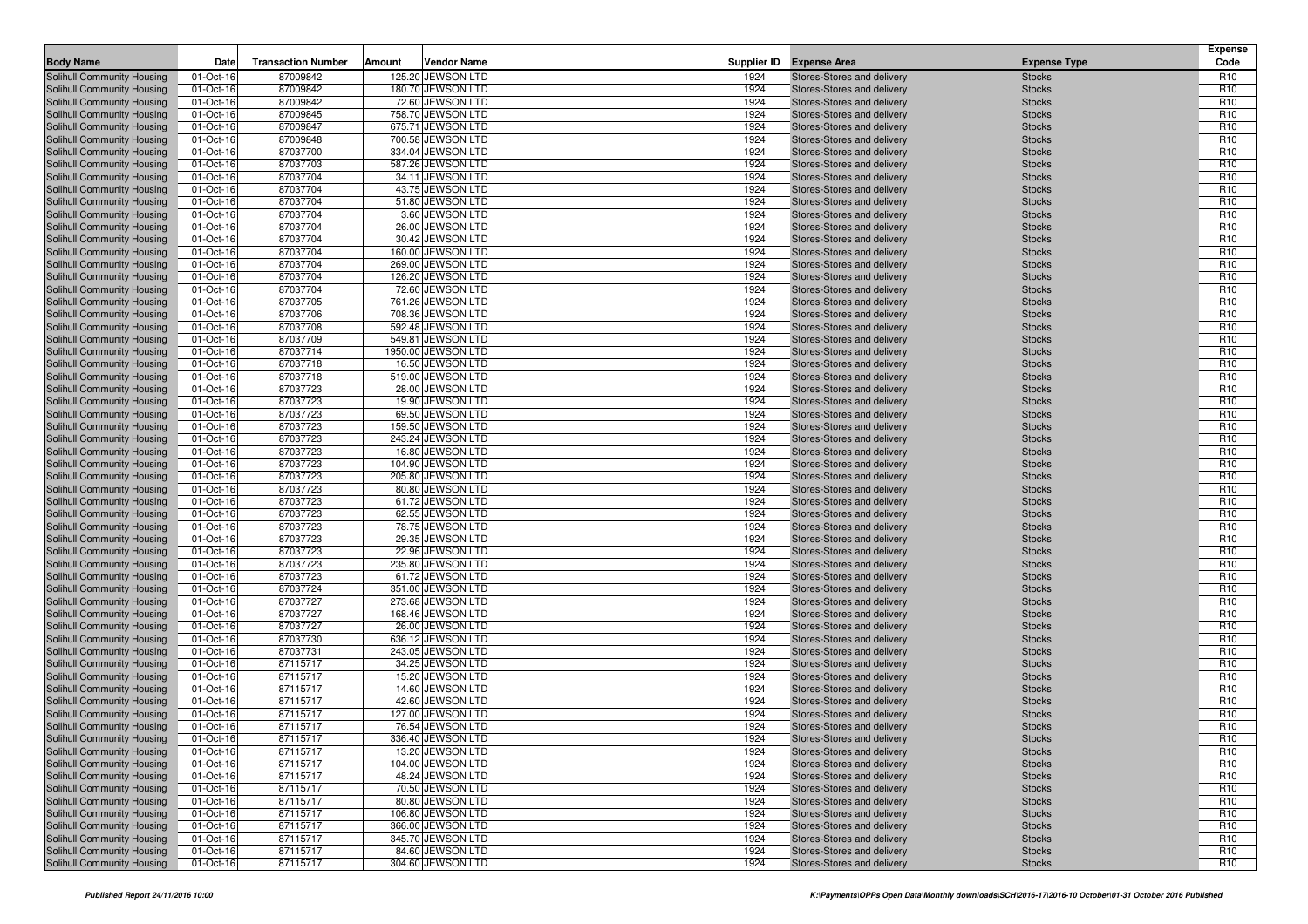| <b>Solihull Community Housing</b><br>01-Oct-16<br>87115717<br>21.60 JEWSON LTD<br>R <sub>10</sub><br>1924<br>Stores-Stores and delivery<br><b>Stocks</b><br>87115717<br>1924<br>Solihull Community Housing<br>01-Oct-16<br>137.80 JEWSON LTD<br><b>Stocks</b><br>R <sub>10</sub><br>Stores-Stores and delivery<br>1924<br>R <sub>10</sub><br>Solihull Community Housing<br>87115717<br>119.60 JEWSON LTD<br><b>Stocks</b><br>01-Oct-16<br>Stores-Stores and delivery<br>87115719<br>517.45 JEWSON LTD<br>1924<br>Solihull Community Housing<br>01-Oct-16<br>Stores-Stores and delivery<br><b>Stocks</b><br>R <sub>10</sub><br>87115720<br>1924<br>R <sub>10</sub><br>Solihull Community Housing<br>01-Oct-16<br>767.65 JEWSON LTD<br>Stores-Stores and delivery<br><b>Stocks</b><br>137.00 JEWSON LTD<br>R <sub>10</sub><br>Solihull Community Housing<br>01-Oct-16<br>87115722<br>1924<br>Stores-Stores and delivery<br><b>Stocks</b><br>87115722<br>103.20 JEWSON LTD<br>Solihull Community Housing<br>01-Oct-16<br>1924<br>Stores-Stores and delivery<br><b>Stocks</b><br>R <sub>10</sub><br>87115722<br>1924<br>R <sub>10</sub><br>Solihull Community Housing<br>01-Oct-16<br>368.72 JEWSON LTD<br>Stores-Stores and delivery<br><b>Stocks</b><br>Solihull Community Housing<br>01-Oct-16<br>87115722<br>9.88 JEWSON LTD<br>1924<br>Stores-Stores and delivery<br>R <sub>10</sub><br><b>Stocks</b><br>87115722<br>13.90 JEWSON LTD<br>1924<br>R <sub>10</sub><br><b>Solihull Community Housing</b><br>01-Oct-16<br>Stores-Stores and delivery<br><b>Stocks</b><br>87115722<br>1924<br>R <sub>10</sub><br>Solihull Community Housing<br>30.42 JEWSON LTD<br><b>Stocks</b><br>01-Oct-16<br>Stores-Stores and delivery<br>Solihull Community Housing<br>01-Oct-16<br>87115722<br>171.90 JEWSON LTD<br>1924<br>Stores-Stores and delivery<br>R <sub>10</sub><br><b>Stocks</b><br>87115722<br>8.00 JEWSON LTD<br>1924<br>R <sub>10</sub><br><b>Solihull Community Housing</b><br>01-Oct-16<br>Stores-Stores and delivery<br><b>Stocks</b><br>87115722<br>1924<br>R <sub>10</sub><br>Solihull Community Housing<br>95.00 JEWSON LTD<br><b>Stocks</b><br>01-Oct-16<br>Stores-Stores and delivery<br>87115722<br>93.00 JEWSON LTD<br>1924<br>R <sub>10</sub><br>Solihull Community Housing<br>01-Oct-16<br>Stores-Stores and delivery<br><b>Stocks</b><br>87115722<br>1924<br>R <sub>10</sub><br>01-Oct-16<br>123.30 JEWSON LTD<br>Solihull Community Housing<br>Stores-Stores and delivery<br><b>Stocks</b><br>R <sub>10</sub><br>Solihull Community Housing<br>01-Oct-16<br>87115722<br>33.60 JEWSON LTD<br>1924<br>Stores-Stores and delivery<br><b>Stocks</b><br>1924<br>Solihull Community Housing<br>01-Oct-16<br>87115722<br>37.50 JEWSON LTD<br>Stores-Stores and delivery<br>R <sub>10</sub><br><b>Stocks</b><br>87115724<br>-241.92 JEWSON LTD<br>Solihull Community Housing<br>1924<br>Stores-Stores and delivery<br><b>Stocks</b><br>R <sub>10</sub><br>01-Oct-16<br>R <sub>10</sub><br>Solihull Community Housing<br>01-Oct-16<br>87115726<br>391.51 JEWSON LTD<br>1924<br>Stores-Stores and delivery<br><b>Stocks</b><br>Solihull Community Housing<br>01-Oct-16<br>87115728<br>25.20 JEWSON LTD<br>1924<br>Stores-Stores and delivery<br>R <sub>10</sub><br><b>Stocks</b><br>87115728<br>48.00 JEWSON LTD<br>1924<br>R <sub>10</sub><br>Solihull Community Housing<br>01-Oct-16<br>Stores-Stores and delivery<br><b>Stocks</b><br>R <sub>10</sub><br>Solihull Community Housing<br>01-Oct-16<br>87115728<br>29.00 JEWSON LTD<br>1924<br>Stores-Stores and delivery<br><b>Stocks</b><br>87115728<br>393.30 JEWSON LTD<br>1924<br>R <sub>10</sub><br>Solihull Community Housing<br>01-Oct-16<br>Stores-Stores and delivery<br><b>Stocks</b><br>87115728<br>1924<br>R <sub>10</sub><br>159.04 JEWSON LTD<br>Solihull Community Housing<br>01-Oct-16<br>Stores-Stores and delivery<br><b>Stocks</b><br>87115728<br>228.16 JEWSON LTD<br>1924<br>R <sub>10</sub><br>Solihull Community Housing<br>01-Oct-16<br>Stores-Stores and delivery<br><b>Stocks</b><br>1924<br>R <sub>10</sub><br>Solihull Community Housing<br>01-Oct-16<br>87115728<br>267.00 JEWSON LTD<br>Stores-Stores and delivery<br><b>Stocks</b><br>Solihull Community Housing<br>01-Oct-16<br>87115728<br>246.50 JEWSON LTD<br>1924<br>Stores-Stores and delivery<br><b>Stocks</b><br>R <sub>10</sub><br>87115728<br>345.70 JEWSON LTD<br>R <sub>10</sub><br>Solihull Community Housing<br>01-Oct-16<br>1924<br>Stores-Stores and delivery<br><b>Stocks</b><br>R <sub>10</sub><br>87115728<br>14.00 JEWSON LTD<br>1924<br>Solihull Community Housing<br>01-Oct-16<br>Stores-Stores and delivery<br><b>Stocks</b><br>87115728<br>Solihull Community Housing<br>01-Oct-16<br>71.30 JEWSON LTD<br>1924<br>Stores-Stores and delivery<br><b>Stocks</b><br>R <sub>10</sub><br>87115728<br>26.00 JEWSON LTD<br>R <sub>10</sub><br>Solihull Community Housing<br>01-Oct-16<br>1924<br>Stores-Stores and delivery<br><b>Stocks</b><br>87115728<br>1924<br>R <sub>10</sub><br>Solihull Community Housing<br>01-Oct-16<br>22.10 JEWSON LTD<br>Stores-Stores and delivery<br><b>Stocks</b><br>87115728<br>Solihull Community Housing<br>01-Oct-16<br>329.20 JEWSON LTD<br>1924<br>Stores-Stores and delivery<br><b>Stocks</b><br>R <sub>10</sub><br>87115731<br>1599.00 JEWSON LTD<br>1924<br>R <sub>10</sub><br><b>Solihull Community Housing</b><br>01-Oct-16<br>Stores-Stores and delivery<br><b>Stocks</b><br>1924<br>R <sub>10</sub><br>Solihull Community Housing<br>01-Oct-16<br>87315715<br>-1950.00 JEWSON LTD<br>Stores-Stores and delivery<br><b>Stocks</b><br>87315761<br>202.50 JEWSON LTD<br>1924<br>R <sub>10</sub><br>Solihull Community Housing<br>01-Oct-16<br>Stores-Stores and delivery<br><b>Stocks</b><br>57.48 JEWSON LTD<br>1924<br>R <sub>10</sub><br>Solihull Community Housing<br>01-Oct-16<br>87315761<br>Stores-Stores and delivery<br><b>Stocks</b><br>1924<br>R <sub>10</sub><br>01-Oct-16<br>87315763<br>1.05 JEWSON LTD<br>Solihull Community Housing<br>Stores-Stores and delivery<br><b>Stocks</b><br>87315763<br>63.57 JEWSON LTD<br>R <sub>10</sub><br>Solihull Community Housing<br>01-Oct-16<br>1924<br>Stores-Stores and delivery<br><b>Stocks</b><br>1924<br>R <sub>10</sub><br>Solihull Community Housing<br>87315763<br>27.40 JEWSON LTD<br>01-Oct-16<br>Stores-Stores and delivery<br><b>Stocks</b><br>1924<br>Solihull Community Housing<br>01-Oct-16<br>87315763<br>504.50 JEWSON LTD<br>Stores-Stores and delivery<br><b>Stocks</b><br>R <sub>10</sub><br>R <sub>10</sub><br>Solihull Community Housing<br>01-Oct-16<br>87315763<br>45.40 JEWSON LTD<br>1924<br>Stores-Stores and delivery<br><b>Stocks</b><br>183.81 JEWSON LTD<br>1924<br>R <sub>10</sub><br>Solihull Community Housing<br>01-Oct-16<br>87315763<br>Stores-Stores and delivery<br><b>Stocks</b><br>1924<br>Solihull Community Housing<br>01-Oct-16<br>87315763<br>51.00 JEWSON LTD<br>Stores-Stores and delivery<br><b>Stocks</b><br>R <sub>10</sub><br>87315763<br>147.90 JEWSON LTD<br>1924<br>R <sub>10</sub><br>Solihull Community Housing<br>01-Oct-16<br>Stores-Stores and delivery<br><b>Stocks</b><br>78.75 JEWSON LTD<br>1924<br>R <sub>10</sub><br>Solihull Community Housing<br>87315763<br>01-Oct-16<br>Stores-Stores and delivery<br><b>Stocks</b><br>1924<br>Solihull Community Housing<br>01-Oct-16<br>87315763<br>30.60 JEWSON LTD<br>Stores-Stores and delivery<br><b>Stocks</b><br>R <sub>10</sub><br>87315763<br>123.30 JEWSON LTD<br>1924<br>R <sub>10</sub><br>Solihull Community Housing<br>01-Oct-16<br>Stores-Stores and delivery<br><b>Stocks</b><br>1924<br>R <sub>10</sub><br>Solihull Community Housing<br>87315763<br>94.00 JEWSON LTD<br>01-Oct-16<br>Stores-Stores and delivery<br><b>Stocks</b><br>87491759<br>224.14 JEWSON LTD<br>Solihull Community Housing<br>01-Oct-16<br>1924<br>Stores-Stores and delivery<br><b>Stocks</b><br>R <sub>10</sub><br>R <sub>10</sub><br>Solihull Community Housing<br>03-Oct-16<br>87115735<br>491.86 JEWSON LTD<br>1924<br>Stores-Stores and delivery<br><b>Stocks</b><br>58.56 JEWSON LTD<br>1924<br>R <sub>10</sub><br>Solihull Community Housing<br>03-Oct-16<br>87115736<br>Stores-Stores and delivery<br><b>Stocks</b><br>Solihull Community Housing<br>03-Oct-16<br>87115736<br>326.00 JEWSON LTD<br>1924<br>Stores-Stores and delivery<br>R <sub>10</sub><br><b>Stocks</b><br>Solihull Community Housing<br>87115736<br>326.00 JEWSON LTD<br>1924<br>R <sub>10</sub><br>03-Oct-16<br>Stores-Stores and delivery<br><b>Stocks</b><br>Solihull Community Housing<br>51.00 JEWSON LTD<br>03-Oct-16<br>87115736<br>1924<br>Stores-Stores and delivery<br>R <sub>10</sub><br><b>Stocks</b><br>59.85 JEWSON LTD<br>1924<br>Solihull Community Housing<br>03-Oct-16<br>87115736<br>Stores-Stores and delivery<br><b>Stocks</b><br>R <sub>10</sub><br>Solihull Community Housing<br>87115737<br>280.00 JEWSON LTD<br>1924<br>R <sub>10</sub><br>03-Oct-16<br>Stores-Stores and delivery<br><b>Stocks</b><br>Solihull Community Housing<br>03-Oct-16<br>87115737<br>202.00 JEWSON LTD<br>1924<br>Stores-Stores and delivery<br><b>Stocks</b><br>R <sub>10</sub><br>Solihull Community Housing<br>87115737<br>143.00 JEWSON LTD<br>1924<br>03-Oct-16<br>Stores-Stores and delivery<br><b>Stocks</b><br>R <sub>10</sub><br>1924<br>R <sub>10</sub><br>Solihull Community Housing<br>03-Oct-16<br>87315720<br>544.52 JEWSON LTD<br>Stores-Stores and delivery<br><b>Stocks</b><br>Solihull Community Housing<br>87315721<br>851.49 JEWSON LTD<br>1924<br>R <sub>10</sub><br>04-Oct-16<br>Stores-Stores and delivery<br><b>Stocks</b><br>87315722<br>396.83 JEWSON LTD<br>1924<br>Solihull Community Housing<br>04-Oct-16<br>Stores-Stores and delivery<br><b>Stocks</b><br>R <sub>10</sub><br>R <sub>10</sub><br>Solihull Community Housing<br>87315723<br>35.50 JEWSON LTD<br>1924<br>04-Oct-16<br>Stores-Stores and delivery<br><b>Stocks</b> | <b>Body Name</b> | Date | <b>Transaction Number</b> | Amount | <b>Vendor Name</b> | Supplier ID Expense Area | <b>Expense Type</b> | <b>Expense</b><br>Code |
|----------------------------------------------------------------------------------------------------------------------------------------------------------------------------------------------------------------------------------------------------------------------------------------------------------------------------------------------------------------------------------------------------------------------------------------------------------------------------------------------------------------------------------------------------------------------------------------------------------------------------------------------------------------------------------------------------------------------------------------------------------------------------------------------------------------------------------------------------------------------------------------------------------------------------------------------------------------------------------------------------------------------------------------------------------------------------------------------------------------------------------------------------------------------------------------------------------------------------------------------------------------------------------------------------------------------------------------------------------------------------------------------------------------------------------------------------------------------------------------------------------------------------------------------------------------------------------------------------------------------------------------------------------------------------------------------------------------------------------------------------------------------------------------------------------------------------------------------------------------------------------------------------------------------------------------------------------------------------------------------------------------------------------------------------------------------------------------------------------------------------------------------------------------------------------------------------------------------------------------------------------------------------------------------------------------------------------------------------------------------------------------------------------------------------------------------------------------------------------------------------------------------------------------------------------------------------------------------------------------------------------------------------------------------------------------------------------------------------------------------------------------------------------------------------------------------------------------------------------------------------------------------------------------------------------------------------------------------------------------------------------------------------------------------------------------------------------------------------------------------------------------------------------------------------------------------------------------------------------------------------------------------------------------------------------------------------------------------------------------------------------------------------------------------------------------------------------------------------------------------------------------------------------------------------------------------------------------------------------------------------------------------------------------------------------------------------------------------------------------------------------------------------------------------------------------------------------------------------------------------------------------------------------------------------------------------------------------------------------------------------------------------------------------------------------------------------------------------------------------------------------------------------------------------------------------------------------------------------------------------------------------------------------------------------------------------------------------------------------------------------------------------------------------------------------------------------------------------------------------------------------------------------------------------------------------------------------------------------------------------------------------------------------------------------------------------------------------------------------------------------------------------------------------------------------------------------------------------------------------------------------------------------------------------------------------------------------------------------------------------------------------------------------------------------------------------------------------------------------------------------------------------------------------------------------------------------------------------------------------------------------------------------------------------------------------------------------------------------------------------------------------------------------------------------------------------------------------------------------------------------------------------------------------------------------------------------------------------------------------------------------------------------------------------------------------------------------------------------------------------------------------------------------------------------------------------------------------------------------------------------------------------------------------------------------------------------------------------------------------------------------------------------------------------------------------------------------------------------------------------------------------------------------------------------------------------------------------------------------------------------------------------------------------------------------------------------------------------------------------------------------------------------------------------------------------------------------------------------------------------------------------------------------------------------------------------------------------------------------------------------------------------------------------------------------------------------------------------------------------------------------------------------------------------------------------------------------------------------------------------------------------------------------------------------------------------------------------------------------------------------------------------------------------------------------------------------------------------------------------------------------------------------------------------------------------------------------------------------------------------------------------------------------------------------------------------------------------------------------------------------------------------------------------------------------------------------------------------------------------------------------------------------------------------------------------------------------------------------------------------------------------------------------------------------------------------------------------------------------------------------------------------------------------------------------------------------------------------------------------------------------------------------------------------------------------------------------------------------------------------------------------------------------------------------------------------------------------------------------------------------------------------------------------------------------------------------------------------------------------------------------------------------------------------------------------------------------------------------------------------------------------------------------------------------------------------------------------------------------------------------------------------------------------------------------------------------------------------------------------------------------------------------------------------------------------------------------------------------------------------------------------------------------------------------------------------------------------------------------------------------------------------------------------------------------------------------------------------------------------------------------------------------------------------------------------------------------------------------------------------------------------------------------------------------------------------------------------------------------------------------------------------------------------------------------------------------------------------------------------------------------------------------------------------------------------------------------------------------------------------------------------------------------------------------------------------------------------------------------------------------------------------------------------------------------------------------------------------------------------------------------------------------------------------------------------------------------------------------------------------------------------------------------------------------------------------------------------------------------------------|------------------|------|---------------------------|--------|--------------------|--------------------------|---------------------|------------------------|
|                                                                                                                                                                                                                                                                                                                                                                                                                                                                                                                                                                                                                                                                                                                                                                                                                                                                                                                                                                                                                                                                                                                                                                                                                                                                                                                                                                                                                                                                                                                                                                                                                                                                                                                                                                                                                                                                                                                                                                                                                                                                                                                                                                                                                                                                                                                                                                                                                                                                                                                                                                                                                                                                                                                                                                                                                                                                                                                                                                                                                                                                                                                                                                                                                                                                                                                                                                                                                                                                                                                                                                                                                                                                                                                                                                                                                                                                                                                                                                                                                                                                                                                                                                                                                                                                                                                                                                                                                                                                                                                                                                                                                                                                                                                                                                                                                                                                                                                                                                                                                                                                                                                                                                                                                                                                                                                                                                                                                                                                                                                                                                                                                                                                                                                                                                                                                                                                                                                                                                                                                                                                                                                                                                                                                                                                                                                                                                                                                                                                                                                                                                                                                                                                                                                                                                                                                                                                                                                                                                                                                                                                                                                                                                                                                                                                                                                                                                                                                                                                                                                                                                                                                                                                                                                                                                                                                                                                                                                                                                                                                                                                                                                                                                                                                                                                                                                                                                                                                                                                                                                                                                                                                                                                                                                                                                                                                                                                                                                                                                                                                                                                                                                                                                                                                                                                                                                                                                                                                                                                                                                                                                                                                                                                                                                                                                                                                                                                                                                                                                                              |                  |      |                           |        |                    |                          |                     |                        |
|                                                                                                                                                                                                                                                                                                                                                                                                                                                                                                                                                                                                                                                                                                                                                                                                                                                                                                                                                                                                                                                                                                                                                                                                                                                                                                                                                                                                                                                                                                                                                                                                                                                                                                                                                                                                                                                                                                                                                                                                                                                                                                                                                                                                                                                                                                                                                                                                                                                                                                                                                                                                                                                                                                                                                                                                                                                                                                                                                                                                                                                                                                                                                                                                                                                                                                                                                                                                                                                                                                                                                                                                                                                                                                                                                                                                                                                                                                                                                                                                                                                                                                                                                                                                                                                                                                                                                                                                                                                                                                                                                                                                                                                                                                                                                                                                                                                                                                                                                                                                                                                                                                                                                                                                                                                                                                                                                                                                                                                                                                                                                                                                                                                                                                                                                                                                                                                                                                                                                                                                                                                                                                                                                                                                                                                                                                                                                                                                                                                                                                                                                                                                                                                                                                                                                                                                                                                                                                                                                                                                                                                                                                                                                                                                                                                                                                                                                                                                                                                                                                                                                                                                                                                                                                                                                                                                                                                                                                                                                                                                                                                                                                                                                                                                                                                                                                                                                                                                                                                                                                                                                                                                                                                                                                                                                                                                                                                                                                                                                                                                                                                                                                                                                                                                                                                                                                                                                                                                                                                                                                                                                                                                                                                                                                                                                                                                                                                                                                                                                                                              |                  |      |                           |        |                    |                          |                     |                        |
|                                                                                                                                                                                                                                                                                                                                                                                                                                                                                                                                                                                                                                                                                                                                                                                                                                                                                                                                                                                                                                                                                                                                                                                                                                                                                                                                                                                                                                                                                                                                                                                                                                                                                                                                                                                                                                                                                                                                                                                                                                                                                                                                                                                                                                                                                                                                                                                                                                                                                                                                                                                                                                                                                                                                                                                                                                                                                                                                                                                                                                                                                                                                                                                                                                                                                                                                                                                                                                                                                                                                                                                                                                                                                                                                                                                                                                                                                                                                                                                                                                                                                                                                                                                                                                                                                                                                                                                                                                                                                                                                                                                                                                                                                                                                                                                                                                                                                                                                                                                                                                                                                                                                                                                                                                                                                                                                                                                                                                                                                                                                                                                                                                                                                                                                                                                                                                                                                                                                                                                                                                                                                                                                                                                                                                                                                                                                                                                                                                                                                                                                                                                                                                                                                                                                                                                                                                                                                                                                                                                                                                                                                                                                                                                                                                                                                                                                                                                                                                                                                                                                                                                                                                                                                                                                                                                                                                                                                                                                                                                                                                                                                                                                                                                                                                                                                                                                                                                                                                                                                                                                                                                                                                                                                                                                                                                                                                                                                                                                                                                                                                                                                                                                                                                                                                                                                                                                                                                                                                                                                                                                                                                                                                                                                                                                                                                                                                                                                                                                                                                              |                  |      |                           |        |                    |                          |                     |                        |
|                                                                                                                                                                                                                                                                                                                                                                                                                                                                                                                                                                                                                                                                                                                                                                                                                                                                                                                                                                                                                                                                                                                                                                                                                                                                                                                                                                                                                                                                                                                                                                                                                                                                                                                                                                                                                                                                                                                                                                                                                                                                                                                                                                                                                                                                                                                                                                                                                                                                                                                                                                                                                                                                                                                                                                                                                                                                                                                                                                                                                                                                                                                                                                                                                                                                                                                                                                                                                                                                                                                                                                                                                                                                                                                                                                                                                                                                                                                                                                                                                                                                                                                                                                                                                                                                                                                                                                                                                                                                                                                                                                                                                                                                                                                                                                                                                                                                                                                                                                                                                                                                                                                                                                                                                                                                                                                                                                                                                                                                                                                                                                                                                                                                                                                                                                                                                                                                                                                                                                                                                                                                                                                                                                                                                                                                                                                                                                                                                                                                                                                                                                                                                                                                                                                                                                                                                                                                                                                                                                                                                                                                                                                                                                                                                                                                                                                                                                                                                                                                                                                                                                                                                                                                                                                                                                                                                                                                                                                                                                                                                                                                                                                                                                                                                                                                                                                                                                                                                                                                                                                                                                                                                                                                                                                                                                                                                                                                                                                                                                                                                                                                                                                                                                                                                                                                                                                                                                                                                                                                                                                                                                                                                                                                                                                                                                                                                                                                                                                                                                                              |                  |      |                           |        |                    |                          |                     |                        |
|                                                                                                                                                                                                                                                                                                                                                                                                                                                                                                                                                                                                                                                                                                                                                                                                                                                                                                                                                                                                                                                                                                                                                                                                                                                                                                                                                                                                                                                                                                                                                                                                                                                                                                                                                                                                                                                                                                                                                                                                                                                                                                                                                                                                                                                                                                                                                                                                                                                                                                                                                                                                                                                                                                                                                                                                                                                                                                                                                                                                                                                                                                                                                                                                                                                                                                                                                                                                                                                                                                                                                                                                                                                                                                                                                                                                                                                                                                                                                                                                                                                                                                                                                                                                                                                                                                                                                                                                                                                                                                                                                                                                                                                                                                                                                                                                                                                                                                                                                                                                                                                                                                                                                                                                                                                                                                                                                                                                                                                                                                                                                                                                                                                                                                                                                                                                                                                                                                                                                                                                                                                                                                                                                                                                                                                                                                                                                                                                                                                                                                                                                                                                                                                                                                                                                                                                                                                                                                                                                                                                                                                                                                                                                                                                                                                                                                                                                                                                                                                                                                                                                                                                                                                                                                                                                                                                                                                                                                                                                                                                                                                                                                                                                                                                                                                                                                                                                                                                                                                                                                                                                                                                                                                                                                                                                                                                                                                                                                                                                                                                                                                                                                                                                                                                                                                                                                                                                                                                                                                                                                                                                                                                                                                                                                                                                                                                                                                                                                                                                                                              |                  |      |                           |        |                    |                          |                     |                        |
|                                                                                                                                                                                                                                                                                                                                                                                                                                                                                                                                                                                                                                                                                                                                                                                                                                                                                                                                                                                                                                                                                                                                                                                                                                                                                                                                                                                                                                                                                                                                                                                                                                                                                                                                                                                                                                                                                                                                                                                                                                                                                                                                                                                                                                                                                                                                                                                                                                                                                                                                                                                                                                                                                                                                                                                                                                                                                                                                                                                                                                                                                                                                                                                                                                                                                                                                                                                                                                                                                                                                                                                                                                                                                                                                                                                                                                                                                                                                                                                                                                                                                                                                                                                                                                                                                                                                                                                                                                                                                                                                                                                                                                                                                                                                                                                                                                                                                                                                                                                                                                                                                                                                                                                                                                                                                                                                                                                                                                                                                                                                                                                                                                                                                                                                                                                                                                                                                                                                                                                                                                                                                                                                                                                                                                                                                                                                                                                                                                                                                                                                                                                                                                                                                                                                                                                                                                                                                                                                                                                                                                                                                                                                                                                                                                                                                                                                                                                                                                                                                                                                                                                                                                                                                                                                                                                                                                                                                                                                                                                                                                                                                                                                                                                                                                                                                                                                                                                                                                                                                                                                                                                                                                                                                                                                                                                                                                                                                                                                                                                                                                                                                                                                                                                                                                                                                                                                                                                                                                                                                                                                                                                                                                                                                                                                                                                                                                                                                                                                                                                              |                  |      |                           |        |                    |                          |                     |                        |
|                                                                                                                                                                                                                                                                                                                                                                                                                                                                                                                                                                                                                                                                                                                                                                                                                                                                                                                                                                                                                                                                                                                                                                                                                                                                                                                                                                                                                                                                                                                                                                                                                                                                                                                                                                                                                                                                                                                                                                                                                                                                                                                                                                                                                                                                                                                                                                                                                                                                                                                                                                                                                                                                                                                                                                                                                                                                                                                                                                                                                                                                                                                                                                                                                                                                                                                                                                                                                                                                                                                                                                                                                                                                                                                                                                                                                                                                                                                                                                                                                                                                                                                                                                                                                                                                                                                                                                                                                                                                                                                                                                                                                                                                                                                                                                                                                                                                                                                                                                                                                                                                                                                                                                                                                                                                                                                                                                                                                                                                                                                                                                                                                                                                                                                                                                                                                                                                                                                                                                                                                                                                                                                                                                                                                                                                                                                                                                                                                                                                                                                                                                                                                                                                                                                                                                                                                                                                                                                                                                                                                                                                                                                                                                                                                                                                                                                                                                                                                                                                                                                                                                                                                                                                                                                                                                                                                                                                                                                                                                                                                                                                                                                                                                                                                                                                                                                                                                                                                                                                                                                                                                                                                                                                                                                                                                                                                                                                                                                                                                                                                                                                                                                                                                                                                                                                                                                                                                                                                                                                                                                                                                                                                                                                                                                                                                                                                                                                                                                                                                                              |                  |      |                           |        |                    |                          |                     |                        |
|                                                                                                                                                                                                                                                                                                                                                                                                                                                                                                                                                                                                                                                                                                                                                                                                                                                                                                                                                                                                                                                                                                                                                                                                                                                                                                                                                                                                                                                                                                                                                                                                                                                                                                                                                                                                                                                                                                                                                                                                                                                                                                                                                                                                                                                                                                                                                                                                                                                                                                                                                                                                                                                                                                                                                                                                                                                                                                                                                                                                                                                                                                                                                                                                                                                                                                                                                                                                                                                                                                                                                                                                                                                                                                                                                                                                                                                                                                                                                                                                                                                                                                                                                                                                                                                                                                                                                                                                                                                                                                                                                                                                                                                                                                                                                                                                                                                                                                                                                                                                                                                                                                                                                                                                                                                                                                                                                                                                                                                                                                                                                                                                                                                                                                                                                                                                                                                                                                                                                                                                                                                                                                                                                                                                                                                                                                                                                                                                                                                                                                                                                                                                                                                                                                                                                                                                                                                                                                                                                                                                                                                                                                                                                                                                                                                                                                                                                                                                                                                                                                                                                                                                                                                                                                                                                                                                                                                                                                                                                                                                                                                                                                                                                                                                                                                                                                                                                                                                                                                                                                                                                                                                                                                                                                                                                                                                                                                                                                                                                                                                                                                                                                                                                                                                                                                                                                                                                                                                                                                                                                                                                                                                                                                                                                                                                                                                                                                                                                                                                                                              |                  |      |                           |        |                    |                          |                     |                        |
|                                                                                                                                                                                                                                                                                                                                                                                                                                                                                                                                                                                                                                                                                                                                                                                                                                                                                                                                                                                                                                                                                                                                                                                                                                                                                                                                                                                                                                                                                                                                                                                                                                                                                                                                                                                                                                                                                                                                                                                                                                                                                                                                                                                                                                                                                                                                                                                                                                                                                                                                                                                                                                                                                                                                                                                                                                                                                                                                                                                                                                                                                                                                                                                                                                                                                                                                                                                                                                                                                                                                                                                                                                                                                                                                                                                                                                                                                                                                                                                                                                                                                                                                                                                                                                                                                                                                                                                                                                                                                                                                                                                                                                                                                                                                                                                                                                                                                                                                                                                                                                                                                                                                                                                                                                                                                                                                                                                                                                                                                                                                                                                                                                                                                                                                                                                                                                                                                                                                                                                                                                                                                                                                                                                                                                                                                                                                                                                                                                                                                                                                                                                                                                                                                                                                                                                                                                                                                                                                                                                                                                                                                                                                                                                                                                                                                                                                                                                                                                                                                                                                                                                                                                                                                                                                                                                                                                                                                                                                                                                                                                                                                                                                                                                                                                                                                                                                                                                                                                                                                                                                                                                                                                                                                                                                                                                                                                                                                                                                                                                                                                                                                                                                                                                                                                                                                                                                                                                                                                                                                                                                                                                                                                                                                                                                                                                                                                                                                                                                                                                              |                  |      |                           |        |                    |                          |                     |                        |
|                                                                                                                                                                                                                                                                                                                                                                                                                                                                                                                                                                                                                                                                                                                                                                                                                                                                                                                                                                                                                                                                                                                                                                                                                                                                                                                                                                                                                                                                                                                                                                                                                                                                                                                                                                                                                                                                                                                                                                                                                                                                                                                                                                                                                                                                                                                                                                                                                                                                                                                                                                                                                                                                                                                                                                                                                                                                                                                                                                                                                                                                                                                                                                                                                                                                                                                                                                                                                                                                                                                                                                                                                                                                                                                                                                                                                                                                                                                                                                                                                                                                                                                                                                                                                                                                                                                                                                                                                                                                                                                                                                                                                                                                                                                                                                                                                                                                                                                                                                                                                                                                                                                                                                                                                                                                                                                                                                                                                                                                                                                                                                                                                                                                                                                                                                                                                                                                                                                                                                                                                                                                                                                                                                                                                                                                                                                                                                                                                                                                                                                                                                                                                                                                                                                                                                                                                                                                                                                                                                                                                                                                                                                                                                                                                                                                                                                                                                                                                                                                                                                                                                                                                                                                                                                                                                                                                                                                                                                                                                                                                                                                                                                                                                                                                                                                                                                                                                                                                                                                                                                                                                                                                                                                                                                                                                                                                                                                                                                                                                                                                                                                                                                                                                                                                                                                                                                                                                                                                                                                                                                                                                                                                                                                                                                                                                                                                                                                                                                                                                                              |                  |      |                           |        |                    |                          |                     |                        |
|                                                                                                                                                                                                                                                                                                                                                                                                                                                                                                                                                                                                                                                                                                                                                                                                                                                                                                                                                                                                                                                                                                                                                                                                                                                                                                                                                                                                                                                                                                                                                                                                                                                                                                                                                                                                                                                                                                                                                                                                                                                                                                                                                                                                                                                                                                                                                                                                                                                                                                                                                                                                                                                                                                                                                                                                                                                                                                                                                                                                                                                                                                                                                                                                                                                                                                                                                                                                                                                                                                                                                                                                                                                                                                                                                                                                                                                                                                                                                                                                                                                                                                                                                                                                                                                                                                                                                                                                                                                                                                                                                                                                                                                                                                                                                                                                                                                                                                                                                                                                                                                                                                                                                                                                                                                                                                                                                                                                                                                                                                                                                                                                                                                                                                                                                                                                                                                                                                                                                                                                                                                                                                                                                                                                                                                                                                                                                                                                                                                                                                                                                                                                                                                                                                                                                                                                                                                                                                                                                                                                                                                                                                                                                                                                                                                                                                                                                                                                                                                                                                                                                                                                                                                                                                                                                                                                                                                                                                                                                                                                                                                                                                                                                                                                                                                                                                                                                                                                                                                                                                                                                                                                                                                                                                                                                                                                                                                                                                                                                                                                                                                                                                                                                                                                                                                                                                                                                                                                                                                                                                                                                                                                                                                                                                                                                                                                                                                                                                                                                                                              |                  |      |                           |        |                    |                          |                     |                        |
|                                                                                                                                                                                                                                                                                                                                                                                                                                                                                                                                                                                                                                                                                                                                                                                                                                                                                                                                                                                                                                                                                                                                                                                                                                                                                                                                                                                                                                                                                                                                                                                                                                                                                                                                                                                                                                                                                                                                                                                                                                                                                                                                                                                                                                                                                                                                                                                                                                                                                                                                                                                                                                                                                                                                                                                                                                                                                                                                                                                                                                                                                                                                                                                                                                                                                                                                                                                                                                                                                                                                                                                                                                                                                                                                                                                                                                                                                                                                                                                                                                                                                                                                                                                                                                                                                                                                                                                                                                                                                                                                                                                                                                                                                                                                                                                                                                                                                                                                                                                                                                                                                                                                                                                                                                                                                                                                                                                                                                                                                                                                                                                                                                                                                                                                                                                                                                                                                                                                                                                                                                                                                                                                                                                                                                                                                                                                                                                                                                                                                                                                                                                                                                                                                                                                                                                                                                                                                                                                                                                                                                                                                                                                                                                                                                                                                                                                                                                                                                                                                                                                                                                                                                                                                                                                                                                                                                                                                                                                                                                                                                                                                                                                                                                                                                                                                                                                                                                                                                                                                                                                                                                                                                                                                                                                                                                                                                                                                                                                                                                                                                                                                                                                                                                                                                                                                                                                                                                                                                                                                                                                                                                                                                                                                                                                                                                                                                                                                                                                                                                              |                  |      |                           |        |                    |                          |                     |                        |
|                                                                                                                                                                                                                                                                                                                                                                                                                                                                                                                                                                                                                                                                                                                                                                                                                                                                                                                                                                                                                                                                                                                                                                                                                                                                                                                                                                                                                                                                                                                                                                                                                                                                                                                                                                                                                                                                                                                                                                                                                                                                                                                                                                                                                                                                                                                                                                                                                                                                                                                                                                                                                                                                                                                                                                                                                                                                                                                                                                                                                                                                                                                                                                                                                                                                                                                                                                                                                                                                                                                                                                                                                                                                                                                                                                                                                                                                                                                                                                                                                                                                                                                                                                                                                                                                                                                                                                                                                                                                                                                                                                                                                                                                                                                                                                                                                                                                                                                                                                                                                                                                                                                                                                                                                                                                                                                                                                                                                                                                                                                                                                                                                                                                                                                                                                                                                                                                                                                                                                                                                                                                                                                                                                                                                                                                                                                                                                                                                                                                                                                                                                                                                                                                                                                                                                                                                                                                                                                                                                                                                                                                                                                                                                                                                                                                                                                                                                                                                                                                                                                                                                                                                                                                                                                                                                                                                                                                                                                                                                                                                                                                                                                                                                                                                                                                                                                                                                                                                                                                                                                                                                                                                                                                                                                                                                                                                                                                                                                                                                                                                                                                                                                                                                                                                                                                                                                                                                                                                                                                                                                                                                                                                                                                                                                                                                                                                                                                                                                                                                                              |                  |      |                           |        |                    |                          |                     |                        |
|                                                                                                                                                                                                                                                                                                                                                                                                                                                                                                                                                                                                                                                                                                                                                                                                                                                                                                                                                                                                                                                                                                                                                                                                                                                                                                                                                                                                                                                                                                                                                                                                                                                                                                                                                                                                                                                                                                                                                                                                                                                                                                                                                                                                                                                                                                                                                                                                                                                                                                                                                                                                                                                                                                                                                                                                                                                                                                                                                                                                                                                                                                                                                                                                                                                                                                                                                                                                                                                                                                                                                                                                                                                                                                                                                                                                                                                                                                                                                                                                                                                                                                                                                                                                                                                                                                                                                                                                                                                                                                                                                                                                                                                                                                                                                                                                                                                                                                                                                                                                                                                                                                                                                                                                                                                                                                                                                                                                                                                                                                                                                                                                                                                                                                                                                                                                                                                                                                                                                                                                                                                                                                                                                                                                                                                                                                                                                                                                                                                                                                                                                                                                                                                                                                                                                                                                                                                                                                                                                                                                                                                                                                                                                                                                                                                                                                                                                                                                                                                                                                                                                                                                                                                                                                                                                                                                                                                                                                                                                                                                                                                                                                                                                                                                                                                                                                                                                                                                                                                                                                                                                                                                                                                                                                                                                                                                                                                                                                                                                                                                                                                                                                                                                                                                                                                                                                                                                                                                                                                                                                                                                                                                                                                                                                                                                                                                                                                                                                                                                                                              |                  |      |                           |        |                    |                          |                     |                        |
|                                                                                                                                                                                                                                                                                                                                                                                                                                                                                                                                                                                                                                                                                                                                                                                                                                                                                                                                                                                                                                                                                                                                                                                                                                                                                                                                                                                                                                                                                                                                                                                                                                                                                                                                                                                                                                                                                                                                                                                                                                                                                                                                                                                                                                                                                                                                                                                                                                                                                                                                                                                                                                                                                                                                                                                                                                                                                                                                                                                                                                                                                                                                                                                                                                                                                                                                                                                                                                                                                                                                                                                                                                                                                                                                                                                                                                                                                                                                                                                                                                                                                                                                                                                                                                                                                                                                                                                                                                                                                                                                                                                                                                                                                                                                                                                                                                                                                                                                                                                                                                                                                                                                                                                                                                                                                                                                                                                                                                                                                                                                                                                                                                                                                                                                                                                                                                                                                                                                                                                                                                                                                                                                                                                                                                                                                                                                                                                                                                                                                                                                                                                                                                                                                                                                                                                                                                                                                                                                                                                                                                                                                                                                                                                                                                                                                                                                                                                                                                                                                                                                                                                                                                                                                                                                                                                                                                                                                                                                                                                                                                                                                                                                                                                                                                                                                                                                                                                                                                                                                                                                                                                                                                                                                                                                                                                                                                                                                                                                                                                                                                                                                                                                                                                                                                                                                                                                                                                                                                                                                                                                                                                                                                                                                                                                                                                                                                                                                                                                                                                              |                  |      |                           |        |                    |                          |                     |                        |
|                                                                                                                                                                                                                                                                                                                                                                                                                                                                                                                                                                                                                                                                                                                                                                                                                                                                                                                                                                                                                                                                                                                                                                                                                                                                                                                                                                                                                                                                                                                                                                                                                                                                                                                                                                                                                                                                                                                                                                                                                                                                                                                                                                                                                                                                                                                                                                                                                                                                                                                                                                                                                                                                                                                                                                                                                                                                                                                                                                                                                                                                                                                                                                                                                                                                                                                                                                                                                                                                                                                                                                                                                                                                                                                                                                                                                                                                                                                                                                                                                                                                                                                                                                                                                                                                                                                                                                                                                                                                                                                                                                                                                                                                                                                                                                                                                                                                                                                                                                                                                                                                                                                                                                                                                                                                                                                                                                                                                                                                                                                                                                                                                                                                                                                                                                                                                                                                                                                                                                                                                                                                                                                                                                                                                                                                                                                                                                                                                                                                                                                                                                                                                                                                                                                                                                                                                                                                                                                                                                                                                                                                                                                                                                                                                                                                                                                                                                                                                                                                                                                                                                                                                                                                                                                                                                                                                                                                                                                                                                                                                                                                                                                                                                                                                                                                                                                                                                                                                                                                                                                                                                                                                                                                                                                                                                                                                                                                                                                                                                                                                                                                                                                                                                                                                                                                                                                                                                                                                                                                                                                                                                                                                                                                                                                                                                                                                                                                                                                                                                                              |                  |      |                           |        |                    |                          |                     |                        |
|                                                                                                                                                                                                                                                                                                                                                                                                                                                                                                                                                                                                                                                                                                                                                                                                                                                                                                                                                                                                                                                                                                                                                                                                                                                                                                                                                                                                                                                                                                                                                                                                                                                                                                                                                                                                                                                                                                                                                                                                                                                                                                                                                                                                                                                                                                                                                                                                                                                                                                                                                                                                                                                                                                                                                                                                                                                                                                                                                                                                                                                                                                                                                                                                                                                                                                                                                                                                                                                                                                                                                                                                                                                                                                                                                                                                                                                                                                                                                                                                                                                                                                                                                                                                                                                                                                                                                                                                                                                                                                                                                                                                                                                                                                                                                                                                                                                                                                                                                                                                                                                                                                                                                                                                                                                                                                                                                                                                                                                                                                                                                                                                                                                                                                                                                                                                                                                                                                                                                                                                                                                                                                                                                                                                                                                                                                                                                                                                                                                                                                                                                                                                                                                                                                                                                                                                                                                                                                                                                                                                                                                                                                                                                                                                                                                                                                                                                                                                                                                                                                                                                                                                                                                                                                                                                                                                                                                                                                                                                                                                                                                                                                                                                                                                                                                                                                                                                                                                                                                                                                                                                                                                                                                                                                                                                                                                                                                                                                                                                                                                                                                                                                                                                                                                                                                                                                                                                                                                                                                                                                                                                                                                                                                                                                                                                                                                                                                                                                                                                                                              |                  |      |                           |        |                    |                          |                     |                        |
|                                                                                                                                                                                                                                                                                                                                                                                                                                                                                                                                                                                                                                                                                                                                                                                                                                                                                                                                                                                                                                                                                                                                                                                                                                                                                                                                                                                                                                                                                                                                                                                                                                                                                                                                                                                                                                                                                                                                                                                                                                                                                                                                                                                                                                                                                                                                                                                                                                                                                                                                                                                                                                                                                                                                                                                                                                                                                                                                                                                                                                                                                                                                                                                                                                                                                                                                                                                                                                                                                                                                                                                                                                                                                                                                                                                                                                                                                                                                                                                                                                                                                                                                                                                                                                                                                                                                                                                                                                                                                                                                                                                                                                                                                                                                                                                                                                                                                                                                                                                                                                                                                                                                                                                                                                                                                                                                                                                                                                                                                                                                                                                                                                                                                                                                                                                                                                                                                                                                                                                                                                                                                                                                                                                                                                                                                                                                                                                                                                                                                                                                                                                                                                                                                                                                                                                                                                                                                                                                                                                                                                                                                                                                                                                                                                                                                                                                                                                                                                                                                                                                                                                                                                                                                                                                                                                                                                                                                                                                                                                                                                                                                                                                                                                                                                                                                                                                                                                                                                                                                                                                                                                                                                                                                                                                                                                                                                                                                                                                                                                                                                                                                                                                                                                                                                                                                                                                                                                                                                                                                                                                                                                                                                                                                                                                                                                                                                                                                                                                                                                              |                  |      |                           |        |                    |                          |                     |                        |
|                                                                                                                                                                                                                                                                                                                                                                                                                                                                                                                                                                                                                                                                                                                                                                                                                                                                                                                                                                                                                                                                                                                                                                                                                                                                                                                                                                                                                                                                                                                                                                                                                                                                                                                                                                                                                                                                                                                                                                                                                                                                                                                                                                                                                                                                                                                                                                                                                                                                                                                                                                                                                                                                                                                                                                                                                                                                                                                                                                                                                                                                                                                                                                                                                                                                                                                                                                                                                                                                                                                                                                                                                                                                                                                                                                                                                                                                                                                                                                                                                                                                                                                                                                                                                                                                                                                                                                                                                                                                                                                                                                                                                                                                                                                                                                                                                                                                                                                                                                                                                                                                                                                                                                                                                                                                                                                                                                                                                                                                                                                                                                                                                                                                                                                                                                                                                                                                                                                                                                                                                                                                                                                                                                                                                                                                                                                                                                                                                                                                                                                                                                                                                                                                                                                                                                                                                                                                                                                                                                                                                                                                                                                                                                                                                                                                                                                                                                                                                                                                                                                                                                                                                                                                                                                                                                                                                                                                                                                                                                                                                                                                                                                                                                                                                                                                                                                                                                                                                                                                                                                                                                                                                                                                                                                                                                                                                                                                                                                                                                                                                                                                                                                                                                                                                                                                                                                                                                                                                                                                                                                                                                                                                                                                                                                                                                                                                                                                                                                                                                                              |                  |      |                           |        |                    |                          |                     |                        |
|                                                                                                                                                                                                                                                                                                                                                                                                                                                                                                                                                                                                                                                                                                                                                                                                                                                                                                                                                                                                                                                                                                                                                                                                                                                                                                                                                                                                                                                                                                                                                                                                                                                                                                                                                                                                                                                                                                                                                                                                                                                                                                                                                                                                                                                                                                                                                                                                                                                                                                                                                                                                                                                                                                                                                                                                                                                                                                                                                                                                                                                                                                                                                                                                                                                                                                                                                                                                                                                                                                                                                                                                                                                                                                                                                                                                                                                                                                                                                                                                                                                                                                                                                                                                                                                                                                                                                                                                                                                                                                                                                                                                                                                                                                                                                                                                                                                                                                                                                                                                                                                                                                                                                                                                                                                                                                                                                                                                                                                                                                                                                                                                                                                                                                                                                                                                                                                                                                                                                                                                                                                                                                                                                                                                                                                                                                                                                                                                                                                                                                                                                                                                                                                                                                                                                                                                                                                                                                                                                                                                                                                                                                                                                                                                                                                                                                                                                                                                                                                                                                                                                                                                                                                                                                                                                                                                                                                                                                                                                                                                                                                                                                                                                                                                                                                                                                                                                                                                                                                                                                                                                                                                                                                                                                                                                                                                                                                                                                                                                                                                                                                                                                                                                                                                                                                                                                                                                                                                                                                                                                                                                                                                                                                                                                                                                                                                                                                                                                                                                                                              |                  |      |                           |        |                    |                          |                     |                        |
|                                                                                                                                                                                                                                                                                                                                                                                                                                                                                                                                                                                                                                                                                                                                                                                                                                                                                                                                                                                                                                                                                                                                                                                                                                                                                                                                                                                                                                                                                                                                                                                                                                                                                                                                                                                                                                                                                                                                                                                                                                                                                                                                                                                                                                                                                                                                                                                                                                                                                                                                                                                                                                                                                                                                                                                                                                                                                                                                                                                                                                                                                                                                                                                                                                                                                                                                                                                                                                                                                                                                                                                                                                                                                                                                                                                                                                                                                                                                                                                                                                                                                                                                                                                                                                                                                                                                                                                                                                                                                                                                                                                                                                                                                                                                                                                                                                                                                                                                                                                                                                                                                                                                                                                                                                                                                                                                                                                                                                                                                                                                                                                                                                                                                                                                                                                                                                                                                                                                                                                                                                                                                                                                                                                                                                                                                                                                                                                                                                                                                                                                                                                                                                                                                                                                                                                                                                                                                                                                                                                                                                                                                                                                                                                                                                                                                                                                                                                                                                                                                                                                                                                                                                                                                                                                                                                                                                                                                                                                                                                                                                                                                                                                                                                                                                                                                                                                                                                                                                                                                                                                                                                                                                                                                                                                                                                                                                                                                                                                                                                                                                                                                                                                                                                                                                                                                                                                                                                                                                                                                                                                                                                                                                                                                                                                                                                                                                                                                                                                                                                              |                  |      |                           |        |                    |                          |                     |                        |
|                                                                                                                                                                                                                                                                                                                                                                                                                                                                                                                                                                                                                                                                                                                                                                                                                                                                                                                                                                                                                                                                                                                                                                                                                                                                                                                                                                                                                                                                                                                                                                                                                                                                                                                                                                                                                                                                                                                                                                                                                                                                                                                                                                                                                                                                                                                                                                                                                                                                                                                                                                                                                                                                                                                                                                                                                                                                                                                                                                                                                                                                                                                                                                                                                                                                                                                                                                                                                                                                                                                                                                                                                                                                                                                                                                                                                                                                                                                                                                                                                                                                                                                                                                                                                                                                                                                                                                                                                                                                                                                                                                                                                                                                                                                                                                                                                                                                                                                                                                                                                                                                                                                                                                                                                                                                                                                                                                                                                                                                                                                                                                                                                                                                                                                                                                                                                                                                                                                                                                                                                                                                                                                                                                                                                                                                                                                                                                                                                                                                                                                                                                                                                                                                                                                                                                                                                                                                                                                                                                                                                                                                                                                                                                                                                                                                                                                                                                                                                                                                                                                                                                                                                                                                                                                                                                                                                                                                                                                                                                                                                                                                                                                                                                                                                                                                                                                                                                                                                                                                                                                                                                                                                                                                                                                                                                                                                                                                                                                                                                                                                                                                                                                                                                                                                                                                                                                                                                                                                                                                                                                                                                                                                                                                                                                                                                                                                                                                                                                                                                                              |                  |      |                           |        |                    |                          |                     |                        |
|                                                                                                                                                                                                                                                                                                                                                                                                                                                                                                                                                                                                                                                                                                                                                                                                                                                                                                                                                                                                                                                                                                                                                                                                                                                                                                                                                                                                                                                                                                                                                                                                                                                                                                                                                                                                                                                                                                                                                                                                                                                                                                                                                                                                                                                                                                                                                                                                                                                                                                                                                                                                                                                                                                                                                                                                                                                                                                                                                                                                                                                                                                                                                                                                                                                                                                                                                                                                                                                                                                                                                                                                                                                                                                                                                                                                                                                                                                                                                                                                                                                                                                                                                                                                                                                                                                                                                                                                                                                                                                                                                                                                                                                                                                                                                                                                                                                                                                                                                                                                                                                                                                                                                                                                                                                                                                                                                                                                                                                                                                                                                                                                                                                                                                                                                                                                                                                                                                                                                                                                                                                                                                                                                                                                                                                                                                                                                                                                                                                                                                                                                                                                                                                                                                                                                                                                                                                                                                                                                                                                                                                                                                                                                                                                                                                                                                                                                                                                                                                                                                                                                                                                                                                                                                                                                                                                                                                                                                                                                                                                                                                                                                                                                                                                                                                                                                                                                                                                                                                                                                                                                                                                                                                                                                                                                                                                                                                                                                                                                                                                                                                                                                                                                                                                                                                                                                                                                                                                                                                                                                                                                                                                                                                                                                                                                                                                                                                                                                                                                                                              |                  |      |                           |        |                    |                          |                     |                        |
|                                                                                                                                                                                                                                                                                                                                                                                                                                                                                                                                                                                                                                                                                                                                                                                                                                                                                                                                                                                                                                                                                                                                                                                                                                                                                                                                                                                                                                                                                                                                                                                                                                                                                                                                                                                                                                                                                                                                                                                                                                                                                                                                                                                                                                                                                                                                                                                                                                                                                                                                                                                                                                                                                                                                                                                                                                                                                                                                                                                                                                                                                                                                                                                                                                                                                                                                                                                                                                                                                                                                                                                                                                                                                                                                                                                                                                                                                                                                                                                                                                                                                                                                                                                                                                                                                                                                                                                                                                                                                                                                                                                                                                                                                                                                                                                                                                                                                                                                                                                                                                                                                                                                                                                                                                                                                                                                                                                                                                                                                                                                                                                                                                                                                                                                                                                                                                                                                                                                                                                                                                                                                                                                                                                                                                                                                                                                                                                                                                                                                                                                                                                                                                                                                                                                                                                                                                                                                                                                                                                                                                                                                                                                                                                                                                                                                                                                                                                                                                                                                                                                                                                                                                                                                                                                                                                                                                                                                                                                                                                                                                                                                                                                                                                                                                                                                                                                                                                                                                                                                                                                                                                                                                                                                                                                                                                                                                                                                                                                                                                                                                                                                                                                                                                                                                                                                                                                                                                                                                                                                                                                                                                                                                                                                                                                                                                                                                                                                                                                                                                              |                  |      |                           |        |                    |                          |                     |                        |
|                                                                                                                                                                                                                                                                                                                                                                                                                                                                                                                                                                                                                                                                                                                                                                                                                                                                                                                                                                                                                                                                                                                                                                                                                                                                                                                                                                                                                                                                                                                                                                                                                                                                                                                                                                                                                                                                                                                                                                                                                                                                                                                                                                                                                                                                                                                                                                                                                                                                                                                                                                                                                                                                                                                                                                                                                                                                                                                                                                                                                                                                                                                                                                                                                                                                                                                                                                                                                                                                                                                                                                                                                                                                                                                                                                                                                                                                                                                                                                                                                                                                                                                                                                                                                                                                                                                                                                                                                                                                                                                                                                                                                                                                                                                                                                                                                                                                                                                                                                                                                                                                                                                                                                                                                                                                                                                                                                                                                                                                                                                                                                                                                                                                                                                                                                                                                                                                                                                                                                                                                                                                                                                                                                                                                                                                                                                                                                                                                                                                                                                                                                                                                                                                                                                                                                                                                                                                                                                                                                                                                                                                                                                                                                                                                                                                                                                                                                                                                                                                                                                                                                                                                                                                                                                                                                                                                                                                                                                                                                                                                                                                                                                                                                                                                                                                                                                                                                                                                                                                                                                                                                                                                                                                                                                                                                                                                                                                                                                                                                                                                                                                                                                                                                                                                                                                                                                                                                                                                                                                                                                                                                                                                                                                                                                                                                                                                                                                                                                                                                                              |                  |      |                           |        |                    |                          |                     |                        |
|                                                                                                                                                                                                                                                                                                                                                                                                                                                                                                                                                                                                                                                                                                                                                                                                                                                                                                                                                                                                                                                                                                                                                                                                                                                                                                                                                                                                                                                                                                                                                                                                                                                                                                                                                                                                                                                                                                                                                                                                                                                                                                                                                                                                                                                                                                                                                                                                                                                                                                                                                                                                                                                                                                                                                                                                                                                                                                                                                                                                                                                                                                                                                                                                                                                                                                                                                                                                                                                                                                                                                                                                                                                                                                                                                                                                                                                                                                                                                                                                                                                                                                                                                                                                                                                                                                                                                                                                                                                                                                                                                                                                                                                                                                                                                                                                                                                                                                                                                                                                                                                                                                                                                                                                                                                                                                                                                                                                                                                                                                                                                                                                                                                                                                                                                                                                                                                                                                                                                                                                                                                                                                                                                                                                                                                                                                                                                                                                                                                                                                                                                                                                                                                                                                                                                                                                                                                                                                                                                                                                                                                                                                                                                                                                                                                                                                                                                                                                                                                                                                                                                                                                                                                                                                                                                                                                                                                                                                                                                                                                                                                                                                                                                                                                                                                                                                                                                                                                                                                                                                                                                                                                                                                                                                                                                                                                                                                                                                                                                                                                                                                                                                                                                                                                                                                                                                                                                                                                                                                                                                                                                                                                                                                                                                                                                                                                                                                                                                                                                                                              |                  |      |                           |        |                    |                          |                     |                        |
|                                                                                                                                                                                                                                                                                                                                                                                                                                                                                                                                                                                                                                                                                                                                                                                                                                                                                                                                                                                                                                                                                                                                                                                                                                                                                                                                                                                                                                                                                                                                                                                                                                                                                                                                                                                                                                                                                                                                                                                                                                                                                                                                                                                                                                                                                                                                                                                                                                                                                                                                                                                                                                                                                                                                                                                                                                                                                                                                                                                                                                                                                                                                                                                                                                                                                                                                                                                                                                                                                                                                                                                                                                                                                                                                                                                                                                                                                                                                                                                                                                                                                                                                                                                                                                                                                                                                                                                                                                                                                                                                                                                                                                                                                                                                                                                                                                                                                                                                                                                                                                                                                                                                                                                                                                                                                                                                                                                                                                                                                                                                                                                                                                                                                                                                                                                                                                                                                                                                                                                                                                                                                                                                                                                                                                                                                                                                                                                                                                                                                                                                                                                                                                                                                                                                                                                                                                                                                                                                                                                                                                                                                                                                                                                                                                                                                                                                                                                                                                                                                                                                                                                                                                                                                                                                                                                                                                                                                                                                                                                                                                                                                                                                                                                                                                                                                                                                                                                                                                                                                                                                                                                                                                                                                                                                                                                                                                                                                                                                                                                                                                                                                                                                                                                                                                                                                                                                                                                                                                                                                                                                                                                                                                                                                                                                                                                                                                                                                                                                                                                              |                  |      |                           |        |                    |                          |                     |                        |
|                                                                                                                                                                                                                                                                                                                                                                                                                                                                                                                                                                                                                                                                                                                                                                                                                                                                                                                                                                                                                                                                                                                                                                                                                                                                                                                                                                                                                                                                                                                                                                                                                                                                                                                                                                                                                                                                                                                                                                                                                                                                                                                                                                                                                                                                                                                                                                                                                                                                                                                                                                                                                                                                                                                                                                                                                                                                                                                                                                                                                                                                                                                                                                                                                                                                                                                                                                                                                                                                                                                                                                                                                                                                                                                                                                                                                                                                                                                                                                                                                                                                                                                                                                                                                                                                                                                                                                                                                                                                                                                                                                                                                                                                                                                                                                                                                                                                                                                                                                                                                                                                                                                                                                                                                                                                                                                                                                                                                                                                                                                                                                                                                                                                                                                                                                                                                                                                                                                                                                                                                                                                                                                                                                                                                                                                                                                                                                                                                                                                                                                                                                                                                                                                                                                                                                                                                                                                                                                                                                                                                                                                                                                                                                                                                                                                                                                                                                                                                                                                                                                                                                                                                                                                                                                                                                                                                                                                                                                                                                                                                                                                                                                                                                                                                                                                                                                                                                                                                                                                                                                                                                                                                                                                                                                                                                                                                                                                                                                                                                                                                                                                                                                                                                                                                                                                                                                                                                                                                                                                                                                                                                                                                                                                                                                                                                                                                                                                                                                                                                                              |                  |      |                           |        |                    |                          |                     |                        |
|                                                                                                                                                                                                                                                                                                                                                                                                                                                                                                                                                                                                                                                                                                                                                                                                                                                                                                                                                                                                                                                                                                                                                                                                                                                                                                                                                                                                                                                                                                                                                                                                                                                                                                                                                                                                                                                                                                                                                                                                                                                                                                                                                                                                                                                                                                                                                                                                                                                                                                                                                                                                                                                                                                                                                                                                                                                                                                                                                                                                                                                                                                                                                                                                                                                                                                                                                                                                                                                                                                                                                                                                                                                                                                                                                                                                                                                                                                                                                                                                                                                                                                                                                                                                                                                                                                                                                                                                                                                                                                                                                                                                                                                                                                                                                                                                                                                                                                                                                                                                                                                                                                                                                                                                                                                                                                                                                                                                                                                                                                                                                                                                                                                                                                                                                                                                                                                                                                                                                                                                                                                                                                                                                                                                                                                                                                                                                                                                                                                                                                                                                                                                                                                                                                                                                                                                                                                                                                                                                                                                                                                                                                                                                                                                                                                                                                                                                                                                                                                                                                                                                                                                                                                                                                                                                                                                                                                                                                                                                                                                                                                                                                                                                                                                                                                                                                                                                                                                                                                                                                                                                                                                                                                                                                                                                                                                                                                                                                                                                                                                                                                                                                                                                                                                                                                                                                                                                                                                                                                                                                                                                                                                                                                                                                                                                                                                                                                                                                                                                                                              |                  |      |                           |        |                    |                          |                     |                        |
|                                                                                                                                                                                                                                                                                                                                                                                                                                                                                                                                                                                                                                                                                                                                                                                                                                                                                                                                                                                                                                                                                                                                                                                                                                                                                                                                                                                                                                                                                                                                                                                                                                                                                                                                                                                                                                                                                                                                                                                                                                                                                                                                                                                                                                                                                                                                                                                                                                                                                                                                                                                                                                                                                                                                                                                                                                                                                                                                                                                                                                                                                                                                                                                                                                                                                                                                                                                                                                                                                                                                                                                                                                                                                                                                                                                                                                                                                                                                                                                                                                                                                                                                                                                                                                                                                                                                                                                                                                                                                                                                                                                                                                                                                                                                                                                                                                                                                                                                                                                                                                                                                                                                                                                                                                                                                                                                                                                                                                                                                                                                                                                                                                                                                                                                                                                                                                                                                                                                                                                                                                                                                                                                                                                                                                                                                                                                                                                                                                                                                                                                                                                                                                                                                                                                                                                                                                                                                                                                                                                                                                                                                                                                                                                                                                                                                                                                                                                                                                                                                                                                                                                                                                                                                                                                                                                                                                                                                                                                                                                                                                                                                                                                                                                                                                                                                                                                                                                                                                                                                                                                                                                                                                                                                                                                                                                                                                                                                                                                                                                                                                                                                                                                                                                                                                                                                                                                                                                                                                                                                                                                                                                                                                                                                                                                                                                                                                                                                                                                                                                              |                  |      |                           |        |                    |                          |                     |                        |
|                                                                                                                                                                                                                                                                                                                                                                                                                                                                                                                                                                                                                                                                                                                                                                                                                                                                                                                                                                                                                                                                                                                                                                                                                                                                                                                                                                                                                                                                                                                                                                                                                                                                                                                                                                                                                                                                                                                                                                                                                                                                                                                                                                                                                                                                                                                                                                                                                                                                                                                                                                                                                                                                                                                                                                                                                                                                                                                                                                                                                                                                                                                                                                                                                                                                                                                                                                                                                                                                                                                                                                                                                                                                                                                                                                                                                                                                                                                                                                                                                                                                                                                                                                                                                                                                                                                                                                                                                                                                                                                                                                                                                                                                                                                                                                                                                                                                                                                                                                                                                                                                                                                                                                                                                                                                                                                                                                                                                                                                                                                                                                                                                                                                                                                                                                                                                                                                                                                                                                                                                                                                                                                                                                                                                                                                                                                                                                                                                                                                                                                                                                                                                                                                                                                                                                                                                                                                                                                                                                                                                                                                                                                                                                                                                                                                                                                                                                                                                                                                                                                                                                                                                                                                                                                                                                                                                                                                                                                                                                                                                                                                                                                                                                                                                                                                                                                                                                                                                                                                                                                                                                                                                                                                                                                                                                                                                                                                                                                                                                                                                                                                                                                                                                                                                                                                                                                                                                                                                                                                                                                                                                                                                                                                                                                                                                                                                                                                                                                                                                                              |                  |      |                           |        |                    |                          |                     |                        |
|                                                                                                                                                                                                                                                                                                                                                                                                                                                                                                                                                                                                                                                                                                                                                                                                                                                                                                                                                                                                                                                                                                                                                                                                                                                                                                                                                                                                                                                                                                                                                                                                                                                                                                                                                                                                                                                                                                                                                                                                                                                                                                                                                                                                                                                                                                                                                                                                                                                                                                                                                                                                                                                                                                                                                                                                                                                                                                                                                                                                                                                                                                                                                                                                                                                                                                                                                                                                                                                                                                                                                                                                                                                                                                                                                                                                                                                                                                                                                                                                                                                                                                                                                                                                                                                                                                                                                                                                                                                                                                                                                                                                                                                                                                                                                                                                                                                                                                                                                                                                                                                                                                                                                                                                                                                                                                                                                                                                                                                                                                                                                                                                                                                                                                                                                                                                                                                                                                                                                                                                                                                                                                                                                                                                                                                                                                                                                                                                                                                                                                                                                                                                                                                                                                                                                                                                                                                                                                                                                                                                                                                                                                                                                                                                                                                                                                                                                                                                                                                                                                                                                                                                                                                                                                                                                                                                                                                                                                                                                                                                                                                                                                                                                                                                                                                                                                                                                                                                                                                                                                                                                                                                                                                                                                                                                                                                                                                                                                                                                                                                                                                                                                                                                                                                                                                                                                                                                                                                                                                                                                                                                                                                                                                                                                                                                                                                                                                                                                                                                                                              |                  |      |                           |        |                    |                          |                     |                        |
|                                                                                                                                                                                                                                                                                                                                                                                                                                                                                                                                                                                                                                                                                                                                                                                                                                                                                                                                                                                                                                                                                                                                                                                                                                                                                                                                                                                                                                                                                                                                                                                                                                                                                                                                                                                                                                                                                                                                                                                                                                                                                                                                                                                                                                                                                                                                                                                                                                                                                                                                                                                                                                                                                                                                                                                                                                                                                                                                                                                                                                                                                                                                                                                                                                                                                                                                                                                                                                                                                                                                                                                                                                                                                                                                                                                                                                                                                                                                                                                                                                                                                                                                                                                                                                                                                                                                                                                                                                                                                                                                                                                                                                                                                                                                                                                                                                                                                                                                                                                                                                                                                                                                                                                                                                                                                                                                                                                                                                                                                                                                                                                                                                                                                                                                                                                                                                                                                                                                                                                                                                                                                                                                                                                                                                                                                                                                                                                                                                                                                                                                                                                                                                                                                                                                                                                                                                                                                                                                                                                                                                                                                                                                                                                                                                                                                                                                                                                                                                                                                                                                                                                                                                                                                                                                                                                                                                                                                                                                                                                                                                                                                                                                                                                                                                                                                                                                                                                                                                                                                                                                                                                                                                                                                                                                                                                                                                                                                                                                                                                                                                                                                                                                                                                                                                                                                                                                                                                                                                                                                                                                                                                                                                                                                                                                                                                                                                                                                                                                                                                              |                  |      |                           |        |                    |                          |                     |                        |
|                                                                                                                                                                                                                                                                                                                                                                                                                                                                                                                                                                                                                                                                                                                                                                                                                                                                                                                                                                                                                                                                                                                                                                                                                                                                                                                                                                                                                                                                                                                                                                                                                                                                                                                                                                                                                                                                                                                                                                                                                                                                                                                                                                                                                                                                                                                                                                                                                                                                                                                                                                                                                                                                                                                                                                                                                                                                                                                                                                                                                                                                                                                                                                                                                                                                                                                                                                                                                                                                                                                                                                                                                                                                                                                                                                                                                                                                                                                                                                                                                                                                                                                                                                                                                                                                                                                                                                                                                                                                                                                                                                                                                                                                                                                                                                                                                                                                                                                                                                                                                                                                                                                                                                                                                                                                                                                                                                                                                                                                                                                                                                                                                                                                                                                                                                                                                                                                                                                                                                                                                                                                                                                                                                                                                                                                                                                                                                                                                                                                                                                                                                                                                                                                                                                                                                                                                                                                                                                                                                                                                                                                                                                                                                                                                                                                                                                                                                                                                                                                                                                                                                                                                                                                                                                                                                                                                                                                                                                                                                                                                                                                                                                                                                                                                                                                                                                                                                                                                                                                                                                                                                                                                                                                                                                                                                                                                                                                                                                                                                                                                                                                                                                                                                                                                                                                                                                                                                                                                                                                                                                                                                                                                                                                                                                                                                                                                                                                                                                                                                                              |                  |      |                           |        |                    |                          |                     |                        |
|                                                                                                                                                                                                                                                                                                                                                                                                                                                                                                                                                                                                                                                                                                                                                                                                                                                                                                                                                                                                                                                                                                                                                                                                                                                                                                                                                                                                                                                                                                                                                                                                                                                                                                                                                                                                                                                                                                                                                                                                                                                                                                                                                                                                                                                                                                                                                                                                                                                                                                                                                                                                                                                                                                                                                                                                                                                                                                                                                                                                                                                                                                                                                                                                                                                                                                                                                                                                                                                                                                                                                                                                                                                                                                                                                                                                                                                                                                                                                                                                                                                                                                                                                                                                                                                                                                                                                                                                                                                                                                                                                                                                                                                                                                                                                                                                                                                                                                                                                                                                                                                                                                                                                                                                                                                                                                                                                                                                                                                                                                                                                                                                                                                                                                                                                                                                                                                                                                                                                                                                                                                                                                                                                                                                                                                                                                                                                                                                                                                                                                                                                                                                                                                                                                                                                                                                                                                                                                                                                                                                                                                                                                                                                                                                                                                                                                                                                                                                                                                                                                                                                                                                                                                                                                                                                                                                                                                                                                                                                                                                                                                                                                                                                                                                                                                                                                                                                                                                                                                                                                                                                                                                                                                                                                                                                                                                                                                                                                                                                                                                                                                                                                                                                                                                                                                                                                                                                                                                                                                                                                                                                                                                                                                                                                                                                                                                                                                                                                                                                                                              |                  |      |                           |        |                    |                          |                     |                        |
|                                                                                                                                                                                                                                                                                                                                                                                                                                                                                                                                                                                                                                                                                                                                                                                                                                                                                                                                                                                                                                                                                                                                                                                                                                                                                                                                                                                                                                                                                                                                                                                                                                                                                                                                                                                                                                                                                                                                                                                                                                                                                                                                                                                                                                                                                                                                                                                                                                                                                                                                                                                                                                                                                                                                                                                                                                                                                                                                                                                                                                                                                                                                                                                                                                                                                                                                                                                                                                                                                                                                                                                                                                                                                                                                                                                                                                                                                                                                                                                                                                                                                                                                                                                                                                                                                                                                                                                                                                                                                                                                                                                                                                                                                                                                                                                                                                                                                                                                                                                                                                                                                                                                                                                                                                                                                                                                                                                                                                                                                                                                                                                                                                                                                                                                                                                                                                                                                                                                                                                                                                                                                                                                                                                                                                                                                                                                                                                                                                                                                                                                                                                                                                                                                                                                                                                                                                                                                                                                                                                                                                                                                                                                                                                                                                                                                                                                                                                                                                                                                                                                                                                                                                                                                                                                                                                                                                                                                                                                                                                                                                                                                                                                                                                                                                                                                                                                                                                                                                                                                                                                                                                                                                                                                                                                                                                                                                                                                                                                                                                                                                                                                                                                                                                                                                                                                                                                                                                                                                                                                                                                                                                                                                                                                                                                                                                                                                                                                                                                                                                              |                  |      |                           |        |                    |                          |                     |                        |
|                                                                                                                                                                                                                                                                                                                                                                                                                                                                                                                                                                                                                                                                                                                                                                                                                                                                                                                                                                                                                                                                                                                                                                                                                                                                                                                                                                                                                                                                                                                                                                                                                                                                                                                                                                                                                                                                                                                                                                                                                                                                                                                                                                                                                                                                                                                                                                                                                                                                                                                                                                                                                                                                                                                                                                                                                                                                                                                                                                                                                                                                                                                                                                                                                                                                                                                                                                                                                                                                                                                                                                                                                                                                                                                                                                                                                                                                                                                                                                                                                                                                                                                                                                                                                                                                                                                                                                                                                                                                                                                                                                                                                                                                                                                                                                                                                                                                                                                                                                                                                                                                                                                                                                                                                                                                                                                                                                                                                                                                                                                                                                                                                                                                                                                                                                                                                                                                                                                                                                                                                                                                                                                                                                                                                                                                                                                                                                                                                                                                                                                                                                                                                                                                                                                                                                                                                                                                                                                                                                                                                                                                                                                                                                                                                                                                                                                                                                                                                                                                                                                                                                                                                                                                                                                                                                                                                                                                                                                                                                                                                                                                                                                                                                                                                                                                                                                                                                                                                                                                                                                                                                                                                                                                                                                                                                                                                                                                                                                                                                                                                                                                                                                                                                                                                                                                                                                                                                                                                                                                                                                                                                                                                                                                                                                                                                                                                                                                                                                                                                                              |                  |      |                           |        |                    |                          |                     |                        |
|                                                                                                                                                                                                                                                                                                                                                                                                                                                                                                                                                                                                                                                                                                                                                                                                                                                                                                                                                                                                                                                                                                                                                                                                                                                                                                                                                                                                                                                                                                                                                                                                                                                                                                                                                                                                                                                                                                                                                                                                                                                                                                                                                                                                                                                                                                                                                                                                                                                                                                                                                                                                                                                                                                                                                                                                                                                                                                                                                                                                                                                                                                                                                                                                                                                                                                                                                                                                                                                                                                                                                                                                                                                                                                                                                                                                                                                                                                                                                                                                                                                                                                                                                                                                                                                                                                                                                                                                                                                                                                                                                                                                                                                                                                                                                                                                                                                                                                                                                                                                                                                                                                                                                                                                                                                                                                                                                                                                                                                                                                                                                                                                                                                                                                                                                                                                                                                                                                                                                                                                                                                                                                                                                                                                                                                                                                                                                                                                                                                                                                                                                                                                                                                                                                                                                                                                                                                                                                                                                                                                                                                                                                                                                                                                                                                                                                                                                                                                                                                                                                                                                                                                                                                                                                                                                                                                                                                                                                                                                                                                                                                                                                                                                                                                                                                                                                                                                                                                                                                                                                                                                                                                                                                                                                                                                                                                                                                                                                                                                                                                                                                                                                                                                                                                                                                                                                                                                                                                                                                                                                                                                                                                                                                                                                                                                                                                                                                                                                                                                                                              |                  |      |                           |        |                    |                          |                     |                        |
|                                                                                                                                                                                                                                                                                                                                                                                                                                                                                                                                                                                                                                                                                                                                                                                                                                                                                                                                                                                                                                                                                                                                                                                                                                                                                                                                                                                                                                                                                                                                                                                                                                                                                                                                                                                                                                                                                                                                                                                                                                                                                                                                                                                                                                                                                                                                                                                                                                                                                                                                                                                                                                                                                                                                                                                                                                                                                                                                                                                                                                                                                                                                                                                                                                                                                                                                                                                                                                                                                                                                                                                                                                                                                                                                                                                                                                                                                                                                                                                                                                                                                                                                                                                                                                                                                                                                                                                                                                                                                                                                                                                                                                                                                                                                                                                                                                                                                                                                                                                                                                                                                                                                                                                                                                                                                                                                                                                                                                                                                                                                                                                                                                                                                                                                                                                                                                                                                                                                                                                                                                                                                                                                                                                                                                                                                                                                                                                                                                                                                                                                                                                                                                                                                                                                                                                                                                                                                                                                                                                                                                                                                                                                                                                                                                                                                                                                                                                                                                                                                                                                                                                                                                                                                                                                                                                                                                                                                                                                                                                                                                                                                                                                                                                                                                                                                                                                                                                                                                                                                                                                                                                                                                                                                                                                                                                                                                                                                                                                                                                                                                                                                                                                                                                                                                                                                                                                                                                                                                                                                                                                                                                                                                                                                                                                                                                                                                                                                                                                                                                              |                  |      |                           |        |                    |                          |                     |                        |
|                                                                                                                                                                                                                                                                                                                                                                                                                                                                                                                                                                                                                                                                                                                                                                                                                                                                                                                                                                                                                                                                                                                                                                                                                                                                                                                                                                                                                                                                                                                                                                                                                                                                                                                                                                                                                                                                                                                                                                                                                                                                                                                                                                                                                                                                                                                                                                                                                                                                                                                                                                                                                                                                                                                                                                                                                                                                                                                                                                                                                                                                                                                                                                                                                                                                                                                                                                                                                                                                                                                                                                                                                                                                                                                                                                                                                                                                                                                                                                                                                                                                                                                                                                                                                                                                                                                                                                                                                                                                                                                                                                                                                                                                                                                                                                                                                                                                                                                                                                                                                                                                                                                                                                                                                                                                                                                                                                                                                                                                                                                                                                                                                                                                                                                                                                                                                                                                                                                                                                                                                                                                                                                                                                                                                                                                                                                                                                                                                                                                                                                                                                                                                                                                                                                                                                                                                                                                                                                                                                                                                                                                                                                                                                                                                                                                                                                                                                                                                                                                                                                                                                                                                                                                                                                                                                                                                                                                                                                                                                                                                                                                                                                                                                                                                                                                                                                                                                                                                                                                                                                                                                                                                                                                                                                                                                                                                                                                                                                                                                                                                                                                                                                                                                                                                                                                                                                                                                                                                                                                                                                                                                                                                                                                                                                                                                                                                                                                                                                                                                                              |                  |      |                           |        |                    |                          |                     |                        |
|                                                                                                                                                                                                                                                                                                                                                                                                                                                                                                                                                                                                                                                                                                                                                                                                                                                                                                                                                                                                                                                                                                                                                                                                                                                                                                                                                                                                                                                                                                                                                                                                                                                                                                                                                                                                                                                                                                                                                                                                                                                                                                                                                                                                                                                                                                                                                                                                                                                                                                                                                                                                                                                                                                                                                                                                                                                                                                                                                                                                                                                                                                                                                                                                                                                                                                                                                                                                                                                                                                                                                                                                                                                                                                                                                                                                                                                                                                                                                                                                                                                                                                                                                                                                                                                                                                                                                                                                                                                                                                                                                                                                                                                                                                                                                                                                                                                                                                                                                                                                                                                                                                                                                                                                                                                                                                                                                                                                                                                                                                                                                                                                                                                                                                                                                                                                                                                                                                                                                                                                                                                                                                                                                                                                                                                                                                                                                                                                                                                                                                                                                                                                                                                                                                                                                                                                                                                                                                                                                                                                                                                                                                                                                                                                                                                                                                                                                                                                                                                                                                                                                                                                                                                                                                                                                                                                                                                                                                                                                                                                                                                                                                                                                                                                                                                                                                                                                                                                                                                                                                                                                                                                                                                                                                                                                                                                                                                                                                                                                                                                                                                                                                                                                                                                                                                                                                                                                                                                                                                                                                                                                                                                                                                                                                                                                                                                                                                                                                                                                                                              |                  |      |                           |        |                    |                          |                     |                        |
|                                                                                                                                                                                                                                                                                                                                                                                                                                                                                                                                                                                                                                                                                                                                                                                                                                                                                                                                                                                                                                                                                                                                                                                                                                                                                                                                                                                                                                                                                                                                                                                                                                                                                                                                                                                                                                                                                                                                                                                                                                                                                                                                                                                                                                                                                                                                                                                                                                                                                                                                                                                                                                                                                                                                                                                                                                                                                                                                                                                                                                                                                                                                                                                                                                                                                                                                                                                                                                                                                                                                                                                                                                                                                                                                                                                                                                                                                                                                                                                                                                                                                                                                                                                                                                                                                                                                                                                                                                                                                                                                                                                                                                                                                                                                                                                                                                                                                                                                                                                                                                                                                                                                                                                                                                                                                                                                                                                                                                                                                                                                                                                                                                                                                                                                                                                                                                                                                                                                                                                                                                                                                                                                                                                                                                                                                                                                                                                                                                                                                                                                                                                                                                                                                                                                                                                                                                                                                                                                                                                                                                                                                                                                                                                                                                                                                                                                                                                                                                                                                                                                                                                                                                                                                                                                                                                                                                                                                                                                                                                                                                                                                                                                                                                                                                                                                                                                                                                                                                                                                                                                                                                                                                                                                                                                                                                                                                                                                                                                                                                                                                                                                                                                                                                                                                                                                                                                                                                                                                                                                                                                                                                                                                                                                                                                                                                                                                                                                                                                                                                              |                  |      |                           |        |                    |                          |                     |                        |
|                                                                                                                                                                                                                                                                                                                                                                                                                                                                                                                                                                                                                                                                                                                                                                                                                                                                                                                                                                                                                                                                                                                                                                                                                                                                                                                                                                                                                                                                                                                                                                                                                                                                                                                                                                                                                                                                                                                                                                                                                                                                                                                                                                                                                                                                                                                                                                                                                                                                                                                                                                                                                                                                                                                                                                                                                                                                                                                                                                                                                                                                                                                                                                                                                                                                                                                                                                                                                                                                                                                                                                                                                                                                                                                                                                                                                                                                                                                                                                                                                                                                                                                                                                                                                                                                                                                                                                                                                                                                                                                                                                                                                                                                                                                                                                                                                                                                                                                                                                                                                                                                                                                                                                                                                                                                                                                                                                                                                                                                                                                                                                                                                                                                                                                                                                                                                                                                                                                                                                                                                                                                                                                                                                                                                                                                                                                                                                                                                                                                                                                                                                                                                                                                                                                                                                                                                                                                                                                                                                                                                                                                                                                                                                                                                                                                                                                                                                                                                                                                                                                                                                                                                                                                                                                                                                                                                                                                                                                                                                                                                                                                                                                                                                                                                                                                                                                                                                                                                                                                                                                                                                                                                                                                                                                                                                                                                                                                                                                                                                                                                                                                                                                                                                                                                                                                                                                                                                                                                                                                                                                                                                                                                                                                                                                                                                                                                                                                                                                                                                                              |                  |      |                           |        |                    |                          |                     |                        |
|                                                                                                                                                                                                                                                                                                                                                                                                                                                                                                                                                                                                                                                                                                                                                                                                                                                                                                                                                                                                                                                                                                                                                                                                                                                                                                                                                                                                                                                                                                                                                                                                                                                                                                                                                                                                                                                                                                                                                                                                                                                                                                                                                                                                                                                                                                                                                                                                                                                                                                                                                                                                                                                                                                                                                                                                                                                                                                                                                                                                                                                                                                                                                                                                                                                                                                                                                                                                                                                                                                                                                                                                                                                                                                                                                                                                                                                                                                                                                                                                                                                                                                                                                                                                                                                                                                                                                                                                                                                                                                                                                                                                                                                                                                                                                                                                                                                                                                                                                                                                                                                                                                                                                                                                                                                                                                                                                                                                                                                                                                                                                                                                                                                                                                                                                                                                                                                                                                                                                                                                                                                                                                                                                                                                                                                                                                                                                                                                                                                                                                                                                                                                                                                                                                                                                                                                                                                                                                                                                                                                                                                                                                                                                                                                                                                                                                                                                                                                                                                                                                                                                                                                                                                                                                                                                                                                                                                                                                                                                                                                                                                                                                                                                                                                                                                                                                                                                                                                                                                                                                                                                                                                                                                                                                                                                                                                                                                                                                                                                                                                                                                                                                                                                                                                                                                                                                                                                                                                                                                                                                                                                                                                                                                                                                                                                                                                                                                                                                                                                                                              |                  |      |                           |        |                    |                          |                     |                        |
|                                                                                                                                                                                                                                                                                                                                                                                                                                                                                                                                                                                                                                                                                                                                                                                                                                                                                                                                                                                                                                                                                                                                                                                                                                                                                                                                                                                                                                                                                                                                                                                                                                                                                                                                                                                                                                                                                                                                                                                                                                                                                                                                                                                                                                                                                                                                                                                                                                                                                                                                                                                                                                                                                                                                                                                                                                                                                                                                                                                                                                                                                                                                                                                                                                                                                                                                                                                                                                                                                                                                                                                                                                                                                                                                                                                                                                                                                                                                                                                                                                                                                                                                                                                                                                                                                                                                                                                                                                                                                                                                                                                                                                                                                                                                                                                                                                                                                                                                                                                                                                                                                                                                                                                                                                                                                                                                                                                                                                                                                                                                                                                                                                                                                                                                                                                                                                                                                                                                                                                                                                                                                                                                                                                                                                                                                                                                                                                                                                                                                                                                                                                                                                                                                                                                                                                                                                                                                                                                                                                                                                                                                                                                                                                                                                                                                                                                                                                                                                                                                                                                                                                                                                                                                                                                                                                                                                                                                                                                                                                                                                                                                                                                                                                                                                                                                                                                                                                                                                                                                                                                                                                                                                                                                                                                                                                                                                                                                                                                                                                                                                                                                                                                                                                                                                                                                                                                                                                                                                                                                                                                                                                                                                                                                                                                                                                                                                                                                                                                                                                              |                  |      |                           |        |                    |                          |                     |                        |
|                                                                                                                                                                                                                                                                                                                                                                                                                                                                                                                                                                                                                                                                                                                                                                                                                                                                                                                                                                                                                                                                                                                                                                                                                                                                                                                                                                                                                                                                                                                                                                                                                                                                                                                                                                                                                                                                                                                                                                                                                                                                                                                                                                                                                                                                                                                                                                                                                                                                                                                                                                                                                                                                                                                                                                                                                                                                                                                                                                                                                                                                                                                                                                                                                                                                                                                                                                                                                                                                                                                                                                                                                                                                                                                                                                                                                                                                                                                                                                                                                                                                                                                                                                                                                                                                                                                                                                                                                                                                                                                                                                                                                                                                                                                                                                                                                                                                                                                                                                                                                                                                                                                                                                                                                                                                                                                                                                                                                                                                                                                                                                                                                                                                                                                                                                                                                                                                                                                                                                                                                                                                                                                                                                                                                                                                                                                                                                                                                                                                                                                                                                                                                                                                                                                                                                                                                                                                                                                                                                                                                                                                                                                                                                                                                                                                                                                                                                                                                                                                                                                                                                                                                                                                                                                                                                                                                                                                                                                                                                                                                                                                                                                                                                                                                                                                                                                                                                                                                                                                                                                                                                                                                                                                                                                                                                                                                                                                                                                                                                                                                                                                                                                                                                                                                                                                                                                                                                                                                                                                                                                                                                                                                                                                                                                                                                                                                                                                                                                                                                                              |                  |      |                           |        |                    |                          |                     |                        |
|                                                                                                                                                                                                                                                                                                                                                                                                                                                                                                                                                                                                                                                                                                                                                                                                                                                                                                                                                                                                                                                                                                                                                                                                                                                                                                                                                                                                                                                                                                                                                                                                                                                                                                                                                                                                                                                                                                                                                                                                                                                                                                                                                                                                                                                                                                                                                                                                                                                                                                                                                                                                                                                                                                                                                                                                                                                                                                                                                                                                                                                                                                                                                                                                                                                                                                                                                                                                                                                                                                                                                                                                                                                                                                                                                                                                                                                                                                                                                                                                                                                                                                                                                                                                                                                                                                                                                                                                                                                                                                                                                                                                                                                                                                                                                                                                                                                                                                                                                                                                                                                                                                                                                                                                                                                                                                                                                                                                                                                                                                                                                                                                                                                                                                                                                                                                                                                                                                                                                                                                                                                                                                                                                                                                                                                                                                                                                                                                                                                                                                                                                                                                                                                                                                                                                                                                                                                                                                                                                                                                                                                                                                                                                                                                                                                                                                                                                                                                                                                                                                                                                                                                                                                                                                                                                                                                                                                                                                                                                                                                                                                                                                                                                                                                                                                                                                                                                                                                                                                                                                                                                                                                                                                                                                                                                                                                                                                                                                                                                                                                                                                                                                                                                                                                                                                                                                                                                                                                                                                                                                                                                                                                                                                                                                                                                                                                                                                                                                                                                                                              |                  |      |                           |        |                    |                          |                     |                        |
|                                                                                                                                                                                                                                                                                                                                                                                                                                                                                                                                                                                                                                                                                                                                                                                                                                                                                                                                                                                                                                                                                                                                                                                                                                                                                                                                                                                                                                                                                                                                                                                                                                                                                                                                                                                                                                                                                                                                                                                                                                                                                                                                                                                                                                                                                                                                                                                                                                                                                                                                                                                                                                                                                                                                                                                                                                                                                                                                                                                                                                                                                                                                                                                                                                                                                                                                                                                                                                                                                                                                                                                                                                                                                                                                                                                                                                                                                                                                                                                                                                                                                                                                                                                                                                                                                                                                                                                                                                                                                                                                                                                                                                                                                                                                                                                                                                                                                                                                                                                                                                                                                                                                                                                                                                                                                                                                                                                                                                                                                                                                                                                                                                                                                                                                                                                                                                                                                                                                                                                                                                                                                                                                                                                                                                                                                                                                                                                                                                                                                                                                                                                                                                                                                                                                                                                                                                                                                                                                                                                                                                                                                                                                                                                                                                                                                                                                                                                                                                                                                                                                                                                                                                                                                                                                                                                                                                                                                                                                                                                                                                                                                                                                                                                                                                                                                                                                                                                                                                                                                                                                                                                                                                                                                                                                                                                                                                                                                                                                                                                                                                                                                                                                                                                                                                                                                                                                                                                                                                                                                                                                                                                                                                                                                                                                                                                                                                                                                                                                                                                              |                  |      |                           |        |                    |                          |                     |                        |
|                                                                                                                                                                                                                                                                                                                                                                                                                                                                                                                                                                                                                                                                                                                                                                                                                                                                                                                                                                                                                                                                                                                                                                                                                                                                                                                                                                                                                                                                                                                                                                                                                                                                                                                                                                                                                                                                                                                                                                                                                                                                                                                                                                                                                                                                                                                                                                                                                                                                                                                                                                                                                                                                                                                                                                                                                                                                                                                                                                                                                                                                                                                                                                                                                                                                                                                                                                                                                                                                                                                                                                                                                                                                                                                                                                                                                                                                                                                                                                                                                                                                                                                                                                                                                                                                                                                                                                                                                                                                                                                                                                                                                                                                                                                                                                                                                                                                                                                                                                                                                                                                                                                                                                                                                                                                                                                                                                                                                                                                                                                                                                                                                                                                                                                                                                                                                                                                                                                                                                                                                                                                                                                                                                                                                                                                                                                                                                                                                                                                                                                                                                                                                                                                                                                                                                                                                                                                                                                                                                                                                                                                                                                                                                                                                                                                                                                                                                                                                                                                                                                                                                                                                                                                                                                                                                                                                                                                                                                                                                                                                                                                                                                                                                                                                                                                                                                                                                                                                                                                                                                                                                                                                                                                                                                                                                                                                                                                                                                                                                                                                                                                                                                                                                                                                                                                                                                                                                                                                                                                                                                                                                                                                                                                                                                                                                                                                                                                                                                                                                                              |                  |      |                           |        |                    |                          |                     |                        |
|                                                                                                                                                                                                                                                                                                                                                                                                                                                                                                                                                                                                                                                                                                                                                                                                                                                                                                                                                                                                                                                                                                                                                                                                                                                                                                                                                                                                                                                                                                                                                                                                                                                                                                                                                                                                                                                                                                                                                                                                                                                                                                                                                                                                                                                                                                                                                                                                                                                                                                                                                                                                                                                                                                                                                                                                                                                                                                                                                                                                                                                                                                                                                                                                                                                                                                                                                                                                                                                                                                                                                                                                                                                                                                                                                                                                                                                                                                                                                                                                                                                                                                                                                                                                                                                                                                                                                                                                                                                                                                                                                                                                                                                                                                                                                                                                                                                                                                                                                                                                                                                                                                                                                                                                                                                                                                                                                                                                                                                                                                                                                                                                                                                                                                                                                                                                                                                                                                                                                                                                                                                                                                                                                                                                                                                                                                                                                                                                                                                                                                                                                                                                                                                                                                                                                                                                                                                                                                                                                                                                                                                                                                                                                                                                                                                                                                                                                                                                                                                                                                                                                                                                                                                                                                                                                                                                                                                                                                                                                                                                                                                                                                                                                                                                                                                                                                                                                                                                                                                                                                                                                                                                                                                                                                                                                                                                                                                                                                                                                                                                                                                                                                                                                                                                                                                                                                                                                                                                                                                                                                                                                                                                                                                                                                                                                                                                                                                                                                                                                                                              |                  |      |                           |        |                    |                          |                     |                        |
|                                                                                                                                                                                                                                                                                                                                                                                                                                                                                                                                                                                                                                                                                                                                                                                                                                                                                                                                                                                                                                                                                                                                                                                                                                                                                                                                                                                                                                                                                                                                                                                                                                                                                                                                                                                                                                                                                                                                                                                                                                                                                                                                                                                                                                                                                                                                                                                                                                                                                                                                                                                                                                                                                                                                                                                                                                                                                                                                                                                                                                                                                                                                                                                                                                                                                                                                                                                                                                                                                                                                                                                                                                                                                                                                                                                                                                                                                                                                                                                                                                                                                                                                                                                                                                                                                                                                                                                                                                                                                                                                                                                                                                                                                                                                                                                                                                                                                                                                                                                                                                                                                                                                                                                                                                                                                                                                                                                                                                                                                                                                                                                                                                                                                                                                                                                                                                                                                                                                                                                                                                                                                                                                                                                                                                                                                                                                                                                                                                                                                                                                                                                                                                                                                                                                                                                                                                                                                                                                                                                                                                                                                                                                                                                                                                                                                                                                                                                                                                                                                                                                                                                                                                                                                                                                                                                                                                                                                                                                                                                                                                                                                                                                                                                                                                                                                                                                                                                                                                                                                                                                                                                                                                                                                                                                                                                                                                                                                                                                                                                                                                                                                                                                                                                                                                                                                                                                                                                                                                                                                                                                                                                                                                                                                                                                                                                                                                                                                                                                                                                              |                  |      |                           |        |                    |                          |                     |                        |
|                                                                                                                                                                                                                                                                                                                                                                                                                                                                                                                                                                                                                                                                                                                                                                                                                                                                                                                                                                                                                                                                                                                                                                                                                                                                                                                                                                                                                                                                                                                                                                                                                                                                                                                                                                                                                                                                                                                                                                                                                                                                                                                                                                                                                                                                                                                                                                                                                                                                                                                                                                                                                                                                                                                                                                                                                                                                                                                                                                                                                                                                                                                                                                                                                                                                                                                                                                                                                                                                                                                                                                                                                                                                                                                                                                                                                                                                                                                                                                                                                                                                                                                                                                                                                                                                                                                                                                                                                                                                                                                                                                                                                                                                                                                                                                                                                                                                                                                                                                                                                                                                                                                                                                                                                                                                                                                                                                                                                                                                                                                                                                                                                                                                                                                                                                                                                                                                                                                                                                                                                                                                                                                                                                                                                                                                                                                                                                                                                                                                                                                                                                                                                                                                                                                                                                                                                                                                                                                                                                                                                                                                                                                                                                                                                                                                                                                                                                                                                                                                                                                                                                                                                                                                                                                                                                                                                                                                                                                                                                                                                                                                                                                                                                                                                                                                                                                                                                                                                                                                                                                                                                                                                                                                                                                                                                                                                                                                                                                                                                                                                                                                                                                                                                                                                                                                                                                                                                                                                                                                                                                                                                                                                                                                                                                                                                                                                                                                                                                                                                                              |                  |      |                           |        |                    |                          |                     |                        |
|                                                                                                                                                                                                                                                                                                                                                                                                                                                                                                                                                                                                                                                                                                                                                                                                                                                                                                                                                                                                                                                                                                                                                                                                                                                                                                                                                                                                                                                                                                                                                                                                                                                                                                                                                                                                                                                                                                                                                                                                                                                                                                                                                                                                                                                                                                                                                                                                                                                                                                                                                                                                                                                                                                                                                                                                                                                                                                                                                                                                                                                                                                                                                                                                                                                                                                                                                                                                                                                                                                                                                                                                                                                                                                                                                                                                                                                                                                                                                                                                                                                                                                                                                                                                                                                                                                                                                                                                                                                                                                                                                                                                                                                                                                                                                                                                                                                                                                                                                                                                                                                                                                                                                                                                                                                                                                                                                                                                                                                                                                                                                                                                                                                                                                                                                                                                                                                                                                                                                                                                                                                                                                                                                                                                                                                                                                                                                                                                                                                                                                                                                                                                                                                                                                                                                                                                                                                                                                                                                                                                                                                                                                                                                                                                                                                                                                                                                                                                                                                                                                                                                                                                                                                                                                                                                                                                                                                                                                                                                                                                                                                                                                                                                                                                                                                                                                                                                                                                                                                                                                                                                                                                                                                                                                                                                                                                                                                                                                                                                                                                                                                                                                                                                                                                                                                                                                                                                                                                                                                                                                                                                                                                                                                                                                                                                                                                                                                                                                                                                                                              |                  |      |                           |        |                    |                          |                     |                        |
|                                                                                                                                                                                                                                                                                                                                                                                                                                                                                                                                                                                                                                                                                                                                                                                                                                                                                                                                                                                                                                                                                                                                                                                                                                                                                                                                                                                                                                                                                                                                                                                                                                                                                                                                                                                                                                                                                                                                                                                                                                                                                                                                                                                                                                                                                                                                                                                                                                                                                                                                                                                                                                                                                                                                                                                                                                                                                                                                                                                                                                                                                                                                                                                                                                                                                                                                                                                                                                                                                                                                                                                                                                                                                                                                                                                                                                                                                                                                                                                                                                                                                                                                                                                                                                                                                                                                                                                                                                                                                                                                                                                                                                                                                                                                                                                                                                                                                                                                                                                                                                                                                                                                                                                                                                                                                                                                                                                                                                                                                                                                                                                                                                                                                                                                                                                                                                                                                                                                                                                                                                                                                                                                                                                                                                                                                                                                                                                                                                                                                                                                                                                                                                                                                                                                                                                                                                                                                                                                                                                                                                                                                                                                                                                                                                                                                                                                                                                                                                                                                                                                                                                                                                                                                                                                                                                                                                                                                                                                                                                                                                                                                                                                                                                                                                                                                                                                                                                                                                                                                                                                                                                                                                                                                                                                                                                                                                                                                                                                                                                                                                                                                                                                                                                                                                                                                                                                                                                                                                                                                                                                                                                                                                                                                                                                                                                                                                                                                                                                                                                              |                  |      |                           |        |                    |                          |                     |                        |
|                                                                                                                                                                                                                                                                                                                                                                                                                                                                                                                                                                                                                                                                                                                                                                                                                                                                                                                                                                                                                                                                                                                                                                                                                                                                                                                                                                                                                                                                                                                                                                                                                                                                                                                                                                                                                                                                                                                                                                                                                                                                                                                                                                                                                                                                                                                                                                                                                                                                                                                                                                                                                                                                                                                                                                                                                                                                                                                                                                                                                                                                                                                                                                                                                                                                                                                                                                                                                                                                                                                                                                                                                                                                                                                                                                                                                                                                                                                                                                                                                                                                                                                                                                                                                                                                                                                                                                                                                                                                                                                                                                                                                                                                                                                                                                                                                                                                                                                                                                                                                                                                                                                                                                                                                                                                                                                                                                                                                                                                                                                                                                                                                                                                                                                                                                                                                                                                                                                                                                                                                                                                                                                                                                                                                                                                                                                                                                                                                                                                                                                                                                                                                                                                                                                                                                                                                                                                                                                                                                                                                                                                                                                                                                                                                                                                                                                                                                                                                                                                                                                                                                                                                                                                                                                                                                                                                                                                                                                                                                                                                                                                                                                                                                                                                                                                                                                                                                                                                                                                                                                                                                                                                                                                                                                                                                                                                                                                                                                                                                                                                                                                                                                                                                                                                                                                                                                                                                                                                                                                                                                                                                                                                                                                                                                                                                                                                                                                                                                                                                                              |                  |      |                           |        |                    |                          |                     |                        |
|                                                                                                                                                                                                                                                                                                                                                                                                                                                                                                                                                                                                                                                                                                                                                                                                                                                                                                                                                                                                                                                                                                                                                                                                                                                                                                                                                                                                                                                                                                                                                                                                                                                                                                                                                                                                                                                                                                                                                                                                                                                                                                                                                                                                                                                                                                                                                                                                                                                                                                                                                                                                                                                                                                                                                                                                                                                                                                                                                                                                                                                                                                                                                                                                                                                                                                                                                                                                                                                                                                                                                                                                                                                                                                                                                                                                                                                                                                                                                                                                                                                                                                                                                                                                                                                                                                                                                                                                                                                                                                                                                                                                                                                                                                                                                                                                                                                                                                                                                                                                                                                                                                                                                                                                                                                                                                                                                                                                                                                                                                                                                                                                                                                                                                                                                                                                                                                                                                                                                                                                                                                                                                                                                                                                                                                                                                                                                                                                                                                                                                                                                                                                                                                                                                                                                                                                                                                                                                                                                                                                                                                                                                                                                                                                                                                                                                                                                                                                                                                                                                                                                                                                                                                                                                                                                                                                                                                                                                                                                                                                                                                                                                                                                                                                                                                                                                                                                                                                                                                                                                                                                                                                                                                                                                                                                                                                                                                                                                                                                                                                                                                                                                                                                                                                                                                                                                                                                                                                                                                                                                                                                                                                                                                                                                                                                                                                                                                                                                                                                                                              |                  |      |                           |        |                    |                          |                     |                        |
|                                                                                                                                                                                                                                                                                                                                                                                                                                                                                                                                                                                                                                                                                                                                                                                                                                                                                                                                                                                                                                                                                                                                                                                                                                                                                                                                                                                                                                                                                                                                                                                                                                                                                                                                                                                                                                                                                                                                                                                                                                                                                                                                                                                                                                                                                                                                                                                                                                                                                                                                                                                                                                                                                                                                                                                                                                                                                                                                                                                                                                                                                                                                                                                                                                                                                                                                                                                                                                                                                                                                                                                                                                                                                                                                                                                                                                                                                                                                                                                                                                                                                                                                                                                                                                                                                                                                                                                                                                                                                                                                                                                                                                                                                                                                                                                                                                                                                                                                                                                                                                                                                                                                                                                                                                                                                                                                                                                                                                                                                                                                                                                                                                                                                                                                                                                                                                                                                                                                                                                                                                                                                                                                                                                                                                                                                                                                                                                                                                                                                                                                                                                                                                                                                                                                                                                                                                                                                                                                                                                                                                                                                                                                                                                                                                                                                                                                                                                                                                                                                                                                                                                                                                                                                                                                                                                                                                                                                                                                                                                                                                                                                                                                                                                                                                                                                                                                                                                                                                                                                                                                                                                                                                                                                                                                                                                                                                                                                                                                                                                                                                                                                                                                                                                                                                                                                                                                                                                                                                                                                                                                                                                                                                                                                                                                                                                                                                                                                                                                                                                              |                  |      |                           |        |                    |                          |                     |                        |
|                                                                                                                                                                                                                                                                                                                                                                                                                                                                                                                                                                                                                                                                                                                                                                                                                                                                                                                                                                                                                                                                                                                                                                                                                                                                                                                                                                                                                                                                                                                                                                                                                                                                                                                                                                                                                                                                                                                                                                                                                                                                                                                                                                                                                                                                                                                                                                                                                                                                                                                                                                                                                                                                                                                                                                                                                                                                                                                                                                                                                                                                                                                                                                                                                                                                                                                                                                                                                                                                                                                                                                                                                                                                                                                                                                                                                                                                                                                                                                                                                                                                                                                                                                                                                                                                                                                                                                                                                                                                                                                                                                                                                                                                                                                                                                                                                                                                                                                                                                                                                                                                                                                                                                                                                                                                                                                                                                                                                                                                                                                                                                                                                                                                                                                                                                                                                                                                                                                                                                                                                                                                                                                                                                                                                                                                                                                                                                                                                                                                                                                                                                                                                                                                                                                                                                                                                                                                                                                                                                                                                                                                                                                                                                                                                                                                                                                                                                                                                                                                                                                                                                                                                                                                                                                                                                                                                                                                                                                                                                                                                                                                                                                                                                                                                                                                                                                                                                                                                                                                                                                                                                                                                                                                                                                                                                                                                                                                                                                                                                                                                                                                                                                                                                                                                                                                                                                                                                                                                                                                                                                                                                                                                                                                                                                                                                                                                                                                                                                                                                                              |                  |      |                           |        |                    |                          |                     |                        |
|                                                                                                                                                                                                                                                                                                                                                                                                                                                                                                                                                                                                                                                                                                                                                                                                                                                                                                                                                                                                                                                                                                                                                                                                                                                                                                                                                                                                                                                                                                                                                                                                                                                                                                                                                                                                                                                                                                                                                                                                                                                                                                                                                                                                                                                                                                                                                                                                                                                                                                                                                                                                                                                                                                                                                                                                                                                                                                                                                                                                                                                                                                                                                                                                                                                                                                                                                                                                                                                                                                                                                                                                                                                                                                                                                                                                                                                                                                                                                                                                                                                                                                                                                                                                                                                                                                                                                                                                                                                                                                                                                                                                                                                                                                                                                                                                                                                                                                                                                                                                                                                                                                                                                                                                                                                                                                                                                                                                                                                                                                                                                                                                                                                                                                                                                                                                                                                                                                                                                                                                                                                                                                                                                                                                                                                                                                                                                                                                                                                                                                                                                                                                                                                                                                                                                                                                                                                                                                                                                                                                                                                                                                                                                                                                                                                                                                                                                                                                                                                                                                                                                                                                                                                                                                                                                                                                                                                                                                                                                                                                                                                                                                                                                                                                                                                                                                                                                                                                                                                                                                                                                                                                                                                                                                                                                                                                                                                                                                                                                                                                                                                                                                                                                                                                                                                                                                                                                                                                                                                                                                                                                                                                                                                                                                                                                                                                                                                                                                                                                                                              |                  |      |                           |        |                    |                          |                     |                        |
|                                                                                                                                                                                                                                                                                                                                                                                                                                                                                                                                                                                                                                                                                                                                                                                                                                                                                                                                                                                                                                                                                                                                                                                                                                                                                                                                                                                                                                                                                                                                                                                                                                                                                                                                                                                                                                                                                                                                                                                                                                                                                                                                                                                                                                                                                                                                                                                                                                                                                                                                                                                                                                                                                                                                                                                                                                                                                                                                                                                                                                                                                                                                                                                                                                                                                                                                                                                                                                                                                                                                                                                                                                                                                                                                                                                                                                                                                                                                                                                                                                                                                                                                                                                                                                                                                                                                                                                                                                                                                                                                                                                                                                                                                                                                                                                                                                                                                                                                                                                                                                                                                                                                                                                                                                                                                                                                                                                                                                                                                                                                                                                                                                                                                                                                                                                                                                                                                                                                                                                                                                                                                                                                                                                                                                                                                                                                                                                                                                                                                                                                                                                                                                                                                                                                                                                                                                                                                                                                                                                                                                                                                                                                                                                                                                                                                                                                                                                                                                                                                                                                                                                                                                                                                                                                                                                                                                                                                                                                                                                                                                                                                                                                                                                                                                                                                                                                                                                                                                                                                                                                                                                                                                                                                                                                                                                                                                                                                                                                                                                                                                                                                                                                                                                                                                                                                                                                                                                                                                                                                                                                                                                                                                                                                                                                                                                                                                                                                                                                                                                              |                  |      |                           |        |                    |                          |                     |                        |
|                                                                                                                                                                                                                                                                                                                                                                                                                                                                                                                                                                                                                                                                                                                                                                                                                                                                                                                                                                                                                                                                                                                                                                                                                                                                                                                                                                                                                                                                                                                                                                                                                                                                                                                                                                                                                                                                                                                                                                                                                                                                                                                                                                                                                                                                                                                                                                                                                                                                                                                                                                                                                                                                                                                                                                                                                                                                                                                                                                                                                                                                                                                                                                                                                                                                                                                                                                                                                                                                                                                                                                                                                                                                                                                                                                                                                                                                                                                                                                                                                                                                                                                                                                                                                                                                                                                                                                                                                                                                                                                                                                                                                                                                                                                                                                                                                                                                                                                                                                                                                                                                                                                                                                                                                                                                                                                                                                                                                                                                                                                                                                                                                                                                                                                                                                                                                                                                                                                                                                                                                                                                                                                                                                                                                                                                                                                                                                                                                                                                                                                                                                                                                                                                                                                                                                                                                                                                                                                                                                                                                                                                                                                                                                                                                                                                                                                                                                                                                                                                                                                                                                                                                                                                                                                                                                                                                                                                                                                                                                                                                                                                                                                                                                                                                                                                                                                                                                                                                                                                                                                                                                                                                                                                                                                                                                                                                                                                                                                                                                                                                                                                                                                                                                                                                                                                                                                                                                                                                                                                                                                                                                                                                                                                                                                                                                                                                                                                                                                                                                                              |                  |      |                           |        |                    |                          |                     |                        |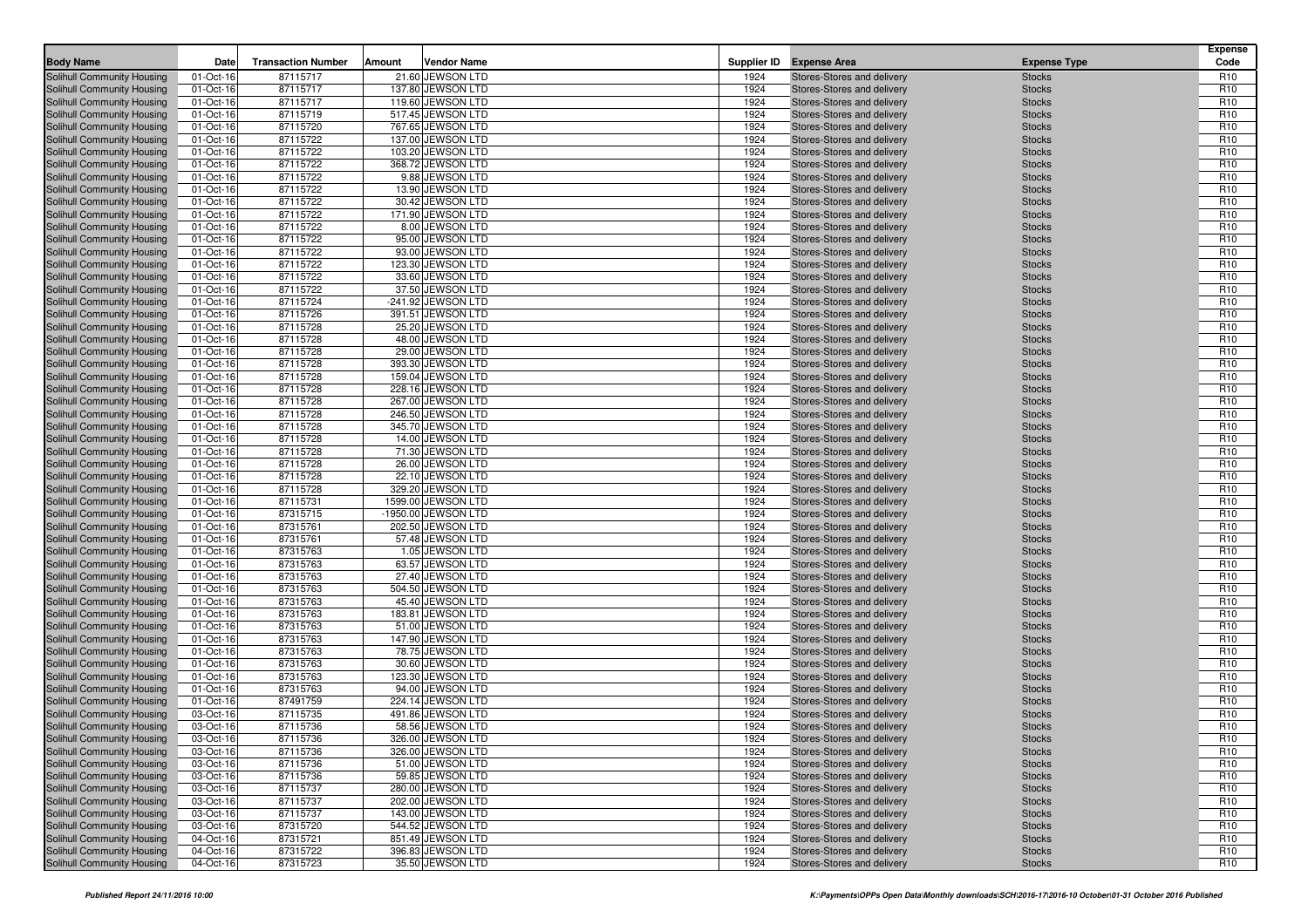| <b>Body Name</b>                                         | Date                   | <b>Transaction Number</b> | Amount | <b>Vendor Name</b>                     |              | Supplier ID Expense Area                                 | <b>Expense Type</b>            | <b>Expense</b><br>Code             |
|----------------------------------------------------------|------------------------|---------------------------|--------|----------------------------------------|--------------|----------------------------------------------------------|--------------------------------|------------------------------------|
| <b>Solihull Community Housing</b>                        | 04-Oct-16              | 87315723                  |        | 8.50 JEWSON LTD                        | 1924         | Stores-Stores and delivery                               | <b>Stocks</b>                  | R <sub>10</sub>                    |
| Solihull Community Housing                               | 04-Oct-16              | 87315723                  |        | 127.00 JEWSON LTD                      | 1924         | Stores-Stores and delivery                               | <b>Stocks</b>                  | R <sub>10</sub>                    |
| Solihull Community Housing                               | 04-Oct-16              | 87315723                  |        | 129.00 JEWSON LTD                      | 1924         | Stores-Stores and delivery                               | <b>Stocks</b>                  | R <sub>10</sub>                    |
| Solihull Community Housing                               | 04-Oct-16              | 87315723                  |        | 78.00 JEWSON LTD                       | 1924         | Stores-Stores and delivery                               | <b>Stocks</b>                  | R <sub>10</sub>                    |
| Solihull Community Housing                               | 04-Oct-16              | 87315723                  |        | 104.00 JEWSON LTD                      | 1924         | Stores-Stores and delivery                               | <b>Stocks</b>                  | R <sub>10</sub>                    |
| Solihull Community Housing                               | 04-Oct-16              | 87315723                  |        | 166.80 JEWSON LTD                      | 1924         | Stores-Stores and delivery                               | <b>Stocks</b>                  | R <sub>10</sub>                    |
| Solihull Community Housing                               | 04-Oct-16              | 87315723                  |        | 47.50 JEWSON LTD                       | 1924         | Stores-Stores and delivery                               | <b>Stocks</b>                  | R <sub>10</sub>                    |
| Solihull Community Housing                               | 04-Oct-16              | 87315723                  |        | 29.30 JEWSON LTD                       | 1924         | Stores-Stores and delivery                               | <b>Stocks</b>                  | R <sub>10</sub>                    |
| Solihull Community Housing                               | 04-Oct-16              | 87315723                  |        | 705.00 JEWSON LTD                      | 1924         | Stores-Stores and delivery                               | <b>Stocks</b>                  | R <sub>10</sub>                    |
| <b>Solihull Community Housing</b>                        | 04-Oct-16              | 87315723                  |        | 185.60 JEWSON LTD                      | 1924         | Stores-Stores and delivery                               | <b>Stocks</b>                  | R <sub>10</sub>                    |
| Solihull Community Housing                               | 04-Oct-16              | 87315723                  |        | 84.00 JEWSON LTD                       | 1924         | Stores-Stores and delivery                               | <b>Stocks</b>                  | R <sub>10</sub>                    |
| Solihull Community Housing                               | 04-Oct-16              | 87315723                  |        | 150.10 JEWSON LTD                      | 1924         | Stores-Stores and delivery                               | <b>Stocks</b>                  | R <sub>10</sub>                    |
| <b>Solihull Community Housing</b>                        | 04-Oct-16              | 87315723                  |        | 37.75 JEWSON LTD                       | 1924         | Stores-Stores and delivery                               | <b>Stocks</b>                  | R <sub>10</sub>                    |
| Solihull Community Housing                               | 04-Oct-16              | 87315723                  |        | 58.00 JEWSON LTD                       | 1924         | Stores-Stores and delivery                               | <b>Stocks</b>                  | R <sub>10</sub>                    |
| Solihull Community Housing                               | 04-Oct-16              | 87315723                  |        | 14.70 JEWSON LTD                       | 1924         | Stores-Stores and delivery                               | <b>Stocks</b>                  | R <sub>10</sub>                    |
| Solihull Community Housing                               | 04-Oct-16              | 87315723                  |        | 304.60 JEWSON LTD                      | 1924         | Stores-Stores and delivery                               | <b>Stocks</b>                  | R <sub>10</sub>                    |
| Solihull Community Housing                               | 04-Oct-16              | 87315723                  |        | 36.30 JEWSON LTD                       | 1924<br>1924 | Stores-Stores and delivery                               | <b>Stocks</b>                  | R <sub>10</sub>                    |
| Solihull Community Housing                               | 04-Oct-16              | 87491760                  |        | 1066.70 JEWSON LTD                     |              | Stores-Stores and delivery                               | <b>Stocks</b>                  | R <sub>10</sub>                    |
| Solihull Community Housing<br>Solihull Community Housing | 05-Oct-16<br>05-Oct-16 | 87315727<br>87315727      |        | 126.86 JEWSON LTD<br>195.18 JEWSON LTD | 1924<br>1924 | Stores-Stores and delivery<br>Stores-Stores and delivery | <b>Stocks</b><br><b>Stocks</b> | R <sub>10</sub><br>R <sub>10</sub> |
| Solihull Community Housing                               | 05-Oct-16              | 87315728                  |        | 26.40 JEWSON LTD                       | 1924         | Stores-Stores and delivery                               | <b>Stocks</b>                  | R <sub>10</sub>                    |
| Solihull Community Housing                               | 05-Oct-16              | 87315728                  |        | 390.00 JEWSON LTD                      | 1924         | Stores-Stores and delivery                               | <b>Stocks</b>                  | R <sub>10</sub>                    |
| Solihull Community Housing                               | 05-Oct-16              | 87315728                  |        | 46.20 JEWSON LTD                       | 1924         | Stores-Stores and delivery                               | <b>Stocks</b>                  | R <sub>10</sub>                    |
| Solihull Community Housing                               | 05-Oct-16              | 87315728                  |        | 82.90 JEWSON LTD                       | 1924         | Stores-Stores and delivery                               | <b>Stocks</b>                  | R <sub>10</sub>                    |
| Solihull Community Housing                               | 05-Oct-16              | 87315728                  |        | 70.35 JEWSON LTD                       | 1924         | Stores-Stores and delivery                               | <b>Stocks</b>                  | R <sub>10</sub>                    |
| Solihull Community Housing                               | 05-Oct-16              | 87315728                  |        | 75.60 JEWSON LTD                       | 1924         | Stores-Stores and delivery                               | <b>Stocks</b>                  | R <sub>10</sub>                    |
| Solihull Community Housing                               | 06-Oct-16              | 87315732                  |        | 82.80 JEWSON LTD                       | 1924         | Stores-Stores and delivery                               | <b>Stocks</b>                  | R <sub>10</sub>                    |
| Solihull Community Housing                               | 06-Oct-16              | 87315732                  |        | 36.00 JEWSON LTD                       | 1924         | Stores-Stores and delivery                               | <b>Stocks</b>                  | R <sub>10</sub>                    |
| Solihull Community Housing                               | 06-Oct-16              | 87315732                  |        | 69.30 JEWSON LTD                       | 1924         | Stores-Stores and delivery                               | <b>Stocks</b>                  | R <sub>10</sub>                    |
| Solihull Community Housing                               | 06-Oct-16              | 87315732                  |        | 16.00 JEWSON LTD                       | 1924         | Stores-Stores and delivery                               | <b>Stocks</b>                  | R <sub>10</sub>                    |
| Solihull Community Housing                               | 06-Oct-16              | 87315732                  |        | 111.20 JEWSON LTD                      | 1924         | Stores-Stores and delivery                               | <b>Stocks</b>                  | R <sub>10</sub>                    |
| Solihull Community Housing                               | 06-Oct-16              | 87315732                  |        | 4.50 JEWSON LTD                        | 1924         | Stores-Stores and delivery                               | <b>Stocks</b>                  | R <sub>10</sub>                    |
| Solihull Community Housing                               | 06-Oct-16              | 87315732                  |        | 12.24 JEWSON LTD                       | 1924         | Stores-Stores and delivery                               | <b>Stocks</b>                  | R <sub>10</sub>                    |
| Solihull Community Housing                               | 06-Oct-16              | 87315732                  |        | 62.55 JEWSON LTD                       | 1924         | Stores-Stores and delivery                               | <b>Stocks</b>                  | R <sub>10</sub>                    |
| <b>Solihull Community Housing</b>                        | 06-Oct-16              | 87315732                  |        | 18.24 JEWSON LTD                       | 1924         | Stores-Stores and delivery                               | <b>Stocks</b>                  | R <sub>10</sub>                    |
| Solihull Community Housing                               | 06-Oct-16              | 87315732                  |        | 68.00 JEWSON LTD                       | 1924         | Stores-Stores and delivery                               | <b>Stocks</b>                  | R <sub>10</sub>                    |
| Solihull Community Housing                               | 06-Oct-16              | 87315732                  |        | 179.00 JEWSON LTD<br>375.75 JEWSON LTD | 1924<br>1924 | Stores-Stores and delivery<br>Stores-Stores and delivery | <b>Stocks</b>                  | R <sub>10</sub><br>R <sub>10</sub> |
| Solihull Community Housing<br>Solihull Community Housing | 06-Oct-16<br>07-Oct-16 | 87315734<br>87315736      |        | 462.11 JEWSON LTD                      | 1924         | Stores-Stores and delivery                               | <b>Stocks</b><br><b>Stocks</b> | R <sub>10</sub>                    |
| Solihull Community Housing                               | 07-Oct-16              | 87315738                  |        | 10.76 JEWSON LTD                       | 1924         | Stores-Stores and delivery                               | <b>Stocks</b>                  | R <sub>10</sub>                    |
| Solihull Community Housing                               | 07-Oct-16              | 87315738                  |        | 64.08 JEWSON LTD                       | 1924         | Stores-Stores and delivery                               | <b>Stocks</b>                  | R <sub>10</sub>                    |
| Solihull Community Housing                               | 07-Oct-16              | 87315738                  |        | 140.00 JEWSON LTD                      | 1924         | Stores-Stores and delivery                               | <b>Stocks</b>                  | R <sub>10</sub>                    |
| Solihull Community Housing                               | 07-Oct-16              | 87315738                  |        | 163.50 JEWSON LTD                      | 1924         | Stores-Stores and delivery                               | <b>Stocks</b>                  | R <sub>10</sub>                    |
| Solihull Community Housing                               | 07-Oct-16              | 87315738                  |        | 48.60 JEWSON LTD                       | 1924         | Stores-Stores and delivery                               | <b>Stocks</b>                  | R <sub>10</sub>                    |
| Solihull Community Housing                               | 07-Oct-16              | 87315738                  |        | 46.62 JEWSON LTD                       | 1924         | Stores-Stores and delivery                               | <b>Stocks</b>                  | R <sub>10</sub>                    |
| Solihull Community Housing                               | 07-Oct-16              | 87315738                  |        | 343.60 JEWSON LTD                      | 1924         | Stores-Stores and delivery                               | <b>Stocks</b>                  | R <sub>10</sub>                    |
| Solihull Community Housing                               | 07-Oct-16              | 87315738                  |        | 1424.52 JEWSON LTD                     | 1924         | Stores-Stores and delivery                               | <b>Stocks</b>                  | R <sub>10</sub>                    |
| Solihull Community Housing                               | 07-Oct-16              | 87315738                  |        | 28.26 JEWSON LTD                       | 1924         | Stores-Stores and delivery                               | <b>Stocks</b>                  | R <sub>10</sub>                    |
| Solihull Community Housing                               | 07-Oct-16              | 87315738                  |        | 53.50 JEWSON LTD                       | 1924         | Stores-Stores and delivery                               | <b>Stocks</b>                  | R <sub>10</sub>                    |
| Solihull Community Housing                               | 07-Oct-16              | 87315738                  |        | 230.50 JEWSON LTD                      | 1924         | Stores-Stores and delivery                               | <b>Stocks</b>                  | R <sub>10</sub>                    |
| Solihull Community Housing                               | 07-Oct-16              | 87315738                  |        | 105.00 JEWSON LTD                      | 1924         | Stores-Stores and delivery                               | <b>Stocks</b>                  | R <sub>10</sub>                    |
| Solihull Community Housing                               | 07-Oct-16              | 87315738                  |        | 95.00 JEWSON LTD                       | 1924         | Stores-Stores and delivery                               | <b>Stocks</b>                  | R <sub>10</sub>                    |
| Solihull Community Housing                               | 07-Oct-16              | 87315738                  |        | 7.00 JEWSON LTD                        | 1924         | Stores-Stores and delivery                               | <b>Stocks</b>                  | R <sub>10</sub>                    |
| Solihull Community Housing                               | 07-Oct-16              | 87315738                  |        | 36.30 JEWSON LTD                       | 1924         | Stores-Stores and delivery                               | <b>Stocks</b>                  | R <sub>10</sub>                    |
| Solihull Community Housing                               | 07-Oct-16              | 87315738                  |        | 15.80 JEWSON LTD                       | 1924         | Stores-Stores and delivery                               | <b>Stocks</b>                  | R <sub>10</sub>                    |
| Solihull Community Housing                               | 07-Oct-16              | 87491733                  |        | 256.20 JEWSON LTD                      | 1924         | Stores-Stores and delivery                               | <b>Stocks</b>                  | R <sub>10</sub>                    |
| Solihull Community Housing<br>Solihull Community Housing | 07-Oct-16              | 87491733                  |        | 20.36 JEWSON LTD<br>843.26 JEWSON LTD  | 1924<br>1924 | Stores-Stores and delivery<br>Stores-Stores and delivery | <b>Stocks</b>                  | R <sub>10</sub><br>R <sub>10</sub> |
| Solihull Community Housing                               | 10-Oct-16<br>10-Oct-16 | 87315742<br>87315743      |        | 21.30 JEWSON LTD                       | 1924         | Stores-Stores and delivery                               | <b>Stocks</b><br><b>Stocks</b> | R <sub>10</sub>                    |
| Solihull Community Housing                               | 10-Oct-16              | 87315743                  |        | 17.00 JEWSON LTD                       | 1924         | Stores-Stores and delivery                               | <b>Stocks</b>                  | R <sub>10</sub>                    |
| Solihull Community Housing                               | 10-Oct-16              | 87315743                  |        | 117.10 JEWSON LTD                      | 1924         | Stores-Stores and delivery                               | <b>Stocks</b>                  | R <sub>10</sub>                    |
| Solihull Community Housing                               | 10-Oct-16              | 87315743                  |        | 146.00 JEWSON LTD                      | 1924         | Stores-Stores and delivery                               | <b>Stocks</b>                  | R <sub>10</sub>                    |
| Solihull Community Housing                               | 10-Oct-16              | 87315743                  |        | 29.20 JEWSON LTD                       | 1924         | Stores-Stores and delivery                               | <b>Stocks</b>                  | R <sub>10</sub>                    |
| Solihull Community Housing                               | 10-Oct-16              | 87315743                  |        | 14.40 JEWSON LTD                       | 1924         | Stores-Stores and delivery                               | <b>Stocks</b>                  | R <sub>10</sub>                    |
|                                                          |                        |                           |        |                                        |              |                                                          |                                |                                    |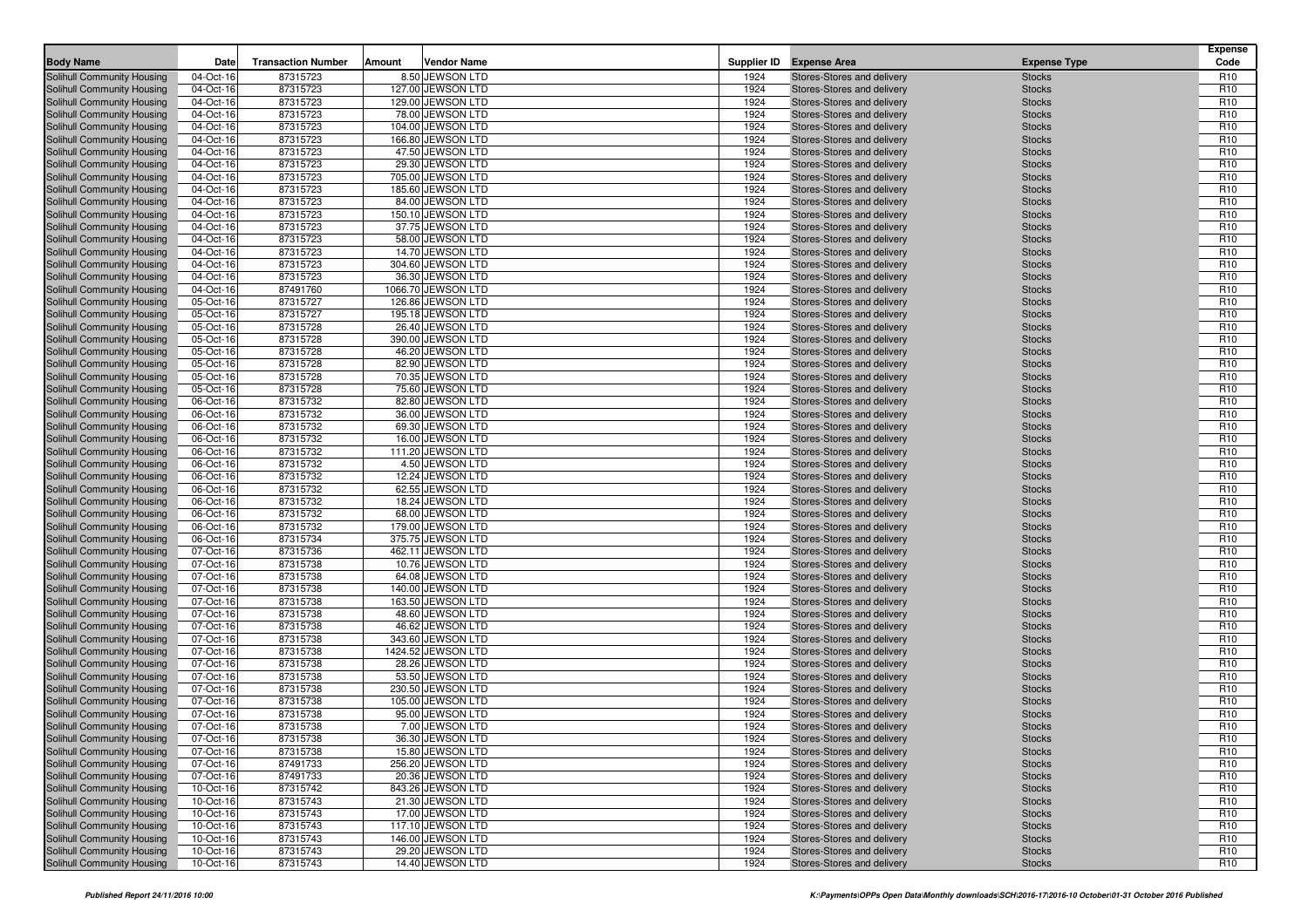| <b>Body Name</b>                                         | Date                   | <b>Transaction Number</b> | Amount | <b>Vendor Name</b>                    |              | Supplier ID Expense Area                                 | <b>Expense Type</b>            | <b>Expense</b><br>Code             |
|----------------------------------------------------------|------------------------|---------------------------|--------|---------------------------------------|--------------|----------------------------------------------------------|--------------------------------|------------------------------------|
| <b>Solihull Community Housing</b>                        | 10-Oct-16              | 87315743                  |        | 125.30 JEWSON LTD                     | 1924         | Stores-Stores and delivery                               | <b>Stocks</b>                  | R <sub>10</sub>                    |
| Solihull Community Housing                               | 10-Oct-16              | 87315743                  |        | 66.54 JEWSON LTD                      | 1924         | Stores-Stores and delivery                               | <b>Stocks</b>                  | R <sub>10</sub>                    |
| Solihull Community Housing                               | 10-Oct-16              | 87315743                  |        | 242.00 JEWSON LTD                     | 1924         | Stores-Stores and delivery                               | <b>Stocks</b>                  | R <sub>10</sub>                    |
| Solihull Community Housing                               | 10-Oct-16              | 87315743                  |        | 66.50 JEWSON LTD                      | 1924         | Stores-Stores and delivery                               | <b>Stocks</b>                  | R <sub>10</sub>                    |
| Solihull Community Housing                               | 10-Oct-16              | 87315743                  |        | 36.30 JEWSON LTD                      | 1924         | Stores-Stores and delivery                               | <b>Stocks</b>                  | R <sub>10</sub>                    |
| Solihull Community Housing                               | 10-Oct-16              | 87315743                  |        | 12.00 JEWSON LTD                      | 1924         | Stores-Stores and delivery                               | <b>Stocks</b>                  | R <sub>10</sub>                    |
| Solihull Community Housing                               | 10-Oct-16              | 87315743                  |        | 163.90 JEWSON LTD                     | 1924         | Stores-Stores and delivery                               | <b>Stocks</b>                  | R <sub>10</sub>                    |
| Solihull Community Housing                               | 10-Oct-16              | 87315745                  |        | 27.96 JEWSON LTD                      | 1924         | Stores-Stores and delivery                               | <b>Stocks</b>                  | R <sub>10</sub>                    |
| Solihull Community Housing                               | 10-Oct-16              | 87315745                  |        | 181.44 JEWSON LTD                     | 1924         | Stores-Stores and delivery                               | <b>Stocks</b>                  | R <sub>10</sub>                    |
| <b>Solihull Community Housing</b>                        | 10-Oct-16              | 87315745                  |        | 13.36 JEWSON LTD                      | 1924         | Stores-Stores and delivery                               | <b>Stocks</b>                  | R <sub>10</sub>                    |
| Solihull Community Housing                               | 10-Oct-16              | 87315746                  |        | 1002.00 JEWSON LTD                    | 1924         | Stores-Stores and delivery                               | <b>Stocks</b>                  | R <sub>10</sub>                    |
| Solihull Community Housing                               | 10-Oct-16              | 87491734                  |        | 756.29 JEWSON LTD                     | 1924         | Stores-Stores and delivery                               | <b>Stocks</b>                  | R <sub>10</sub>                    |
| <b>Solihull Community Housing</b>                        | 11-Oct-16              | 87315748                  |        | 475.09 JEWSON LTD                     | 1924         | Stores-Stores and delivery                               | <b>Stocks</b>                  | R <sub>10</sub>                    |
| Solihull Community Housing                               | 11-Oct-16              | 87315750                  |        | 34.25 JEWSON LTD                      | 1924         | Stores-Stores and delivery                               | <b>Stocks</b>                  | R <sub>10</sub>                    |
| Solihull Community Housing                               | 11-Oct-16              | 87315750                  |        | 29.20 JEWSON LTD                      | 1924         | Stores-Stores and delivery                               | <b>Stocks</b>                  | R <sub>10</sub>                    |
| Solihull Community Housing                               | 11-Oct-16              | 87315750                  |        | 39.30 JEWSON LTD                      | 1924         | Stores-Stores and delivery                               | <b>Stocks</b>                  | R <sub>10</sub>                    |
| Solihull Community Housing                               | 11-Oct-16              | 87315750                  |        | 9.30 JEWSON LTD                       | 1924         | Stores-Stores and delivery                               | <b>Stocks</b>                  | R <sub>10</sub>                    |
| Solihull Community Housing                               | 11-Oct-16              | 87315750                  |        | 1066.70 JEWSON LTD                    | 1924<br>1924 | Stores-Stores and delivery                               | <b>Stocks</b>                  | R <sub>10</sub>                    |
| Solihull Community Housing<br>Solihull Community Housing | 11-Oct-16<br>11-Oct-16 | 87315750<br>87315750      |        | 393.30 JEWSON LTD<br>26.80 JEWSON LTD | 1924         | Stores-Stores and delivery<br>Stores-Stores and delivery | <b>Stocks</b><br><b>Stocks</b> | R <sub>10</sub><br>R <sub>10</sub> |
| Solihull Community Housing                               | 11-Oct-16              | 87315750                  |        | 160.80 JEWSON LTD                     | 1924         | Stores-Stores and delivery                               | <b>Stocks</b>                  | R <sub>10</sub>                    |
| Solihull Community Housing                               | 11-Oct-16              | 87315750                  |        | 171.90 JEWSON LTD                     | 1924         | Stores-Stores and delivery                               | <b>Stocks</b>                  | R <sub>10</sub>                    |
| Solihull Community Housing                               | 11-Oct-16              | 87315750                  |        | 10.00 JEWSON LTD                      | 1924         | Stores-Stores and delivery                               | <b>Stocks</b>                  | R <sub>10</sub>                    |
| Solihull Community Housing                               | 11-Oct-16              | 87315750                  |        | 78.75 JEWSON LTD                      | 1924         | Stores-Stores and delivery                               | <b>Stocks</b>                  | R <sub>10</sub>                    |
| Solihull Community Housing                               | 11-Oct-16              | 87315750                  |        | 71.70 JEWSON LTD                      | 1924         | Stores-Stores and delivery                               | <b>Stocks</b>                  | R <sub>10</sub>                    |
| Solihull Community Housing                               | 11-Oct-16              | 87315750                  |        | 113.45 JEWSON LTD                     | 1924         | Stores-Stores and delivery                               | <b>Stocks</b>                  | R <sub>10</sub>                    |
| Solihull Community Housing                               | 11-Oct-16              | 87315750                  |        | 210.00 JEWSON LTD                     | 1924         | Stores-Stores and delivery                               | <b>Stocks</b>                  | R <sub>10</sub>                    |
| Solihull Community Housing                               | 11-Oct-16              | 87315750                  |        | 3.40 JEWSON LTD                       | 1924         | Stores-Stores and delivery                               | <b>Stocks</b>                  | R <sub>10</sub>                    |
| Solihull Community Housing                               | 11-Oct-16              | 87315750                  |        | 75.60 JEWSON LTD                      | 1924         | Stores-Stores and delivery                               | <b>Stocks</b>                  | R <sub>10</sub>                    |
| Solihull Community Housing                               | 11-Oct-16              | 87315750                  |        | 235.80 JEWSON LTD                     | 1924         | Stores-Stores and delivery                               | <b>Stocks</b>                  | R <sub>10</sub>                    |
| Solihull Community Housing                               | 11-Oct-16              | 87315751                  |        | 31.35 JEWSON LTD                      | 1924         | Stores-Stores and delivery                               | <b>Stocks</b>                  | R <sub>10</sub>                    |
| Solihull Community Housing                               | 11-Oct-16              | 87315751                  |        | 56.85 JEWSON LTD                      | 1924         | Stores-Stores and delivery                               | <b>Stocks</b>                  | R <sub>10</sub>                    |
| Solihull Community Housing                               | 11-Oct-16              | 87315751                  |        | 260.00 JEWSON LTD                     | 1924         | Stores-Stores and delivery                               | <b>Stocks</b>                  | R <sub>10</sub>                    |
| Solihull Community Housing                               | 11-Oct-16              | 87315751                  |        | 31.64 JEWSON LTD                      | 1924         | Stores-Stores and delivery                               | <b>Stocks</b>                  | R <sub>10</sub>                    |
| Solihull Community Housing                               | 11-Oct-16              | 87315754                  |        | 76.32 JEWSON LTD                      | 1924         | Stores-Stores and delivery                               | <b>Stocks</b>                  | R <sub>10</sub>                    |
| Solihull Community Housing                               | 11-Oct-16              | 87315754                  |        | 257.04 JEWSON LTD                     | 1924         | Stores-Stores and delivery                               | <b>Stocks</b>                  | R <sub>10</sub>                    |
| Solihull Community Housing                               | 11-Oct-16              | 87491735                  |        | 632.12 JEWSON LTD                     | 1924         | Stores-Stores and delivery                               | <b>Stocks</b>                  | R <sub>10</sub>                    |
| Solihull Community Housing                               | 12-Oct-16              | 87315760                  |        | 49.71 JEWSON LTD                      | 1924<br>1924 | Stores-Stores and delivery                               | <b>Stocks</b>                  | R <sub>10</sub><br>R <sub>10</sub> |
| Solihull Community Housing<br>Solihull Community Housing | 12-Oct-16<br>12-Oct-16 | 87315760<br>87315760      |        | 149.07 JEWSON LTD<br>15.39 JEWSON LTD | 1924         | Stores-Stores and delivery<br>Stores-Stores and delivery | <b>Stocks</b><br><b>Stocks</b> | R <sub>10</sub>                    |
| Solihull Community Housing                               | 12-Oct-16              | 87315760                  |        | 108.00 JEWSON LTD                     | 1924         | Stores-Stores and delivery                               | <b>Stocks</b>                  | R <sub>10</sub>                    |
| Solihull Community Housing                               | 13-Oct-16              | 87491736                  |        | 493.72 JEWSON LTD                     | 1924         | Stores-Stores and delivery                               | <b>Stocks</b>                  | R <sub>10</sub>                    |
| Solihull Community Housing                               | 13-Oct-16              | 87491744                  |        | 13.00 JEWSON LTD                      | 1924         | Stores-Stores and delivery                               | <b>Stocks</b>                  | R <sub>10</sub>                    |
| Solihull Community Housing                               | 13-Oct-16              | 87491744                  |        | 12.80 JEWSON LTD                      | 1924         | Stores-Stores and delivery                               | <b>Stocks</b>                  | R <sub>10</sub>                    |
| Solihull Community Housing                               | 13-Oct-16              | 87491744                  |        | 16.20 JEWSON LTD                      | 1924         | Stores-Stores and delivery                               | <b>Stocks</b>                  | R <sub>10</sub>                    |
| Solihull Community Housing                               | 13-Oct-16              | 87491744                  |        | 227.04 JEWSON LTD                     | 1924         | Stores-Stores and delivery                               | <b>Stocks</b>                  | R <sub>10</sub>                    |
| Solihull Community Housing                               | 13-Oct-16              | 87491747                  |        | 303.00 JEWSON LTD                     | 1924         | Stores-Stores and delivery                               | <b>Stocks</b>                  | R <sub>10</sub>                    |
| Solihull Community Housing                               | 14-Oct-16              | 87491748                  |        | 57.00 JEWSON LTD                      | 1924         | Stores-Stores and delivery                               | <b>Stocks</b>                  | R <sub>10</sub>                    |
| Solihull Community Housing                               | 14-Oct-16              | 87491748                  |        | 262.20 JEWSON LTD                     | 1924         | Stores-Stores and delivery                               | <b>Stocks</b>                  | R <sub>10</sub>                    |
| Solihull Community Housing                               | 14-Oct-16              | 87491748                  |        | 13.40 JEWSON LTD                      | 1924         | Stores-Stores and delivery                               | <b>Stocks</b>                  | R <sub>10</sub>                    |
| Solihull Community Housing                               | 14-Oct-16              | 87491748                  |        | 45.40 JEWSON LTD                      | 1924         | Stores-Stores and delivery                               | <b>Stocks</b>                  | R <sub>10</sub>                    |
| Solihull Community Housing                               | 14-Oct-16              | 87491748                  |        | 68.20 JEWSON LTD                      | 1924         | Stores-Stores and delivery                               | <b>Stocks</b>                  | R <sub>10</sub>                    |
| Solihull Community Housing                               | 14-Oct-16              | 87491748                  |        | 19.08 JEWSON LTD                      | 1924         | Stores-Stores and delivery                               | <b>Stocks</b>                  | R <sub>10</sub>                    |
| Solihull Community Housing                               | 14-Oct-16              | 87491748                  |        | 59.70 JEWSON LTD                      | 1924         | Stores-Stores and delivery                               | <b>Stocks</b>                  | R <sub>10</sub>                    |
| Solihull Community Housing                               | 14-Oct-16              | 87491748                  |        | 34.50 JEWSON LTD                      | 1924         | Stores-Stores and delivery                               | <b>Stocks</b>                  | R <sub>10</sub>                    |
| Solihull Community Housing                               | 14-Oct-16              | 87491748                  |        | 150.10 JEWSON LTD                     | 1924         | Stores-Stores and delivery                               | <b>Stocks</b>                  | R <sub>10</sub>                    |
| Solihull Community Housing<br>Solihull Community Housing | 14-Oct-16              | 87491748<br>87491748      |        | 160.00 JEWSON LTD<br>10.00 JEWSON LTD | 1924<br>1924 | Stores-Stores and delivery<br>Stores-Stores and delivery | <b>Stocks</b>                  | R <sub>10</sub><br>R <sub>10</sub> |
| Solihull Community Housing                               | 14-Oct-16<br>14-Oct-16 | 87491748                  |        | 56.50 JEWSON LTD                      | 1924         | Stores-Stores and delivery                               | <b>Stocks</b><br><b>Stocks</b> | R <sub>10</sub>                    |
| Solihull Community Housing                               | 14-Oct-16              | 87491748                  |        | 256.20 JEWSON LTD                     | 1924         | Stores-Stores and delivery                               | <b>Stocks</b>                  | R <sub>10</sub>                    |
| Solihull Community Housing                               | 14-Oct-16              | 87491748                  |        | 52.70 JEWSON LTD                      | 1924         | Stores-Stores and delivery                               | <b>Stocks</b>                  | R <sub>10</sub>                    |
| Solihull Community Housing                               | 17-Oct-16              | 87491751                  |        | 843.76 JEWSON LTD                     | 1924         | Stores-Stores and delivery                               | <b>Stocks</b>                  | R <sub>10</sub>                    |
| Solihull Community Housing                               | 17-Oct-16              | 87491751                  |        | 63.84 JEWSON LTD                      | 1924         | Stores-Stores and delivery                               | <b>Stocks</b>                  | R <sub>10</sub>                    |
| Solihull Community Housing                               | 17-Oct-16              | 87491751                  |        | 21.80 JEWSON LTD                      | 1924         | Stores-Stores and delivery                               | <b>Stocks</b>                  | R <sub>10</sub>                    |
|                                                          |                        |                           |        |                                       |              |                                                          |                                |                                    |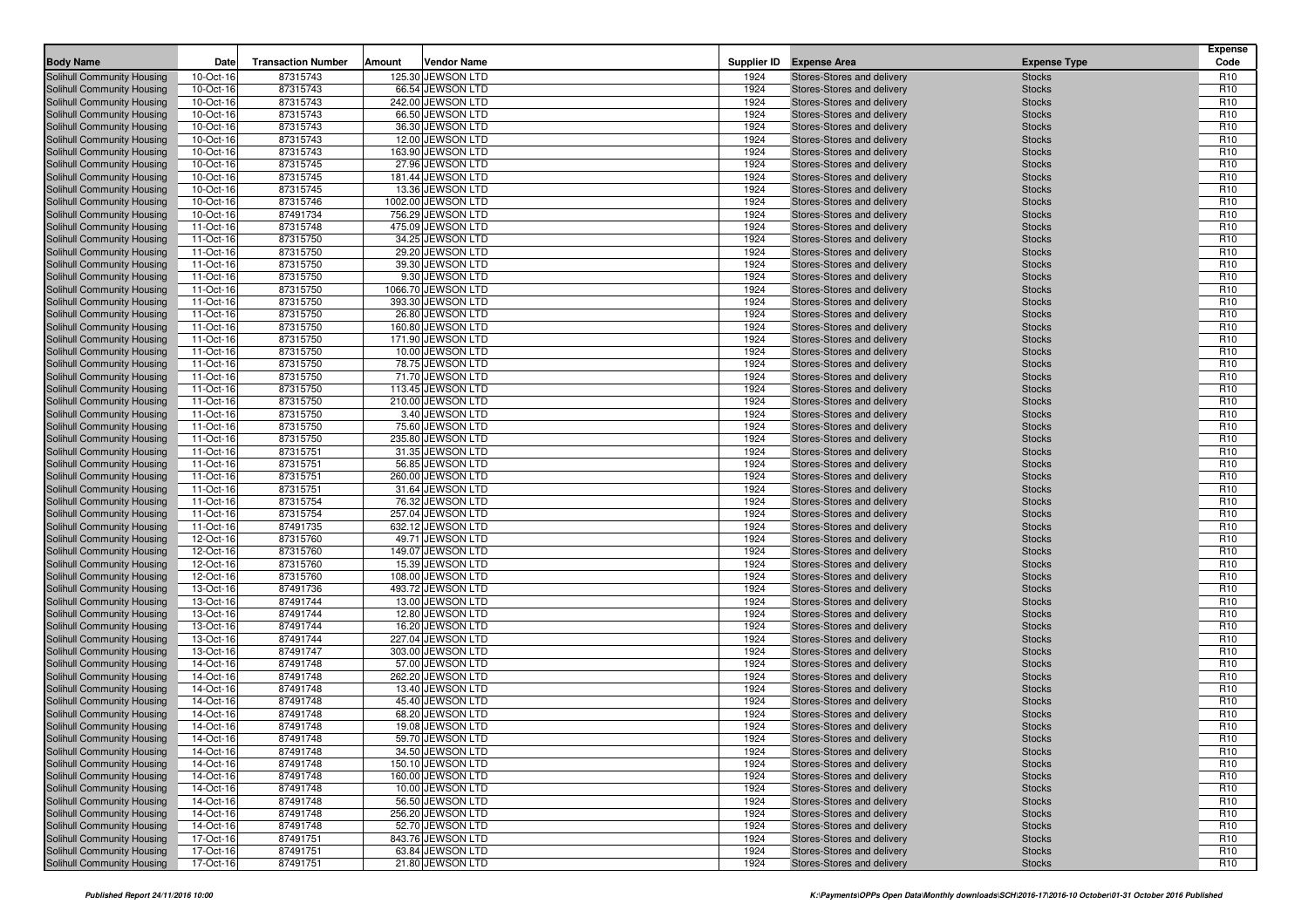|                                                          |                        |                           |        |                                                                |                 |                                                          |                                        | <b>Expense</b>                     |
|----------------------------------------------------------|------------------------|---------------------------|--------|----------------------------------------------------------------|-----------------|----------------------------------------------------------|----------------------------------------|------------------------------------|
| <b>Body Name</b>                                         | Date                   | <b>Transaction Number</b> | Amount | <b>Vendor Name</b>                                             |                 | Supplier ID Expense Area                                 | <b>Expense Type</b>                    | Code                               |
| Solihull Community Housing                               | 17-Oct-16              | 87491751                  |        | 177.60 JEWSON LTD                                              | 1924            | Stores-Stores and delivery                               | <b>Stocks</b>                          | R <sub>10</sub>                    |
| Solihull Community Housing                               | 17-Oct-16              | 87491751                  |        | 100.75 JEWSON LTD                                              | 1924            | Stores-Stores and delivery                               | <b>Stocks</b>                          | R <sub>10</sub><br>R <sub>10</sub> |
| Solihull Community Housing<br>Solihull Community Housing | 17-Oct-16<br>17-Oct-16 | 87491751<br>87491751      |        | 5.60 JEWSON LTD<br>126.00 JEWSON LTD                           | 1924<br>1924    | Stores-Stores and delivery<br>Stores-Stores and delivery | <b>Stocks</b><br><b>Stocks</b>         | R <sub>10</sub>                    |
| Solihull Community Housing                               | 17-Oct-16              | 87491751                  |        | 9.30 JEWSON LTD                                                | 1924            | Stores-Stores and delivery                               | <b>Stocks</b>                          | R <sub>10</sub>                    |
| Solihull Community Housing                               | 17-Oct-16              | 87491751                  |        | 101.65 JEWSON LTD                                              | 1924            | Stores-Stores and delivery                               | <b>Stocks</b>                          | R <sub>10</sub>                    |
| Solihull Community Housing                               | 17-Oct-16              | 87491751                  |        | 80.80 JEWSON LTD                                               | 1924            | Stores-Stores and delivery                               | <b>Stocks</b>                          | R <sub>10</sub>                    |
| Solihull Community Housing                               | 17-Oct-16              | 87491751                  |        | 345.70 JEWSON LTD                                              | 1924            | Stores-Stores and delivery                               | <b>Stocks</b>                          | R <sub>10</sub>                    |
| Solihull Community Housing                               | 17-Oct-16              | 87491751                  |        | 8.00 JEWSON LTD                                                | 1924            | Stores-Stores and delivery                               | <b>Stocks</b>                          | R <sub>10</sub>                    |
| Solihull Community Housing                               | 17-Oct-16              | 87491751                  |        | 243.05 JEWSON LTD                                              | 1924            | Stores-Stores and delivery                               | <b>Stocks</b>                          | R <sub>10</sub>                    |
| Solihull Community Housing                               | 17-Oct-16              | 87491751                  |        | 51.70 JEWSON LTD                                               | 1924            | Stores-Stores and delivery                               | <b>Stocks</b>                          | R <sub>10</sub>                    |
| Solihull Community Housing                               | 17-Oct-16              | 87491751                  |        | 75.60 JEWSON LTD                                               | 1924            | Stores-Stores and delivery                               | <b>Stocks</b>                          | R <sub>10</sub>                    |
| Solihull Community Housing                               | 06-Oct-16              | 87063694                  |        | 5183.35 KELBEC CIVILS                                          | 249377          | <b>Tarmac &amp; Resurfacing Works</b>                    | <b>Contractor Payments</b>             | <b>B70</b>                         |
| Solihull Community Housing                               | 06-Oct-16              | 87063695                  |        | 4897.18 KELBEC CIVILS                                          | 249377          | Tarmac & Resurfacing Works                               | <b>Contractor Payments</b>             | <b>B70</b>                         |
| Solihull Community Housing                               | 06-Oct-16              | 87063696                  |        | 1,672.27 KELBEC CIVILS                                         | 249377          | <b>Tarmac &amp; Resurfacing Works</b>                    | <b>Contractor Payments</b>             | <b>B70</b>                         |
| Solihull Community Housing                               | 06-Oct-16              | 87063697                  |        | 5566.10 KELBEC CIVILS                                          | 249377          | <b>Tarmac &amp; Resurfacing Works</b>                    | <b>Contractor Payments</b>             | <b>B70</b>                         |
| Solihull Community Housing                               | 06-Oct-16              | 87064694                  |        | 1703.53 KELBEC CIVILS                                          | 249377          | <b>Tarmac &amp; Resurfacing Works</b>                    | <b>Contractor Payments</b>             | <b>B70</b>                         |
| Solihull Community Housing                               | 06-Oct-16              | 87064695                  |        | 1549.57 KELBEC CIVILS                                          | 249377          | <b>Tarmac &amp; Resurfacing Works</b>                    | <b>Contractor Payments</b>             | <b>B70</b>                         |
| Solihull Community Housing                               | 06-Oct-16              | 87064696                  |        | 874.24 KELBEC CIVILS                                           | 249377          | <b>Tarmac &amp; Resurfacing Works</b>                    | <b>Contractor Payments</b>             | <b>B70</b>                         |
| Solihull Community Housing                               | 10-Oct-16              | 87136706                  |        | 270.00 KILLGERM CHEMICALS LTD                                  | 2033            | Pest Control                                             | <b>Materials</b>                       | D <sub>13</sub>                    |
| Solihull Community Housing                               | 26-Oct-16              | 87586707                  |        | 4754.10 LEGRAND                                                | 267298          | Safe and Sound Operational                               | <b>Equipment Rental/Lease</b>          | D <sub>18</sub>                    |
| Solihull Community Housing                               | 26-Oct-16              | 87586708                  |        | 4754.10 LEGRAND                                                | 267298          | Safe and Sound Operational                               | <b>Equipment Rental/Lease</b>          | D <sub>18</sub>                    |
| Solihull Community Housing                               | 26-Oct-16              | 87586725                  |        | 2880.13 LEGRAND                                                | 267298          | Safe and Sound Operational                               | <b>Equipment Rental/Lease</b>          | D <sub>18</sub>                    |
| Solihull Community Housing                               | 03-Oct-16              | 87005718                  |        | 227.06 LEX AUTOLEASE LIMITED                                   | 233251          | Client - Fleet Management                                | <b>Vehicle Hire</b>                    | C <sub>30</sub>                    |
| Solihull Community Housing                               | 03-Oct-16              | 87005726                  |        | 550.40 LEX AUTOLEASE LIMITED                                   | 233251          | Client - Fleet Management                                | Vehicle Hire                           | C <sub>30</sub>                    |
| Solihull Community Housing                               | 03-Oct-16              | 87005726                  |        | 190.64 LEX AUTOLEASE LIMITED                                   | 233251          | Client - Fleet Management                                | <b>Vehicle Hire</b>                    | C <sub>30</sub>                    |
| Solihull Community Housing                               | 10-Oct-16              | 87139738                  |        | 640.64 LEX AUTOLEASE LIMITED                                   | 233251          | Client - Fleet Management                                | <b>Vehicle Hire</b>                    | C <sub>30</sub>                    |
| Solihull Community Housing                               | 10-Oct-16              | 87139739                  |        | 640.64 LEX AUTOLEASE LIMITED                                   | 233251          | Client - Fleet Management                                | <b>Vehicle Hire</b>                    | C <sub>30</sub>                    |
| Solihull Community Housing                               | 10-Oct-16              | 87139743                  |        | 640.64 LEX AUTOLEASE LIMITED                                   | 233251          | Client - Fleet Management                                | <b>Vehicle Hire</b>                    | C <sub>30</sub>                    |
| Solihull Community Housing                               | 19-Oct-16              | 87425710                  |        | 5850.00 LIBERATA UK LIMITED                                    | 169038          | Income Collection Team                                   | <b>Court Fees</b>                      | D <sub>54</sub>                    |
| Solihull Community Housing                               | 03-Oct-16              | 87006710                  |        | 4036.90 LIFT & ENGINEERING SERVICES                            | 198330          | <b>Mechanical &amp; Electrical</b>                       | <b>Utility Related Works</b>           | <b>B34</b>                         |
| Solihull Community Housing                               | 01-Oct-16              | 87037734                  |        | 517.90 LORIENT POLYPRODUCTS LTD                                | 200366          | Stores-Stores and delivery                               | <b>Stocks</b>                          | R <sub>10</sub>                    |
| Solihull Community Housing                               | 10-Oct-16              | 87139724                  |        | 292423.52 LOVELL PARTNERSHIP LTD                               | 184463          | New Build - Richmond Road                                | <b>Contractor Payments</b>             | <b>B70</b>                         |
| Solihull Community Housing                               | 17-Oct-16              | 87342708                  |        | 523.02 LYRECO UK LTD                                           | 41343           | <b>Endeavour House</b>                                   | Stationery                             | D <sub>25</sub><br>D <sub>25</sub> |
| Solihull Community Housing<br>Solihull Community Housing | 17-Oct-16<br>25-Oct-16 | 87342710<br>87582694      |        | 446.38 LYRECO UK LTD<br>18061.39 MAN COMMERCIAL PROTECTION LTD | 41343<br>191676 | <b>Endeavour House</b><br><b>CCTV</b>                    | Stationery                             | <b>B43</b>                         |
| Solihull Community Housing                               | 18-Oct-16              | 87381694                  |        | 11348.89 MITIE PROPERTY SERVICES MIDS LTD                      | 2476            | High Rise - Communal Decorating                          | Security<br><b>Contractor Payments</b> | <b>B70</b>                         |
| Solihull Community Housing                               | 01-Oct-16              | 87043013                  |        | 746.70 MOSSVALE MAINTENANCE & SEALING SERVICES LTD             | 20976           | <b>Mechanical &amp; Electrical</b>                       | <b>Utility Related Works</b>           | <b>B34</b>                         |
| Solihull Community Housing                               | 01-Oct-16              | 87009851                  |        | 68.42 NATIONAL SAFETY SUPPLIES                                 | 247298          | Stores-Stores and delivery                               | <b>Stocks</b>                          | R <sub>10</sub>                    |
| Solihull Community Housing                               | 01-Oct-16              | 87009851                  |        | 156.09 NATIONAL SAFETY SUPPLIES                                | 247298          | Stores-Stores and delivery                               | <b>Stocks</b>                          | R <sub>10</sub>                    |
| Solihull Community Housing                               | 01-Oct-16              | 87009851                  |        | 131.46 NATIONAL SAFETY SUPPLIES                                | 247298          | Stores-Stores and delivery                               | <b>Stocks</b>                          | R <sub>10</sub>                    |
| Solihull Community Housing                               | 01-Oct-16              | 87009851                  |        | 284.13 NATIONAL SAFETY SUPPLIES                                | 247298          | Stores-Stores and delivery                               | <b>Stocks</b>                          | R <sub>10</sub>                    |
| Solihull Community Housing                               | 01-Oct-16              | 87009854                  |        | 31.80 NATIONAL SAFETY SUPPLIES                                 | 247298          | Stores-Stores and delivery                               | <b>Stocks</b>                          | R <sub>10</sub>                    |
| Solihull Community Housing                               | 01-Oct-16              | 87009854                  |        | 179.80 NATIONAL SAFETY SUPPLIES                                | 247298          | Stores-Stores and delivery                               | <b>Stocks</b>                          | R <sub>10</sub>                    |
| Solihull Community Housing                               | 01-Oct-16              | 87037741                  |        | 223.50 NATIONAL SAFETY SUPPLIES                                | 247298          | Stores-Stores and delivery                               | <b>Stocks</b>                          | R <sub>10</sub>                    |
| Solihull Community Housing                               | 01-Oct-16              | 87037741                  |        | 21.50 NATIONAL SAFETY SUPPLIES                                 | 247298          | Stores-Stores and delivery                               | <b>Stocks</b>                          | R <sub>10</sub>                    |
| Solihull Community Housing                               | 01-Oct-16              | 87037741                  |        | 6.88 NATIONAL SAFETY SUPPLIES                                  | 247298          | Stores-Stores and delivery                               | <b>Stocks</b>                          | R <sub>10</sub>                    |
| Solihull Community Housing                               | 19-Oct-16              | 87491766                  |        | 10.80 NATIONAL SAFETY SUPPLIES                                 | 247298          | Stores-Stores and delivery                               | <b>Stocks</b>                          | R <sub>10</sub>                    |
| Solihull Community Housing                               | 19-Oct-16              | 87491766                  |        | 223.50 NATIONAL SAFETY SUPPLIES                                | 247298          | Stores-Stores and delivery                               | <b>Stocks</b>                          | R <sub>10</sub>                    |
| Solihull Community Housing                               | 19-Oct-16              | 87491766                  |        | 35.40 NATIONAL SAFETY SUPPLIES                                 | 247298          | Stores-Stores and delivery                               | <b>Stocks</b>                          | R <sub>10</sub>                    |
| Solihull Community Housing                               | 19-Oct-16              | 87491766                  |        | 1.56 NATIONAL SAFETY SUPPLIES                                  | 247298          | Stores-Stores and delivery                               | <b>Stocks</b>                          | R <sub>10</sub>                    |
| Solihull Community Housing                               | 21-Oct-16              | 87500723                  |        | 248.29 NEOPOST LTD                                             | 2695            | <b>Endeavour House</b>                                   | Postages                               | D <sub>21</sub>                    |
| <b>Solihull Community Housing</b>                        | 01-Oct-16              | 87009779                  |        | 26.78 NICHOLLS & CLARKE BUILDING PRODUCTS LTD                  | 104146          | Stores-Stores and delivery                               | <b>Stocks</b>                          | R <sub>10</sub>                    |
| Solihull Community Housing                               | 01-Oct-16              | 87009779                  |        | 214.20 NICHOLLS & CLARKE BUILDING PRODUCTS LTD                 | 104146          | Stores-Stores and delivery                               | Stocks                                 | R <sub>10</sub>                    |
| Solihull Community Housing                               | 01-Oct-16              | 87009782                  |        | 2500.00 NICHOLLS & CLARKE BUILDING PRODUCTS LTD                | 104146          | Stores-Stores and delivery                               | <b>Stocks</b>                          | R <sub>10</sub>                    |
| Solihull Community Housing                               | 01-Oct-16              | 87009782                  |        | 26.78 NICHOLLS & CLARKE BUILDING PRODUCTS LTD                  | 104146          | Stores-Stores and delivery                               | <b>Stocks</b>                          | R <sub>10</sub>                    |
| Solihull Community Housing                               | 01-Oct-16              | 87009782                  |        | 214.20 NICHOLLS & CLARKE BUILDING PRODUCTS LTD                 | 104146          | Stores-Stores and delivery                               | <b>Stocks</b>                          | R <sub>10</sub>                    |
| Solihull Community Housing                               | 01-Oct-16              | 87009782                  |        | 210.00 NICHOLLS & CLARKE BUILDING PRODUCTS LTD                 | 104146          | Stores-Stores and delivery                               | <b>Stocks</b>                          | R <sub>10</sub>                    |
| Solihull Community Housing                               | 01-Oct-16              | 87009782                  |        | 26.00 NICHOLLS & CLARKE BUILDING PRODUCTS LTD                  | 104146          | Stores-Stores and delivery                               | <b>Stocks</b>                          | R <sub>10</sub>                    |
| Solihull Community Housing                               | 01-Oct-16              | 87009782                  |        | 214.20 NICHOLLS & CLARKE BUILDING PRODUCTS LTD                 | 104146          | Stores-Stores and delivery                               | <b>Stocks</b>                          | R <sub>10</sub>                    |
| Solihull Community Housing                               | 01-Oct-16              | 87115694                  |        | 1050.00 NICHOLLS & CLARKE BUILDING PRODUCTS LTD                | 104146          | Stores-Stores and delivery                               | Stocks                                 | R <sub>10</sub>                    |
| Solihull Community Housing                               | 01-Oct-16              | 87315695                  |        | 420.00 NICHOLLS & CLARKE BUILDING PRODUCTS LTD                 | 104146          | Stores-Stores and delivery                               | <b>Stocks</b>                          | R <sub>10</sub>                    |
| Solihull Community Housing                               | 01-Oct-16              | 87491694                  |        | 216.22 NICHOLLS & CLARKE BUILDING PRODUCTS LTD                 | 104146          | Stores-Stores and delivery                               | <b>Stocks</b>                          | R <sub>10</sub>                    |
| Solihull Community Housing                               | 06-Oct-16              | 87061694                  |        | 552.78 NIYAA PEOPLE                                            | 198298          | North Property Repairs-Voids                             | <b>Agency Staff</b>                    | A60                                |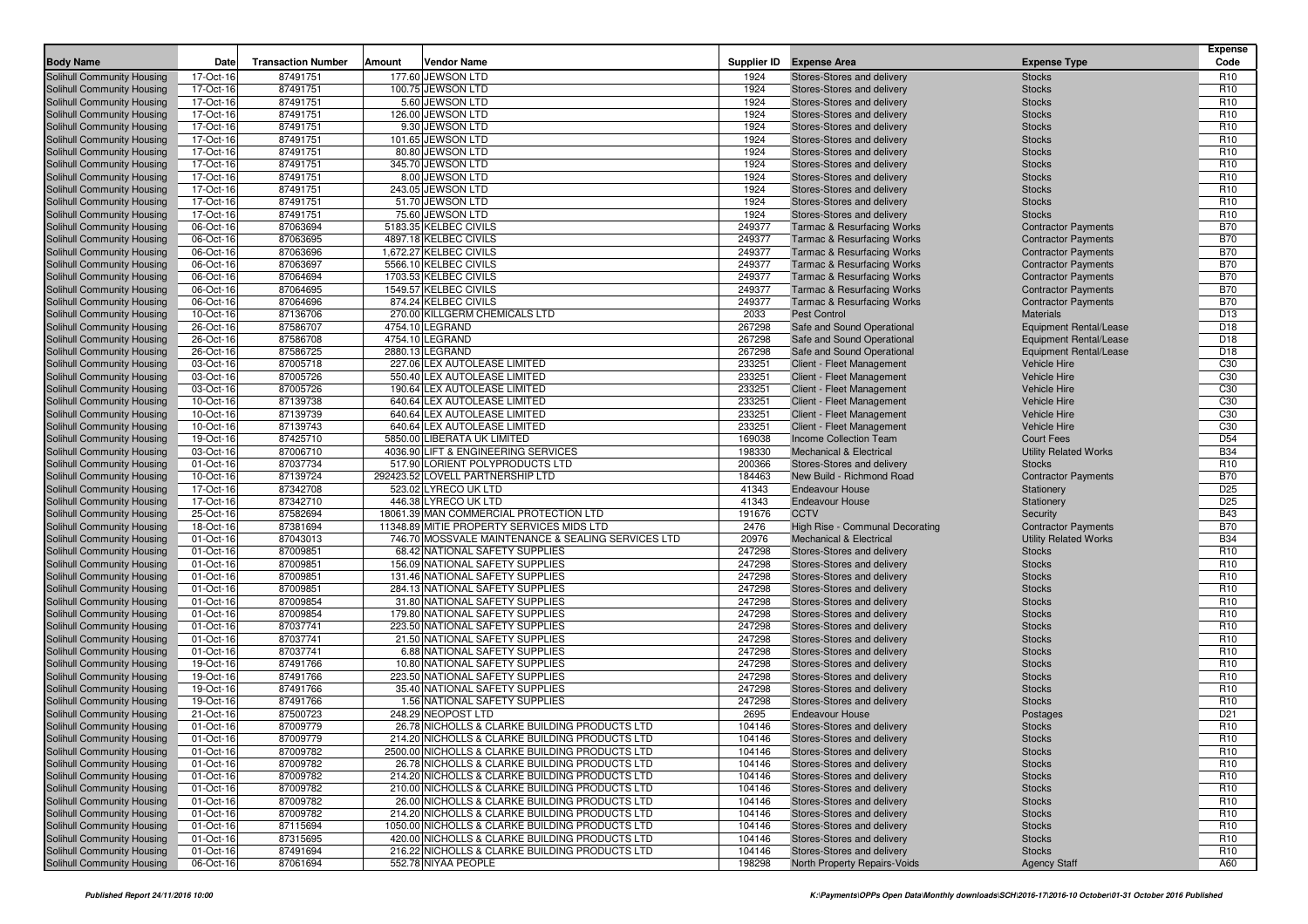|                            |           |                           |             |                                         |        |                                             |                                  | <b>Expense</b>  |
|----------------------------|-----------|---------------------------|-------------|-----------------------------------------|--------|---------------------------------------------|----------------------------------|-----------------|
| <b>Body Name</b>           | Date      | <b>Transaction Number</b> | Amount      | <b>Vendor Name</b>                      |        | Supplier ID Expense Area                    | <b>Expense Type</b>              | Code            |
| Solihull Community Housing | 06-Oct-16 | 87061695                  |             | 708.00 NIYAA PEOPLE                     | 198298 | North Property Repairs-Voids                | <b>Agency Staff</b>              | A60             |
| Solihull Community Housing | 06-Oct-16 | 87061696                  |             | 403.38 NIYAA PEOPLE                     | 198298 | North Property Repairs-Voids                | <b>Agency Staff</b>              | A60             |
| Solihull Community Housing | 06-Oct-16 | 87061697                  |             | 552.78 NIYAA PEOPLE                     | 198298 | North Property Repairs-Voids                | <b>Agency Staff</b>              | A60             |
| Solihull Community Housing | 10-Oct-16 | 87139748                  |             | 518.74 NIYAA PEOPLE                     | 198298 | <b>Capital Programmes</b>                   | <b>Agency Staff</b>              | A60             |
| Solihull Community Housing | 13-Oct-16 | 87232696                  |             | 410.85 NIYAA PEOPLE                     | 198298 | <b>North Property Repairs-Voids</b>         | <b>Agency Staff</b>              | A60             |
| Solihull Community Housing | 13-Oct-16 | 87232697                  |             | 552.78 NIYAA PEOPLE                     | 198298 | North Property Repairs-Voids                | <b>Agency Staff</b>              | A60             |
| Solihull Community Housing | 13-Oct-16 | 87232698                  |             | 552.78 NIYAA PEOPLE                     | 198298 | North Property Repairs-Voids                | <b>Agency Staff</b>              | A60             |
| Solihull Community Housing | 13-Oct-16 | 87232699                  |             | 444.00 NIYAA PEOPLE                     | 198298 | North Property Repairs-Voids                | <b>Agency Staff</b>              | A60             |
| Solihull Community Housing | 13-Oct-16 | 87232700                  |             | 410.85 NIYAA PEOPLE                     | 198298 | North Property Repairs-Voids                | <b>Agency Staff</b>              | A60             |
| Solihull Community Housing | 14-Oct-16 | 87275705                  |             | 246.47 NIYAA PEOPLE                     | 198298 | <b>Capital Programmes</b>                   | <b>Agency Staff</b>              | A60             |
| Solihull Community Housing | 14-Oct-16 | 87275705                  |             | 272.27 NIYAA PEOPLE                     | 198298 | <b>Capital Programmes</b>                   | <b>Agency Staff</b>              | A60             |
| Solihull Community Housing | 18-Oct-16 | 87381696                  |             | 440.73 NIYAA PEOPLE                     | 198298 | North Property Repairs-Voids                | <b>Agency Staff</b>              | A60             |
| Solihull Community Housing | 19-Oct-16 | 87404735                  |             | 552.78 NIYAA PEOPLE                     | 198298 | North Property Repairs-Voids                | <b>Agency Staff</b>              | A60             |
| Solihull Community Housing | 19-Oct-16 | 87404736                  |             | 552.78 NIYAA PEOPLE                     | 198298 | North Property Repairs-Voids                | <b>Agency Staff</b>              | A60             |
| Solihull Community Housing | 19-Oct-16 | 87404737                  |             | 402.00 NIYAA PEOPLE                     | 198298 | North Property Repairs-Voids                | <b>Agency Staff</b>              | A60             |
| Solihull Community Housing | 25-Oct-16 | 87582695                  |             | 231.13 NIYAA PEOPLE                     | 198298 | North Property Repairs-Voids                | <b>Agency Staff</b>              | A60             |
| Solihull Community Housing | 25-Oct-16 | 87582696                  |             | 552.78 NIYAA PEOPLE                     | 198298 | North Property Repairs-Voids                | <b>Agency Staff</b>              | A60             |
| Solihull Community Housing | 26-Oct-16 | 87586726                  |             | 308.44 NIYAA PEOPLE                     | 198298 | <b>Capital Programmes</b>                   | <b>Agency Staff</b>              | A60             |
| Solihull Community Housing | 26-Oct-16 | 87586727                  |             | 552.78 NIYAA PEOPLE                     | 198298 | North Property Repairs-Voids                | <b>Agency Staff</b>              | A60             |
| Solihull Community Housing | 04-Oct-16 | 87027711                  |             | 42815.35 NOVUS PROPERTY SOLUTIONS       | 219681 | <b>Cyclical Maintenance</b>                 | <b>Contractor Payments</b>       | <b>B70</b>      |
| Solihull Community Housing | 04-Oct-16 | 87027712                  |             | 1087.49 NOVUS PROPERTY SOLUTIONS        | 219681 | Low Rise window Replacement                 | <b>Contractor Payments</b>       | <b>B70</b>      |
| Solihull Community Housing | 03-Oct-16 | 87006733                  |             | 256.27 NPOWER                           | 19152  | <b>Private Sector Leasing</b>               | Electricity                      | <b>B11</b>      |
| Solihull Community Housing | 21-Oct-16 | 87500703                  |             | 361.00 OLIVE BRANCH KITCHEN             | 268772 | <b>Endeavour House</b>                      | <b>Catering Provisions</b>       | D75             |
| Solihull Community Housing | 01-Oct-16 | 87042964                  |             | 435.00 OPENVIEW SECURITY SOLUTIONS LTD  | 209177 | <b>Mechanical &amp; Electrical</b>          | <b>Utility Related Works</b>     | <b>B34</b>      |
| Solihull Community Housing | 01-Oct-16 | 87042973                  |             | 3491.87 OPENVIEW SECURITY SOLUTIONS LTD | 209177 | <b>Mechanical &amp; Electrical</b>          | <b>Utility Related Works</b>     | <b>B34</b>      |
| Solihull Community Housing | 01-Oct-16 | 87042987                  |             | 325.36 OPENVIEW SECURITY SOLUTIONS LTD  | 209177 | <b>Mechanical &amp; Electrical</b>          | <b>Utility Related Works</b>     | <b>B34</b>      |
| Solihull Community Housing | 01-Oct-16 | 87042989                  |             | 461.76 OPENVIEW SECURITY SOLUTIONS LTD  | 209177 | <b>Public Sector - Major Adaptations</b>    | <b>Contractor Payments</b>       | <b>B70</b>      |
| Solihull Community Housing | 01-Oct-16 | 87042990                  |             | 325.36 OPENVIEW SECURITY SOLUTIONS LTD  | 209177 | <b>Mechanical &amp; Electrical</b>          | <b>Utility Related Works</b>     | <b>B34</b>      |
| Solihull Community Housing | 01-Oct-16 | 87042996                  |             | 325.36 OPENVIEW SECURITY SOLUTIONS LTD  | 209177 | <b>Mechanical &amp; Electrical</b>          | <b>Utility Related Works</b>     | <b>B34</b>      |
| Solihull Community Housing | 01-Oct-16 | 87043001                  |             | 325.36 OPENVIEW SECURITY SOLUTIONS LTD  | 209177 | <b>Mechanical &amp; Electrical</b>          | <b>Utility Related Works</b>     | <b>B34</b>      |
| Solihull Community Housing | 01-Oct-16 | 87043014                  |             | 527.63 OPUS STRUCTURAL SURVEYS          | 243668 | <b>Community Centres</b>                    | <b>Contractor Payments</b>       | <b>B70</b>      |
| Solihull Community Housing | 01-Oct-16 | 87181855                  |             | 277.11 ORBIS PROTECT LIMITED            | 235564 | <b>North Property Repairs-Voids</b>         | Voids                            | <b>B38</b>      |
| Solihull Community Housing | 01-Oct-16 | 87181858                  |             | 256.37 ORBIS PROTECT LIMITED            | 235564 | North Property Repairs-Voids                | Voids                            | <b>B38</b>      |
| Solihull Community Housing | 01-Oct-16 | 87181886                  |             | 224.11 ORBIS PROTECT LIMITED            | 235564 | North Property Repairs-Voids                | Voids                            | <b>B38</b>      |
| Solihull Community Housing | 01-Oct-16 | 87181910                  |             | 262.41 ORBIS PROTECT LIMITED            | 235564 | North Property Repairs-Voids                | Voids                            | <b>B38</b>      |
| Solihull Community Housing | 01-Oct-16 | 87242710                  |             | 271.07 ORBIS PROTECT LIMITED            | 235564 | North Property Repairs-Voids                | Voids                            | <b>B38</b>      |
| Solihull Community Housing | 01-Oct-16 | 87242711                  |             | 320.00 ORBIS PROTECT LIMITED            | 235564 | North Property Repairs-Voids                | Voids                            | <b>B38</b>      |
| Solihull Community Housing | 01-Oct-16 | 87659746                  |             | 531.00 ORBIS PROTECT LIMITED            | 235564 | North Property Repairs-Voids                | Voids                            | <b>B38</b>      |
| Solihull Community Housing | 06-Oct-16 | 87181922                  |             | 481.50 ORBIS PROTECT LIMITED            | 235564 | North Property Repairs-Voids                | Voids                            | <b>B38</b>      |
| Solihull Community Housing | 06-Oct-16 | 87181941                  |             | 278.50 ORBIS PROTECT LIMITED            | 235564 | North Property Repairs-Voids                | Voids                            | <b>B38</b>      |
| Solihull Community Housing | 11-Oct-16 | 87659749                  |             | 313.50 ORBIS PROTECT LIMITED            | 235564 | North Property Repairs-Voids                | Voids                            | <b>B38</b>      |
| Solihull Community Housing | 13-Oct-16 | 87659763                  |             | 227.35 ORBIS PROTECT LIMITED            | 235564 | North Property Repairs-Voids                | Voids                            | <b>B38</b>      |
| Solihull Community Housing | 13-Oct-16 | 87659765                  |             | 617.01 ORBIS PROTECT LIMITED            | 235564 | North Property Repairs-Voids                | Voids                            | <b>B38</b>      |
| Solihull Community Housing | 13-Oct-16 | 87659776                  |             | 262.00 ORBIS PROTECT LIMITED            | 235564 | North Property Repairs-Voids                | Voids                            | <b>B38</b>      |
| Solihull Community Housing | 20-Oct-16 | 87659806                  |             | 267.04 ORBIS PROTECT LIMITED            | 235564 | North Property Repairs-Voids                | Voids                            | <b>B38</b>      |
| Solihull Community Housing | 21-Oct-16 | 87500726                  |             | 3166.66 ORBIS PROTECT LIMITED           | 235564 | <b>Call Centre</b>                          | Other Fees and Charges           | D <sub>59</sub> |
| Solihull Community Housing | 13-Oct-16 | 87232701                  |             | 375.00 OSA LTD                          | 149551 | <b>Board Administration</b>                 | Training                         | A80             |
| Solihull Community Housing | 20-Oct-16 | 87491773                  |             | 6213.20 PACE PETROLEUM LTD              | 73921  | Stores-Stores and delivery                  | <b>Stocks</b>                    | R <sub>10</sub> |
| Solihull Community Housing | 10-Oct-16 | 87139750                  |             | 1280.00 PENNINGTON CHOICE LTD           | 154611 | <b>Energy Performance Certificates</b>      | Other Fees and Charges           | D <sub>59</sub> |
| Solihull Community Housing | 04-Oct-16 | 87027713                  |             | 370.00 PICTURE TEAM                     | 2969   | Customer, Communication & Information Team  | <b>Other Communication Costs</b> | D49             |
| Solihull Community Housing | 01-Oct-16 | 87659720                  |             | 641.76 PINNACLE HOUSING LTD             | 179663 | North Property Repairs-Voids                | Voids                            | <b>B38</b>      |
| Solihull Community Housing | 10-Oct-16 | 87139751                  |             | 1489.25 QUALITY GAS AUDIT SERVICES LTD  | 79148  | <b>Mechanical &amp; Electrical</b>          | <b>Utility Related Works</b>     | <b>B34</b>      |
| Solihull Community Housing | 03-Oct-16 | 87006700                  |             | 456.21 RANDSTAD EMPLOYMENT BUREAU LTD   | 24480  | <b>Welfare Reform Work</b>                  | <b>Agency Staff</b>              | A60             |
| Solihull Community Housing | 10-Oct-16 | 87139698                  |             | 3000.00 REDACTED PERSONAL DATA          | 268321 | <b>Balance Sheet</b>                        | Movement Incentive Scheme        | U32             |
| Solihull Community Housing | 24-Oct-16 | 87518694                  |             | 363.87 REDACTED PERSONAL DATA           | 268774 | <b>Balance Sheet</b>                        | Movement Incentive Scheme        | U32             |
| Solihull Community Housing | 17-Oct-16 | 87342699                  |             | 3321.53 REDACTED PERSONAL DATA          | 268944 | Private Sector - Disabled Facilities Grants | <b>Contractor Payments</b>       | <b>B70</b>      |
| Solihull Community Housing | 17-Oct-16 | 87308694                  |             | 8175.80 REDACTED PERSONAL DATA          | 58015  | Private Sector - Disabled Facilities Grants | <b>Contractor Payments</b>       | <b>B70</b>      |
| Solihull Community Housing | 26-Oct-16 | 87599699                  |             | 4368.30 REDACTED PERSONAL DATA          | 220726 | Private Sector - Disabled Facilities Grants | <b>Contractor Payments</b>       | <b>B70</b>      |
| Solihull Community Housing | 10-Oct-16 | 87138828                  |             | 3974.81 REDACTED PERSONAL DATA          | 268568 | Private Sector - Disabled Facilities Grants | <b>Contractor Payments</b>       | <b>B70</b>      |
| Solihull Community Housing | 10-Oct-16 | 87138827                  |             | 10000.00 REDACTED PERSONAL DATA         | 268536 | Private Sector - Disabled Facilities Grants | <b>Contractor Payments</b>       | <b>B70</b>      |
| Solihull Community Housing | 03-Oct-16 | 87006705                  |             | 9000.00 REDACTED PERSONAL DATA          | 268443 | Private Sector - Disabled Facilities Grants | <b>Contractor Payments</b>       | <b>B70</b>      |
| Solihull Community Housing | 31-Oct-16 | 87667695                  |             | 9000.00 REDACTED PERSONAL DATA          | 268443 | Private Sector - Disabled Facilities Grants | <b>Contractor Payments</b>       | <b>B70</b>      |
| Solihull Community Housing | 03-Oct-16 | 87005749                  | 487.93 REED |                                         | 169027 | North Property Repairs-Day to day           | <b>Agency Staff</b>              | A60             |
| Solihull Community Housing | 03-Oct-16 | 87005751                  | 417.26 REED |                                         | 169027 | North Property Repairs-Day to day           | <b>Agency Staff</b>              | A60             |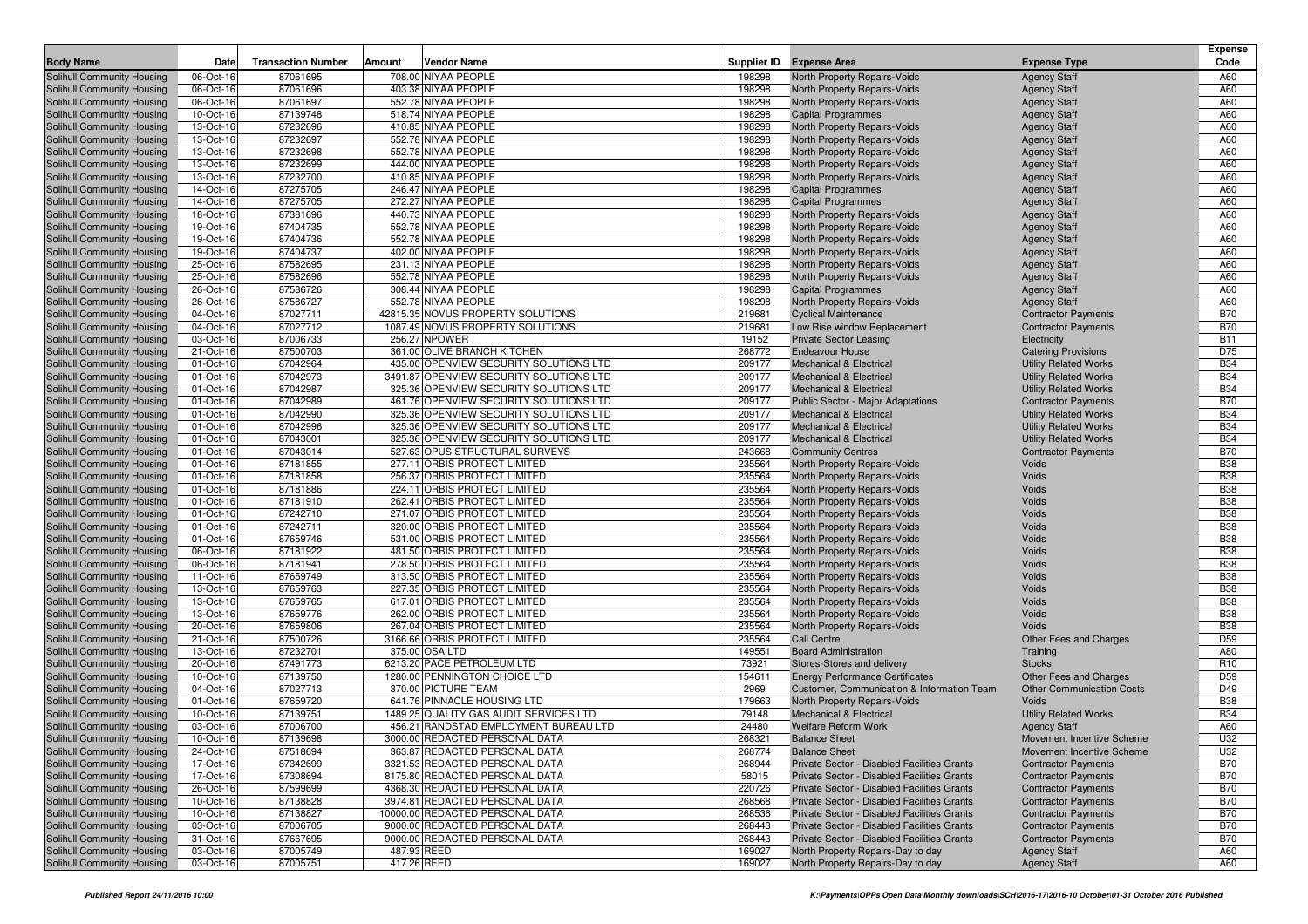|                            |           | <b>Transaction Number</b> |             |                                   |        | Supplier ID Expense Area                   |                            | <b>Expense</b><br>Code |
|----------------------------|-----------|---------------------------|-------------|-----------------------------------|--------|--------------------------------------------|----------------------------|------------------------|
| <b>Body Name</b>           | Date      |                           | Amount      | <b>Vendor Name</b>                |        |                                            | <b>Expense Type</b>        |                        |
| Solihull Community Housing | 04-Oct-16 | 87027715                  | 499.88 REED |                                   | 169027 | <b>Call Centre</b>                         | <b>Agency Staff</b>        | A60                    |
| Solihull Community Housing | 04-Oct-16 | 87027716                  | 413.23 REED |                                   | 169027 | <b>Call Centre</b>                         | <b>Agency Staff</b>        | A60                    |
| Solihull Community Housing | 12-Oct-16 | 87201702                  | 556.53 REED |                                   | 169027 | <b>Call Centre</b>                         | <b>Agency Staff</b>        | A60                    |
| Solihull Community Housing | 12-Oct-16 | 87201704                  | 393.24 REED |                                   | 169027 | <b>Call Centre</b>                         | <b>Agency Staff</b>        | A60                    |
| Solihull Community Housing | 18-Oct-16 | 87381698                  | 499.88 REED |                                   | 169027 | <b>Call Centre</b>                         | <b>Agency Staff</b>        | A60                    |
| Solihull Community Housing | 18-Oct-16 | 87381699                  | 399.90 REED |                                   | 169027 | <b>Call Centre</b>                         | <b>Agency Staff</b>        | A60                    |
| Solihull Community Housing | 18-Oct-16 | 87381700                  | 266.17 REED |                                   | 169027 | <b>Call Centre</b>                         | <b>Agency Staff</b>        | A60                    |
| Solihull Community Housing | 19-Oct-16 | 87404732                  | 403.80 REED |                                   | 169027 | North Property Repairs-Day to day          | <b>Agency Staff</b>        | A60                    |
| Solihull Community Housing | 25-Oct-16 | 87582699                  | 499.88 REED |                                   | 169027 | <b>Call Centre</b>                         | <b>Agency Staff</b>        | A60                    |
| Solihull Community Housing | 25-Oct-16 | 87582700                  | 499.88 REED |                                   | 169027 | <b>Call Centre</b>                         | <b>Agency Staff</b>        | A60                    |
| Solihull Community Housing | 12-Oct-16 | 87201743                  |             | 1649.74 ROYAL MAIL                | 3267   | <b>Endeavour House</b>                     | Postages                   | D <sub>21</sub>        |
| Solihull Community Housing | 26-Oct-16 | 87586695                  |             | 2.50 SOLIHULL COMMUNITY HOUSING   | 66172  | Customer, Communication & Information Team | <b>Catering Provisions</b> | D75                    |
| Solihull Community Housing | 26-Oct-16 | 87586695                  |             | 224.00 SOLIHULL COMMUNITY HOUSING | 66172  | North Property Repairs-Voids               | Electricity                | <b>B11</b>             |
| Solihull Community Housing | 26-Oct-16 | 87586695                  |             | 9.99 SOLIHULL COMMUNITY HOUSING   | 66172  | Business Support - MST Back Office Support | <b>Materials</b>           | D <sub>13</sub>        |
| Solihull Community Housing | 26-Oct-16 | 87586695                  |             | 1.27 SOLIHULL COMMUNITY HOUSING   | 66172  | North Property Repairs-Day to day          | <b>Materials</b>           | D <sub>13</sub>        |
| Solihull Community Housing | 26-Oct-16 | 87586695                  |             | 13.92 SOLIHULL COMMUNITY HOUSING  | 66172  | <b>Capital Programmes</b>                  | <b>Office Expenses</b>     | D <sub>20</sub>        |
| Solihull Community Housing | 26-Oct-16 | 87586695                  |             | 5.63 SOLIHULL COMMUNITY HOUSING   | 66172  | North Property Repairs-Day to day          | Tools                      | D <sub>16</sub>        |
| Solihull Community Housing | 19-Oct-16 | 87404694                  |             | 3545.16 SOLIHULL MBC              | 46390  | Payroll - Payable to SMBC                  | Creditor: Solihull MBC     | <b>S09</b>             |
| Solihull Community Housing | 19-Oct-16 | 87404695                  |             | 3545.14 SOLIHULL MBC              | 46390  | Payroll - Payable to SMBC                  | Creditor: Solihull MBC     | <b>S09</b>             |
| Solihull Community Housing | 24-Oct-16 | 87520711                  |             | 1636.13 SOLIHULL MBC              | 46390  | <b>Balance Sheet</b>                       | Movement Incentive Scheme  | U32                    |
| Solihull Community Housing | 10-Oct-16 | 87147059                  |             | 484.33 SOLIHULL MBC (COUNCIL TAX) | 36181  | Homelessness                               | Council Tax                | <b>B21</b>             |
| Solihull Community Housing | 10-Oct-16 | 87147060                  |             | 484.33 SOLIHULL MBC (COUNCIL TAX) | 36181  | Homelessness                               | Council Tax                | <b>B21</b>             |
| Solihull Community Housing | 10-Oct-16 | 87147061                  |             | 484.33 SOLIHULL MBC (COUNCIL TAX) | 36181  | Homelessness                               | <b>Council Tax</b>         | <b>B21</b>             |
| Solihull Community Housing | 10-Oct-16 | 87147062                  |             | 464.75 SOLIHULL MBC (COUNCIL TAX) | 36181  | Homelessness                               | <b>Council Tax</b>         | <b>B21</b>             |
| Solihull Community Housing | 10-Oct-16 | 87147063                  |             | 353.27 SOLIHULL MBC (COUNCIL TAX) | 36181  | Homelessness                               | <b>Council Tax</b>         | <b>B21</b>             |
| Solihull Community Housing | 10-Oct-16 | 87147064                  |             | 535.27 SOLIHULL MBC (COUNCIL TAX) | 36181  | Homelessness                               | Council Tax                | <b>B21</b>             |
| Solihull Community Housing | 10-Oct-16 | 87147065                  |             | 476.58 SOLIHULL MBC (COUNCIL TAX) | 36181  | Homelessness                               | <b>Council Tax</b>         | <b>B21</b>             |
| Solihull Community Housing | 10-Oct-16 | 87147066                  |             | 476.08 SOLIHULL MBC (COUNCIL TAX) | 36181  | Homelessness                               | Council Tax                | <b>B21</b>             |
| Solihull Community Housing | 10-Oct-16 | 87147067                  |             | 476.58 SOLIHULL MBC (COUNCIL TAX) | 36181  | Homelessness                               | Council Tax                | <b>B21</b>             |
| Solihull Community Housing | 10-Oct-16 | 87147068                  |             | 476.08 SOLIHULL MBC (COUNCIL TAX) | 36181  | Homelessness                               | <b>Council Tax</b>         | <b>B21</b>             |
| Solihull Community Housing | 10-Oct-16 | 87147069                  |             | 476.58 SOLIHULL MBC (COUNCIL TAX) | 36181  | Homelessness                               | Council Tax                | <b>B21</b>             |
| Solihull Community Housing | 10-Oct-16 | 87147070                  |             | 476.08 SOLIHULL MBC (COUNCIL TAX) | 36181  | Homelessness                               | Council Tax                | <b>B21</b>             |
| Solihull Community Housing | 10-Oct-16 | 87147071                  |             | 476.08 SOLIHULL MBC (COUNCIL TAX) | 36181  | Homelessness                               | <b>Council Tax</b>         | <b>B21</b>             |
| Solihull Community Housing | 10-Oct-16 | 87147072                  |             | 484.33 SOLIHULL MBC (COUNCIL TAX) | 36181  | Homelessness                               | Council Tax                | <b>B21</b>             |
| Solihull Community Housing | 10-Oct-16 | 87147073                  |             | 484.33 SOLIHULL MBC (COUNCIL TAX) | 36181  | Homelessness                               | Council Tax                | <b>B21</b>             |
| Solihull Community Housing | 10-Oct-16 | 87147074                  |             | 484.33 SOLIHULL MBC (COUNCIL TAX) | 36181  | Homelessness                               | <b>Council Tax</b>         | <b>B21</b>             |
| Solihull Community Housing | 10-Oct-16 | 87147075                  |             | 484.33 SOLIHULL MBC (COUNCIL TAX) | 36181  | Homelessness                               | Council Tax                | <b>B21</b>             |
| Solihull Community Housing | 10-Oct-16 | 87147076                  |             | 484.33 SOLIHULL MBC (COUNCIL TAX) | 36181  | Homelessness                               | <b>Council Tax</b>         | <b>B21</b>             |
| Solihull Community Housing | 10-Oct-16 | 87147077                  |             | 464.75 SOLIHULL MBC (COUNCIL TAX) | 36181  | Homelessness                               | <b>Council Tax</b>         | <b>B21</b>             |
| Solihull Community Housing | 10-Oct-16 | 87147078                  |             | 464.75 SOLIHULL MBC (COUNCIL TAX) | 36181  | Homelessness                               | Council Tax                | <b>B21</b>             |
| Solihull Community Housing | 10-Oct-16 | 87147079                  |             | 565.06 SOLIHULL MBC (COUNCIL TAX) | 36181  | Homelessness                               | <b>Council Tax</b>         | <b>B21</b>             |
| Solihull Community Housing | 10-Oct-16 | 87147080                  |             | 464.75 SOLIHULL MBC (COUNCIL TAX) | 36181  | Homelessness                               | <b>Council Tax</b>         | <b>B21</b>             |
| Solihull Community Housing | 10-Oct-16 | 87147081                  |             | 484.33 SOLIHULL MBC (COUNCIL TAX) | 36181  | Homelessness                               | <b>Council Tax</b>         | <b>B21</b>             |
| Solihull Community Housing | 10-Oct-16 | 87147082                  |             | 484.33 SOLIHULL MBC (COUNCIL TAX) | 36181  | Homelessness                               | <b>Council Tax</b>         | <b>B21</b>             |
| Solihull Community Housing | 10-Oct-16 | 87147083                  |             | 464.75 SOLIHULL MBC (COUNCIL TAX) | 36181  | Homelessness                               | <b>Council Tax</b>         | <b>B21</b>             |
| Solihull Community Housing | 10-Oct-16 | 87147084                  |             | 476.08 SOLIHULL MBC (COUNCIL TAX) | 36181  | Homelessness                               | <b>Council Tax</b>         | <b>B21</b>             |
| Solihull Community Housing | 10-Oct-16 | 87147085                  |             | 476.08 SOLIHULL MBC (COUNCIL TAX) | 36181  | Homelessness                               | <b>Council Tax</b>         | <b>B21</b>             |
| Solihull Community Housing | 10-Oct-16 | 87147086                  |             | 484.33 SOLIHULL MBC (COUNCIL TAX) | 36181  | Homelessness                               | <b>Council Tax</b>         | <b>B21</b>             |
| Solihull Community Housing | 10-Oct-16 | 87147087                  |             | 476.58 SOLIHULL MBC (COUNCIL TAX) | 36181  | Homelessness                               | <b>Council Tax</b>         | <b>B21</b>             |
| Solihull Community Housing | 10-Oct-16 | 87147088                  |             | 464.75 SOLIHULL MBC (COUNCIL TAX) | 36181  | Homelessness                               | <b>Council Tax</b>         | <b>B21</b>             |
| Solihull Community Housing | 10-Oct-16 | 87147089                  |             | 476.58 SOLIHULL MBC (COUNCIL TAX) | 36181  | Homelessness                               | <b>Council Tax</b>         | <b>B21</b>             |
| Solihull Community Housing | 10-Oct-16 | 87147090                  |             | 484.33 SOLIHULL MBC (COUNCIL TAX) | 36181  | Homelessness                               | <b>Council Tax</b>         | <b>B21</b>             |
| Solihull Community Housing | 10-Oct-16 | 87147091                  |             | 464.75 SOLIHULL MBC (COUNCIL TAX) | 36181  | Homelessness                               | Council Tax                | <b>B21</b>             |
| Solihull Community Housing | 10-Oct-16 | 87147092                  |             | 464.75 SOLIHULL MBC (COUNCIL TAX) | 36181  | Homelessness                               | Council Tax                | <b>B21</b>             |
| Solihull Community Housing | 10-Oct-16 | 87147093                  |             | 476.08 SOLIHULL MBC (COUNCIL TAX) | 36181  | Homelessness                               | Council Tax                | <b>B21</b>             |
| Solihull Community Housing | 10-Oct-16 | 87147094                  |             | 476.58 SOLIHULL MBC (COUNCIL TAX) | 36181  | Homelessness                               | Council Tax                | <b>B21</b>             |
| Solihull Community Housing | 10-Oct-16 | 87147095                  |             | 476.58 SOLIHULL MBC (COUNCIL TAX) | 36181  | Homelessness                               | Council Tax                | <b>B21</b>             |
| Solihull Community Housing | 10-Oct-16 | 87147096                  |             | 484.33 SOLIHULL MBC (COUNCIL TAX) | 36181  | Homelessness                               | Council Tax                | <b>B21</b>             |
| Solihull Community Housing | 10-Oct-16 | 87147097                  |             | 458.79 SOLIHULL MBC (COUNCIL TAX) | 36181  | Homelessness                               | Council Tax                | <b>B21</b>             |
| Solihull Community Housing | 10-Oct-16 | 87147099                  |             | 476.58 SOLIHULL MBC (COUNCIL TAX) | 36181  | Homelessness                               | Council Tax                | <b>B21</b>             |
| Solihull Community Housing | 10-Oct-16 | 87147100                  |             | 464.75 SOLIHULL MBC (COUNCIL TAX) | 36181  | Homelessness                               | Council Tax                | <b>B21</b>             |
| Solihull Community Housing | 10-Oct-16 | 87147101                  |             | 464.75 SOLIHULL MBC (COUNCIL TAX) | 36181  | Homelessness                               | Council Tax                | <b>B21</b>             |
| Solihull Community Housing | 10-Oct-16 | 87147102                  |             | 464.75 SOLIHULL MBC (COUNCIL TAX) | 36181  | Homelessness                               | Council Tax                | <b>B21</b>             |
| Solihull Community Housing | 10-Oct-16 | 87147103                  |             | 484.33 SOLIHULL MBC (COUNCIL TAX) | 36181  | Homelessness                               | Council Tax                | <b>B21</b>             |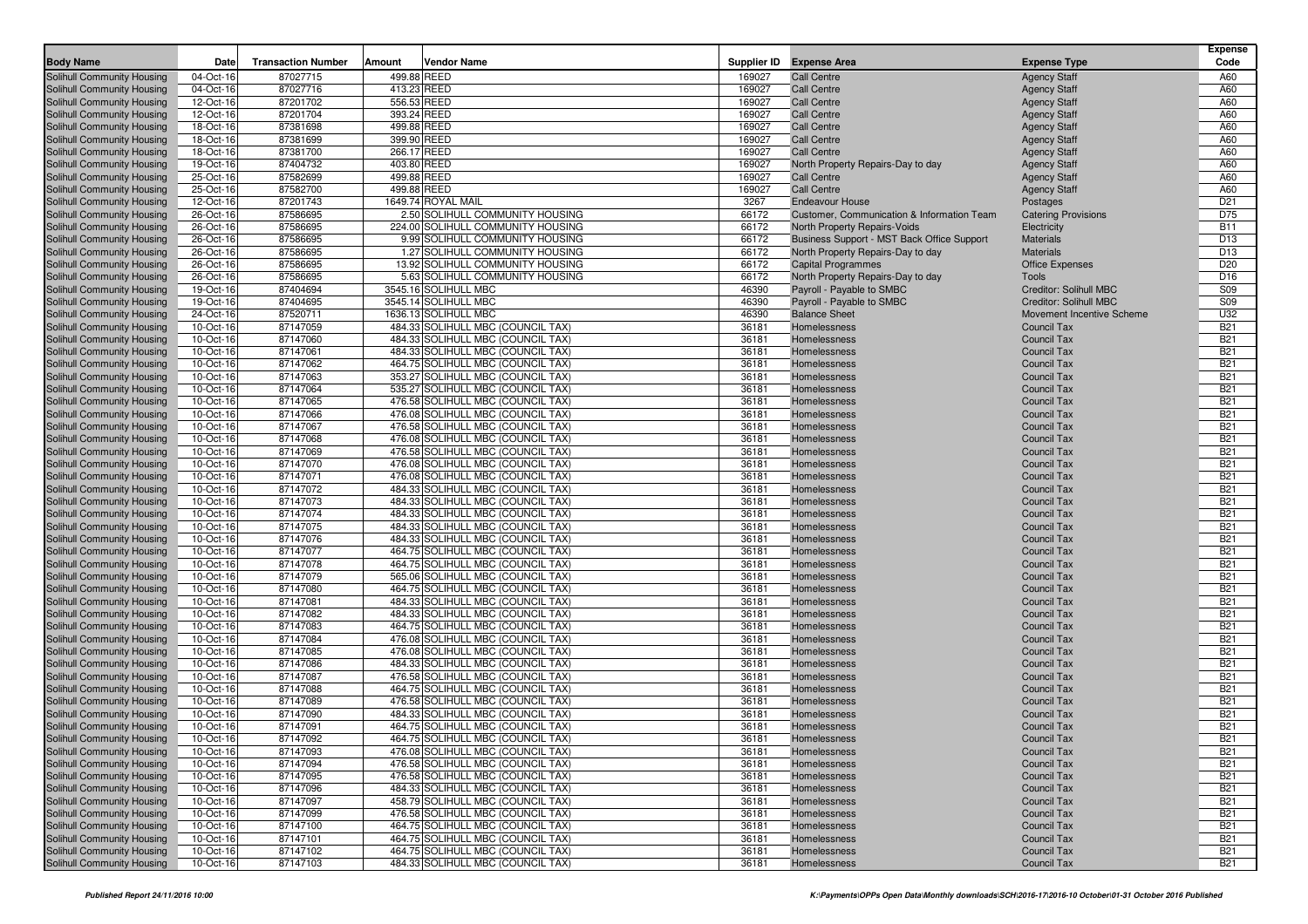| <b>Body Name</b>                                         | Date                   | <b>Transaction Number</b> | Amount<br><b>Vendor Name</b>                                                                  |                | Supplier ID Expense Area                   | <b>Expense Type</b>                       | <b>Expense</b><br>Code   |
|----------------------------------------------------------|------------------------|---------------------------|-----------------------------------------------------------------------------------------------|----------------|--------------------------------------------|-------------------------------------------|--------------------------|
| Solihull Community Housing                               | 10-Oct-16              | 87147104                  | 464.75 SOLIHULL MBC (COUNCIL TAX)                                                             | 36181          | Homelessness                               | <b>Council Tax</b>                        | <b>B21</b>               |
| Solihull Community Housing                               | 10-Oct-16              | 87147105                  | 476.08 SOLIHULL MBC (COUNCIL TAX)                                                             | 36181          | Homelessness                               | <b>Council Tax</b>                        | <b>B21</b>               |
| Solihull Community Housing                               | 10-Oct-16              | 87147106                  | 464.75 SOLIHULL MBC (COUNCIL TAX)                                                             | 36181          | Homelessness                               | <b>Council Tax</b>                        | <b>B21</b>               |
| Solihull Community Housing                               | 10-Oct-16              | 87147107                  | 476.58 SOLIHULL MBC (COUNCIL TAX)                                                             | 36181          | Homelessness                               | <b>Council Tax</b>                        | <b>B21</b>               |
| Solihull Community Housing                               | 10-Oct-16              | 87147108                  | 484.33 SOLIHULL MBC (COUNCIL TAX)                                                             | 36181          | Homelessness                               | <b>Council Tax</b>                        | <b>B21</b>               |
| Solihull Community Housing                               | 10-Oct-16              | 87147109                  | 484.33 SOLIHULL MBC (COUNCIL TAX)                                                             | 36181          | Homelessness                               | <b>Council Tax</b>                        | <b>B21</b>               |
| Solihull Community Housing                               | 10-Oct-16              | 87147110                  | 484.33 SOLIHULL MBC (COUNCIL TAX)                                                             | 36181          | Homelessness                               | <b>Council Tax</b>                        | <b>B21</b>               |
| Solihull Community Housing                               | 10-Oct-16              | 87147111                  | 484.33 SOLIHULL MBC (COUNCIL TAX)                                                             | 36181          | Homelessness                               | <b>Council Tax</b>                        | <b>B21</b>               |
| Solihull Community Housing                               | 10-Oct-16              | 87147112                  | 484.33 SOLIHULL MBC (COUNCIL TAX)                                                             | 36181          | Homelessness                               | <b>Council Tax</b>                        | <b>B21</b>               |
| Solihull Community Housing                               | 10-Oct-16              | 87147113                  | 484.33 SOLIHULL MBC (COUNCIL TAX)                                                             | 36181          | Homelessness                               | <b>Council Tax</b>                        | <b>B21</b>               |
| Solihull Community Housing                               | 10-Oct-16              | 87147114                  | 484.33 SOLIHULL MBC (COUNCIL TAX)                                                             | 36181          | Homelessness                               | <b>Council Tax</b>                        | <b>B21</b>               |
| Solihull Community Housing                               | 10-Oct-16              | 87147115                  | 476.58 SOLIHULL MBC (COUNCIL TAX)                                                             | 36181          | Homelessness                               | <b>Council Tax</b>                        | <b>B21</b>               |
| Solihull Community Housing                               | 10-Oct-16              | 87147116                  | 484.33 SOLIHULL MBC (COUNCIL TAX)                                                             | 36181          | Homelessness                               | <b>Council Tax</b>                        | <b>B21</b>               |
| Solihull Community Housing                               | 10-Oct-16              | 87147117                  | 484.33 SOLIHULL MBC (COUNCIL TAX)<br>464.75 SOLIHULL MBC (COUNCIL TAX)                        | 36181          | Homelessness                               | <b>Council Tax</b>                        | <b>B21</b>               |
| Solihull Community Housing                               | 10-Oct-16              | 87147118                  |                                                                                               | 36181          | Homelessness                               | <b>Council Tax</b>                        | <b>B21</b><br><b>B21</b> |
| Solihull Community Housing                               | 10-Oct-16<br>10-Oct-16 | 87147119                  | 464.75 SOLIHULL MBC (COUNCIL TAX)                                                             | 36181          | Homelessness                               | <b>Council Tax</b>                        | <b>B21</b>               |
| Solihull Community Housing<br>Solihull Community Housing | 10-Oct-16              | 87147120<br>87147121      | 542.22 SOLIHULL MBC (COUNCIL TAX)<br>535.27 SOLIHULL MBC (COUNCIL TAX)                        | 36181<br>36181 | Homelessness<br>Homelessness               | <b>Council Tax</b><br><b>Council Tax</b>  | <b>B21</b>               |
|                                                          | 10-Oct-16              | 87147122                  | 607.62 SOLIHULL MBC (COUNCIL TAX)                                                             | 36181          | Homelessness                               | <b>Council Tax</b>                        | <b>B21</b>               |
| Solihull Community Housing<br>Solihull Community Housing | 10-Oct-16              | 87147123                  | 535.27 SOLIHULL MBC (COUNCIL TAX)                                                             | 36181          | Homelessness                               | <b>Council Tax</b>                        | <b>B21</b>               |
| Solihull Community Housing                               | 10-Oct-16              | 87147124                  | 464.75 SOLIHULL MBC (COUNCIL TAX)                                                             | 36181          | Homelessness                               | <b>Council Tax</b>                        | <b>B21</b>               |
| Solihull Community Housing                               | 10-Oct-16              | 87147125                  | 476.08 SOLIHULL MBC (COUNCIL TAX)                                                             | 36181          | Homelessness                               | <b>Council Tax</b>                        | <b>B21</b>               |
| Solihull Community Housing                               | 10-Oct-16              | 87147126                  | 476.08 SOLIHULL MBC (COUNCIL TAX)                                                             | 36181          | Homelessness                               | <b>Council Tax</b>                        | <b>B21</b>               |
| Solihull Community Housing                               | 10-Oct-16              | 87147127                  | 484.33 SOLIHULL MBC (COUNCIL TAX)                                                             | 36181          | Homelessness                               | <b>Council Tax</b>                        | <b>B21</b>               |
| Solihull Community Housing                               | 10-Oct-16              | 87147128                  | 464.75 SOLIHULL MBC (COUNCIL TAX)                                                             | 36181          | Homelessness                               | <b>Council Tax</b>                        | <b>B21</b>               |
| Solihull Community Housing                               | 10-Oct-16              | 87147129                  | 484.33 SOLIHULL MBC (COUNCIL TAX)                                                             | 36181          | Homelessness                               | <b>Council Tax</b>                        | <b>B21</b>               |
| Solihull Community Housing                               | 10-Oct-16              | 87147130                  | 484.33 SOLIHULL MBC (COUNCIL TAX)                                                             | 36181          | Homelessness                               | <b>Council Tax</b>                        | <b>B21</b>               |
| Solihull Community Housing                               | 10-Oct-16              | 87147131                  | 484.33 SOLIHULL MBC (COUNCIL TAX)                                                             | 36181          | Homelessness                               | <b>Council Tax</b>                        | <b>B21</b>               |
| Solihull Community Housing                               | 10-Oct-16              | 87147132                  | 584.14 SOLIHULL MBC (COUNCIL TAX)                                                             | 36181          | Homelessness                               | <b>Council Tax</b>                        | <b>B21</b>               |
| Solihull Community Housing                               | 10-Oct-16              | 87147133                  | 453.88 SOLIHULL MBC (COUNCIL TAX)                                                             | 36181          | Homelessness                               | <b>Council Tax</b>                        | <b>B21</b>               |
| Solihull Community Housing                               | 10-Oct-16              | 87147134                  | 458.79 SOLIHULL MBC (COUNCIL TAX)                                                             | 36181          | Homelessness                               | <b>Council Tax</b>                        | <b>B21</b>               |
| Solihull Community Housing                               | 10-Oct-16              | 87147135                  | 476.58 SOLIHULL MBC (COUNCIL TAX)                                                             | 36181          | Homelessness                               | <b>Council Tax</b>                        | <b>B21</b>               |
| Solihull Community Housing                               | 10-Oct-16              | 87147136                  | 929.51 SOLIHULL MBC (COUNCIL TAX)                                                             | 36181          | Homelessness                               | <b>Council Tax</b>                        | <b>B21</b>               |
| Solihull Community Housing                               | 10-Oct-16              | 87147137                  | 417.95 SOLIHULL MBC (COUNCIL TAX)                                                             | 36181          | Homelessness                               | <b>Council Tax</b>                        | <b>B21</b>               |
| Solihull Community Housing                               | 10-Oct-16              | 87147138                  | -729.43 SOLIHULL MBC (COUNCIL TAX)                                                            | 36181          | Homelessness                               | <b>Council Tax</b>                        | <b>B21</b>               |
| Solihull Community Housing                               | 10-Oct-16              | 87147139                  | 1007.83 SOLIHULL MBC (COUNCIL TAX)                                                            | 36181          | Homelessness                               | <b>Council Tax</b>                        | <b>B21</b>               |
| Solihull Community Housing                               | 10-Oct-16              | 87147140                  | 401.54 SOLIHULL MBC (COUNCIL TAX)                                                             | 36181          | Homelessness                               | <b>Council Tax</b>                        | <b>B21</b>               |
| Solihull Community Housing                               | 10-Oct-16              | 87147141                  | 402.13 SOLIHULL MBC (COUNCIL TAX)                                                             | 36181          | Homelessness                               | <b>Council Tax</b>                        | <b>B21</b>               |
| Solihull Community Housing                               | 10-Oct-16              | 87147142                  | 576.41 SOLIHULL MBC (COUNCIL TAX)                                                             | 36181          | Homelessness                               | <b>Council Tax</b>                        | <b>B21</b>               |
| Solihull Community Housing                               | 10-Oct-16              | 87147144                  | 535.27 SOLIHULL MBC (COUNCIL TAX)                                                             | 36181          | Homelessness                               | <b>Council Tax</b>                        | <b>B21</b>               |
| Solihull Community Housing                               | 10-Oct-16              | 87147145                  | 624.34 SOLIHULL MBC (COUNCIL TAX)                                                             | 36181          | Homelessness                               | <b>Council Tax</b>                        | <b>B21</b>               |
| Solihull Community Housing                               | 10-Oct-16              | 87147146                  | 1213.76 SOLIHULL MBC (COUNCIL TAX)                                                            | 36181          | Homelessness                               | <b>Council Tax</b>                        | <b>B21</b>               |
| Solihull Community Housing                               | 10-Oct-16              | 87147152                  | 1007.83 SOLIHULL MBC (COUNCIL TAX)                                                            | 36181          | Homelessness                               | <b>Council Tax</b>                        | <b>B21</b>               |
| Solihull Community Housing                               | 10-Oct-16              | 87147153                  | 835.92 SOLIHULL MBC (COUNCIL TAX)                                                             | 36181          | Homelessness                               | Council Tax                               | <b>B21</b>               |
| Solihull Community Housing                               | 10-Oct-16              | 87147153                  | -417.95 SOLIHULL MBC (COUNCIL TAX)                                                            | 36181          | Homelessness                               | <b>Council Tax</b>                        | <b>B21</b>               |
| Solihull Community Housing                               | 26-Oct-16              | 87586728                  | 325.00 SOLIHULL METROPOLITAN BOROUGH COUNCIL<br>-325.00 SOLIHULL METROPOLITAN BOROUGH COUNCIL | 4948<br>4948   | Flat Re-roofing                            | <b>Contractor Payments</b>                | <b>B70</b><br><b>B70</b> |
| Solihull Community Housing<br>Solihull Community Housing | 26-Oct-16<br>26-Oct-16 | 87586729<br>87586730      | 325.00 SOLIHULL METROPOLITAN BOROUGH COUNCIL                                                  | 4948           | Flat Re-roofing<br>Flat Re-roofing         | <b>Contractor Payments</b>                | <b>B70</b>               |
| Solihull Community Housing                               | 25-Oct-16              | 87582703                  | 2097.73 SOUTHERN ELECTRIC PLC                                                                 | 43391          | Low Rise (inc. Safe & Sound)               | <b>Contractor Payments</b><br>Electricity | <b>B11</b>               |
| Solihull Community Housing                               | 01-Oct-16              | 87009868                  | 2517.48 SUPRA UK LTD                                                                          | 39749          | Stores-Stores and delivery                 | <b>Stocks</b>                             | R <sub>10</sub>          |
| Solihull Community Housing                               | 13-Oct-16              | 87491772                  | 2553.38 SUPRA UK LTD                                                                          | 39749          | Stores-Stores and delivery                 | <b>Stocks</b>                             | R <sub>10</sub>          |
| Solihull Community Housing                               | 20-Oct-16              | 87443698                  | 270.00 THE DESIGNERY                                                                          | 266335         | Anti Graffiti Team                         | <b>Publicity &amp; Promotions</b>         | D93                      |
| Solihull Community Housing                               | 31-Oct-16              | 87668696                  | 9650.88 THE HOUSING OMBUDSMAN                                                                 | 235582         | <b>Central Administration</b>              | <b>Grants and Subscriptions</b>           | D92                      |
| Solihull Community Housing                               | 18-Oct-16              | 87378694                  | 156.64 TOTAL GAS & POWER LTD                                                                  | 188066         | <b>Endeavour House</b>                     | Gas                                       | <b>B10</b>               |
| Solihull Community Housing                               | 18-Oct-16              | 87378694                  | 1251.43 TOTAL GAS & POWER LTD                                                                 | 188066         | Safe and Sound General                     | Gas                                       | <b>B10</b>               |
| <b>Solihull Community Housing</b>                        | 18-Oct-16              | 87378694                  | 17.79 TOTAL GAS & POWER LTD                                                                   | 188066         | <b>Crabtree Hall</b>                       | Gas                                       | <b>B10</b>               |
| Solihull Community Housing                               | 18-Oct-16              | 87378694                  | 22.78 TOTAL GAS & POWER LTD                                                                   | 188066         | Whar Hall Farm Community Hall              | Gas                                       | <b>B10</b>               |
| Solihull Community Housing                               | 18-Oct-16              | 87378694                  | 74.93 TOTAL GAS & POWER LTD                                                                   | 188066         | Homelessness                               | Gas                                       | <b>B10</b>               |
| Solihull Community Housing                               | 18-Oct-16              | 87378694                  | 12.90 TOTAL GAS & POWER LTD                                                                   | 188066         | <b>Birbeck House</b>                       | Gas                                       | <b>B10</b>               |
| Solihull Community Housing                               | 18-Oct-16              | 87378694                  | 151.31 TOTAL GAS & POWER LTD                                                                  | 188066         | Business Support - MST Back Office Support | Gas                                       | <b>B10</b>               |
| Solihull Community Housing                               | 24-Oct-16              | 87524694                  | 138.54 TOTAL GAS & POWER LTD                                                                  | 188066         | <b>Endeavour House</b>                     | Gas                                       | <b>B10</b>               |
| Solihull Community Housing                               | 24-Oct-16              | 87524694                  | 734.61 TOTAL GAS & POWER LTD                                                                  | 188066         | Safe and Sound General                     | Gas                                       | <b>B10</b>               |
| <b>Solihull Community Housing</b>                        | 24-Oct-16              | 87524694                  | 16.50 TOTAL GAS & POWER LTD                                                                   | 188066         | <b>Alspath Road Community Hall</b>         | Gas                                       | <b>B10</b>               |
| <b>Solihull Community Housing</b>                        | 24-Oct-16              | 87524694                  | 20.37 TOTAL GAS & POWER LTD                                                                   | 188066         | <b>Crabtree Hall</b>                       | Gas                                       | <b>B10</b>               |